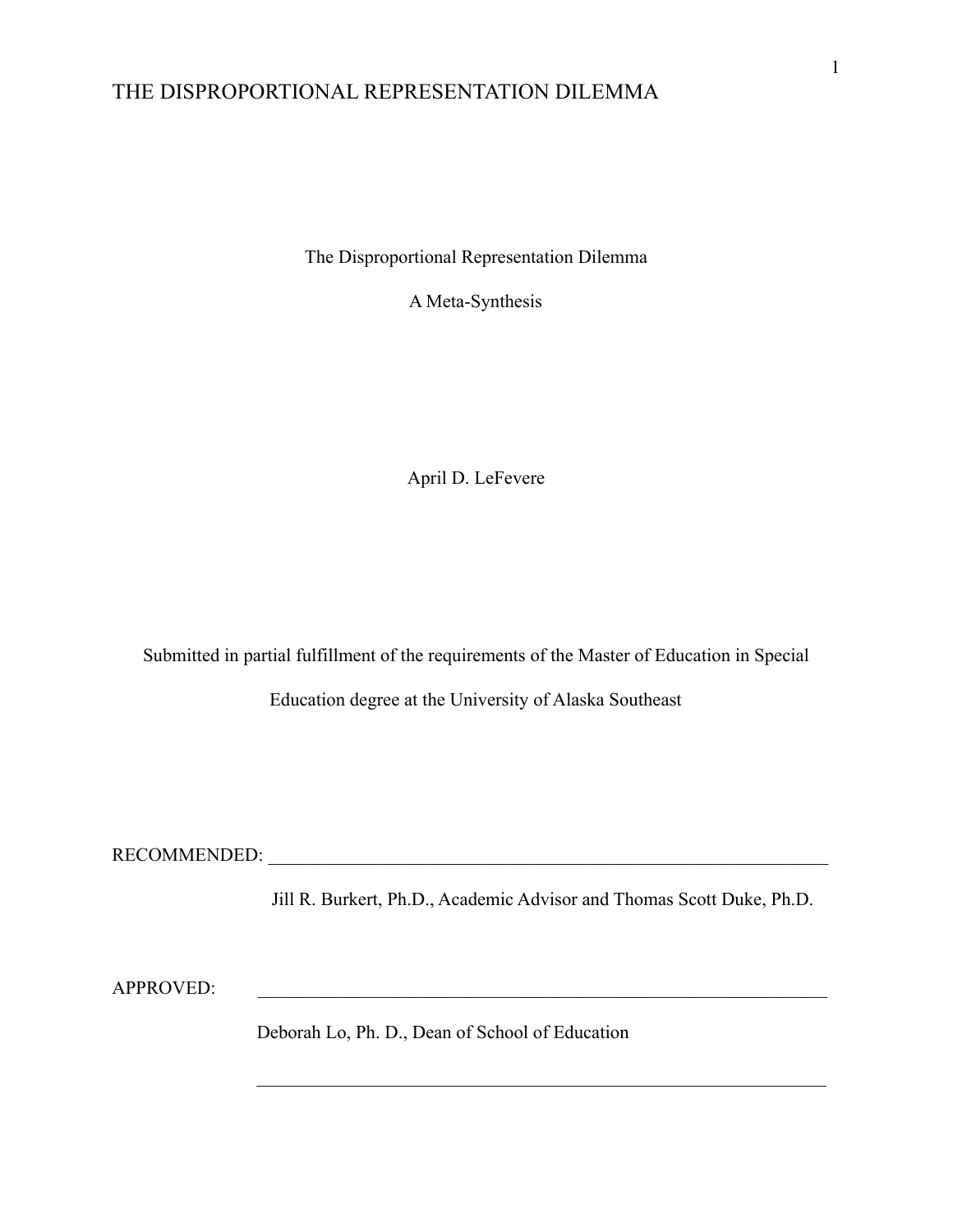#### **Abstract**

A disproportionate number of students, with specific identifiable characteristics like ethnic background, race and socioeconomic conditions are being erroneously referred and placed in special education and left out of programs for the gifted and talented due to problems within the systems of both regular and special education. With a shifting in the representations of the majority ethnic group and overall increases in the number of minorities attending public school, a system built with one norm (White, middle class) and matching leadership is unable to meet the needs of a diverse population of children. Teacher training programs and district in-services for current staffs need to address the diversity teachers will face in classrooms. New ways are needed to identify and measure abilities in order to help address individual student needs along a continuum of progress to build programs based on student strengths and not deficits identified through biased means. This paper is a metasynthesis of the literature surrounding the dilemma of disproportionate representation in special education with a specific focus on over representation.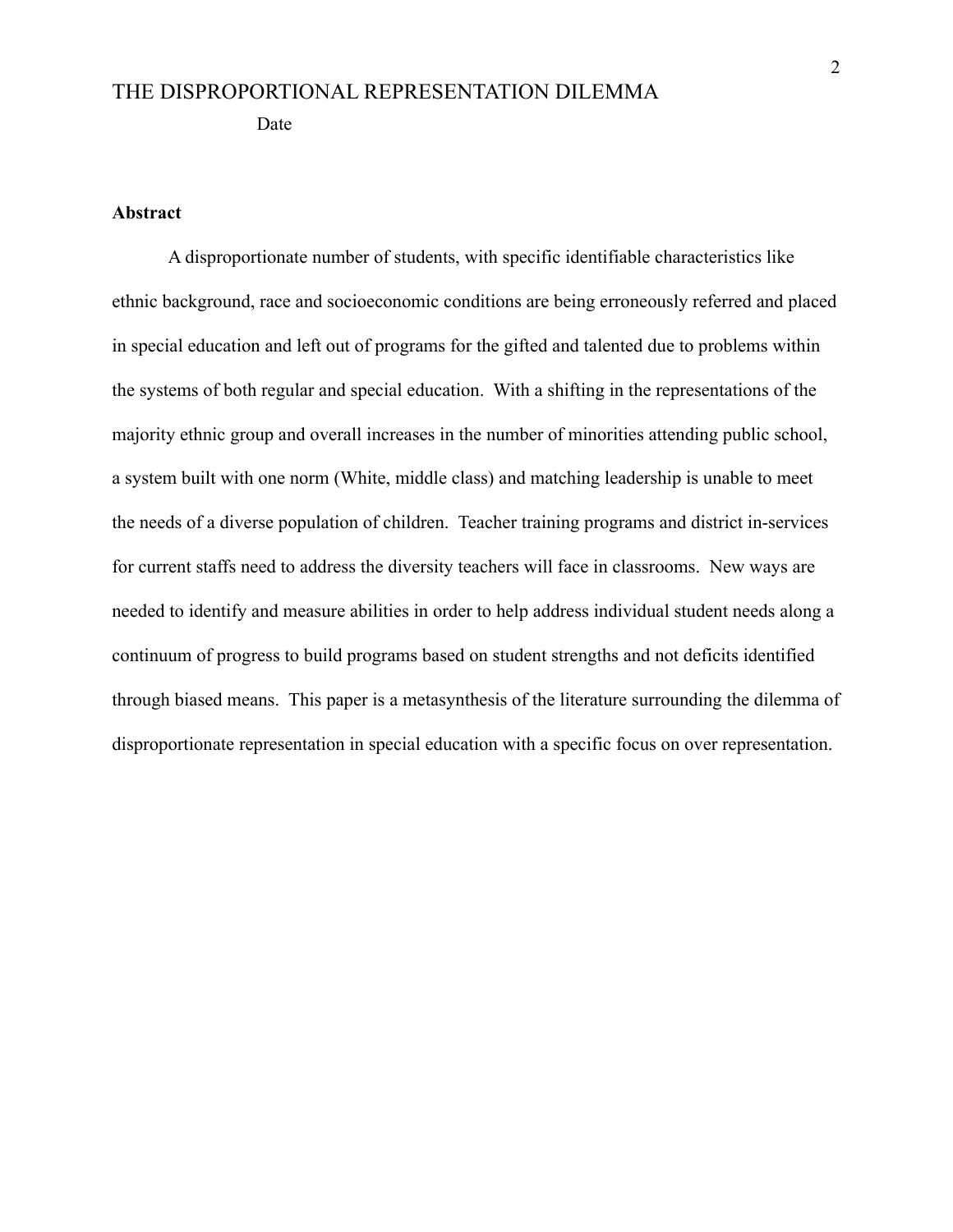#### **Introduction**

#### *1.1. Background*

Disproportionality has been a topic of discussion in special education circles for nearly four decades. The idea is that specific groups of students are erroneously referred to or are represented in special education: either overrepresented, meaning too many students from specific groups (ethic, socioeconomic) are included or underrepresented, meaning that too few from specific groups appear. The research is in agreement, even if the researchers are not, that this problem is acutely associated with the following co-conspirators: a profoundly White dominated education staff and philosophy, low socio-economic status, minority populations or attending school in specific regions of the United States. Researchers tend to have different opinions on the nature of these co-conspirators, that is to say some believe that disproportionality isn't a problem in and of itself but is rather another way to describe problems that have always been associated with education in the United States: the segregation of the seemingly uneducable (whether based on disability or personal bias). Still other researchers contend that the problem itself, disproportionality, is severely under represented due to the methods in which it is studied and the way the system trains professionals. Concerns to address the problem are rising due to a couple of changes forming on the horizon: middle class White students are losing their footing as the majority ethnic group but are still considered the control group by which all other student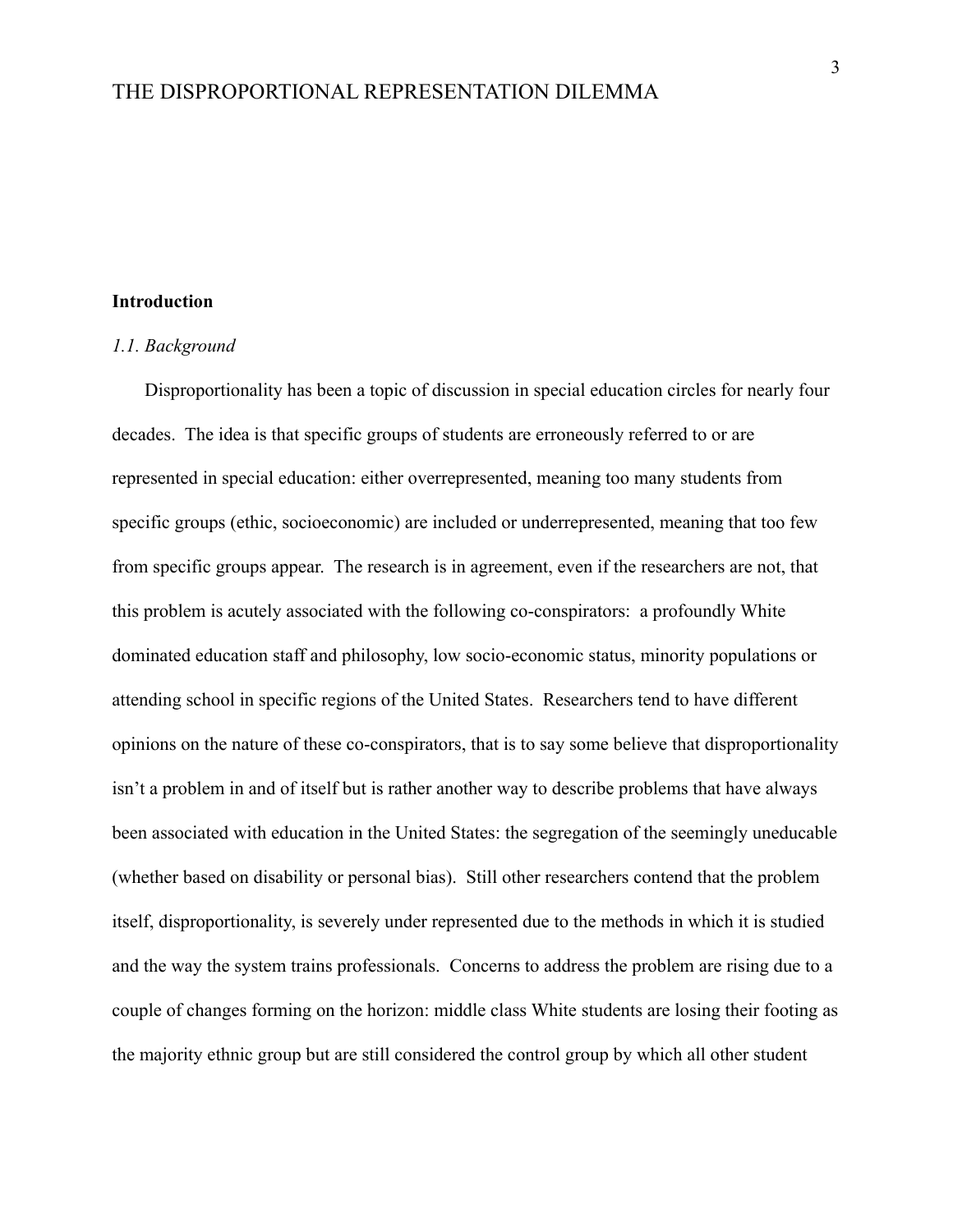achievement is compared, more and more students are finding themselves on the under side of the poverty line and the educators that represent the fastest growing ethnic groups in our country are not entering the field at the same rate as the students. So where do we go from here? What are the implications of disproportionality on children, on teachers and on the systems of education?

#### *1.2. Author's beliefs and experiences*

I have been a part of the teaching community for over 25 years now. I have taught in suburban, urban and rural districts. I have seen the diversity that comes with being a classroom teacher and I have witnessed the cracking that allows children to be swept under the rug and forgotten – left for someone else to worry about in the future. I have never considered myself an expert and have witnessed fist hand the chasm that forms between parents and administration when children don't fit the mold. Disproportionate representation concerns me for a number of reasons as I can relate to so many of the coconspirators and I wonder what it means to children in the long run as well as my continued career in education. Have I gone down the wrong rabbit hole? Do I want my grandchildren to be subject to this system? Is there any real difference I can make for my Native Alaskan students who are subject to a system that they didn't ask for, don't want and struggle to complete?

Previous to this study I had not stopped to consider my own families relationship with the educational system, how my background might contribute to bias in my teaching practices and how trends within education have affected all of it. And on some levels it has made me more sympathetic to the cause, so to speak. First, I am not wealthy nor do I come from wealth. I know what it is to stand in line at the food bank or the Welfare Office. I borrowed a lot of money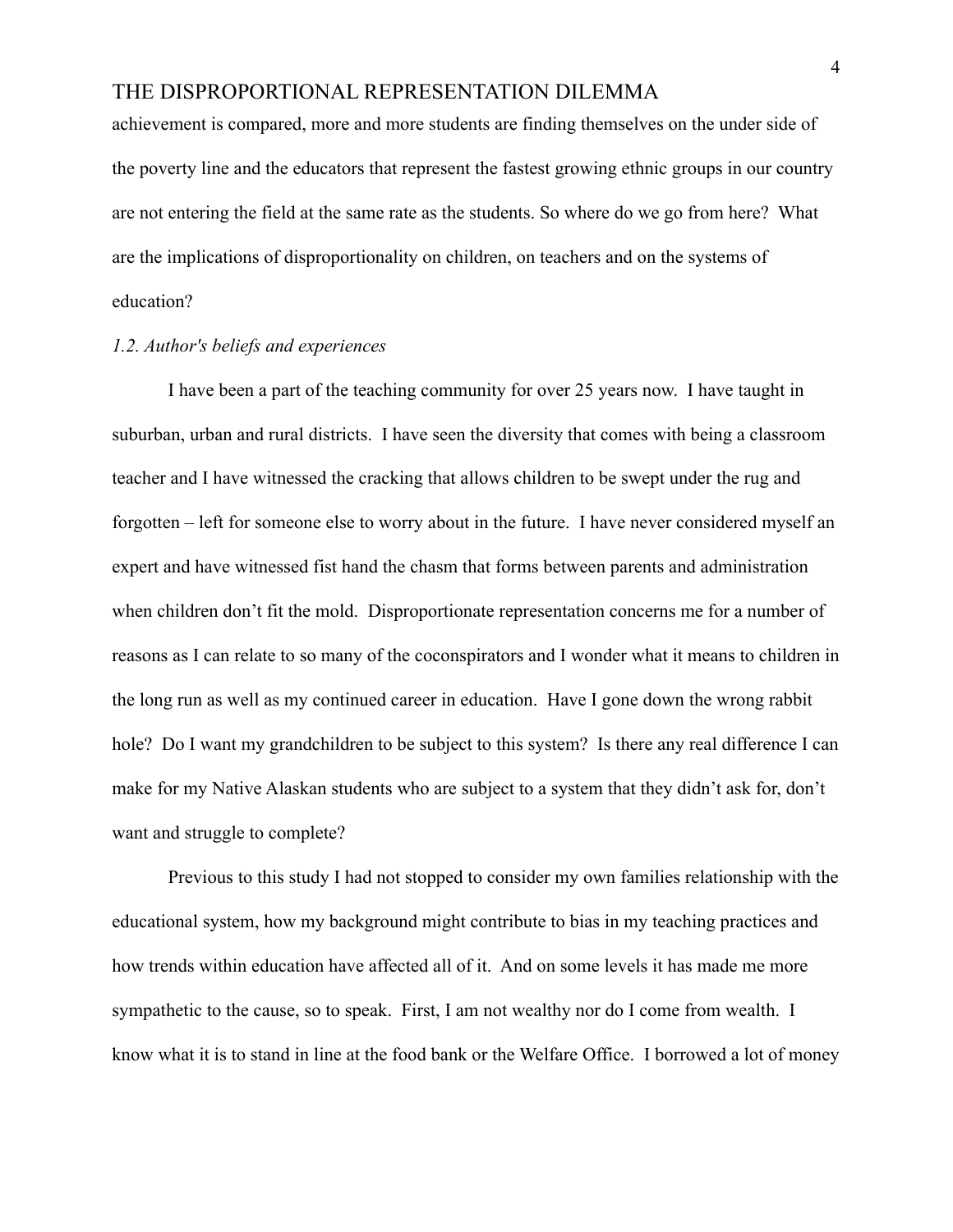to get my degree because my parents were poor. I also understand dysfunction within families due to poverty and alcohol abuse. And it has long been my belief that I really didn't become a teacher until I was a mother. I understand how hard it is to earn a living and rear children. On the other hand, I am White. I grew up in an all white community. The kids who went to special education were not seen or heard, even though they were White. I remember having to fight with the school system to be allowed to take college track courses because of who my parents were and the money we didn't have.

I didn't marry until after college but my husband attended college in his thirties. We had our oldest son tested for a learning disability when he was in  $5<sup>th</sup>$  grade because his reading skills weren't kicking in and he was failing. He spent three years receiving support services for his problem and then exited the program and he continues to be a proficient reader. He has attended and is capable of competing at the university. My other two are still finishing high school, but they hate it with a red-hot passion. They are capable of the work but despise being shut up at a desk for 6-8 hours a day having to work on subjects and tasks that they see as unimportant and irrelevant. And they aren't wrong in their assessment. Our extended families are full of similar stories. They are all low to middle class, have kids with learning disabilities, emotional disabilities and struggle with just getting through high school. As I look us over, it seems to me that as partial benefactors of a system designed for White kids, we should be seeing more success than we are in terms of educational achievement and movement up the socioeconomic scale. Aren't all White kids supposed to go to college and achieve careers with 6 figure incomes? Are poverty and divorce rate the reason for the educational difficulties experienced by the children in our family? I know it may seem unrelated, but in my mind if people from within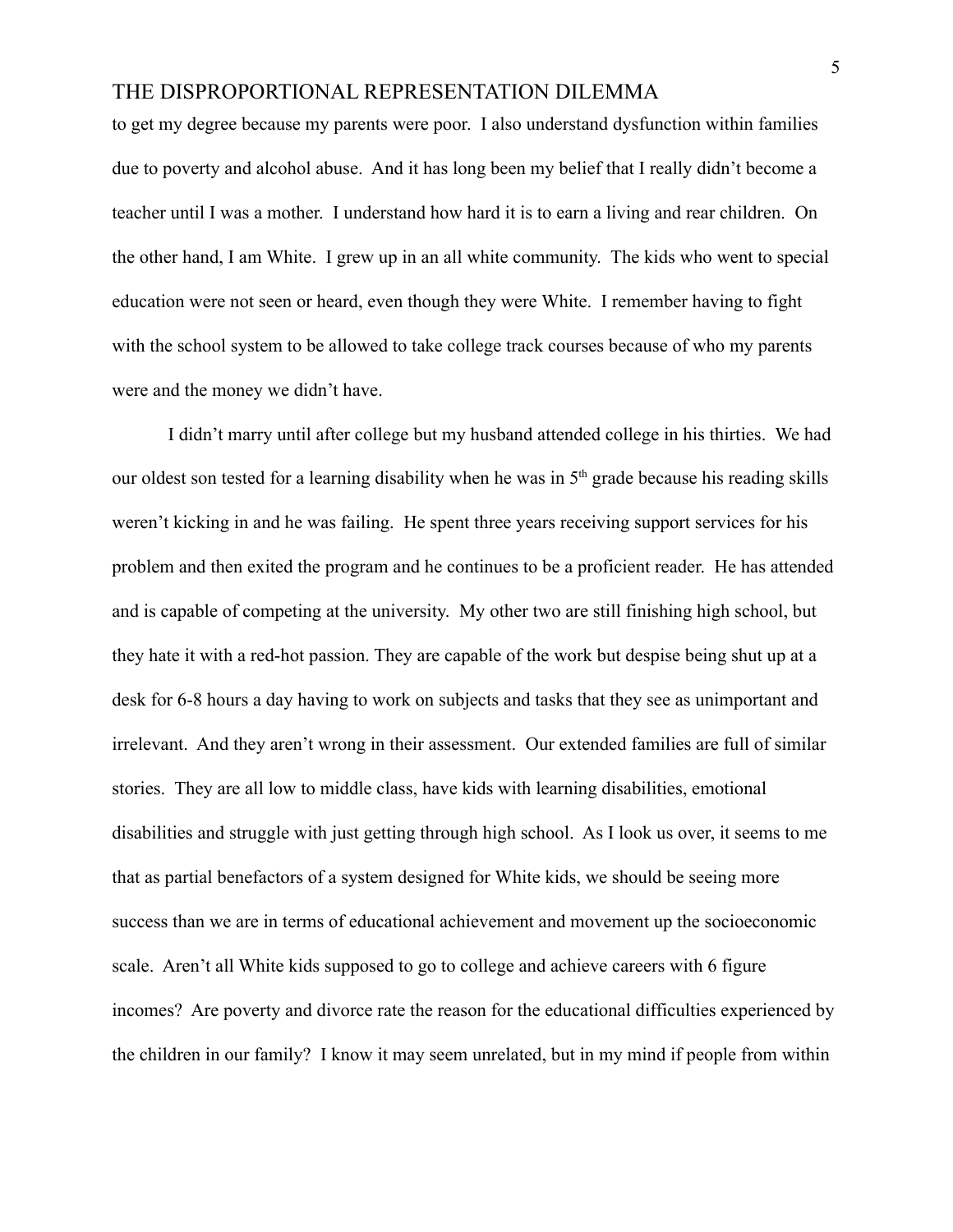that "normed" group can't make the system work, how it going to work for anyone else. Poverty and dysfunctional families aren't anything new – most likely this is just one more level of discrimination. Imagine the same people described above only they are Alaska Native, Black or Hispanic.

Leap forward 20 years and I now reside in an Alaskan Bush village. All the social ills are present plus a few others but nothing dramatically different than anywhere else. For historical reasons, the school is not seen as a wholesome place. Many parents and older members of the community remember the days when children were spanked or beaten at the hands of the White teachers for speaking in their Native tongue or for some other cultural difference. Local community members seldom come to school for any reason (potluck, conferences, programs) despite my efforts to make it a warm and inviting place. I was sent here as just one more White face in a three decade string of teachers who never lasted more than a year or two at best. During my very first day of school here a student, then a  $2<sup>nd</sup>$  grader, solemnly informed me that he couldn't read or write and that I wouldn't be able to make him. He was partly right.

In the seven years I've been here, the young man made some strides but topped out at the sixth grade level most noticeably in math and writing. Shortly into my first year, I noticed that many of my students (local Whites and Native alike) shared characteristics similar to those who have been diagnosed with learning disabilities. As a teacher these traits concerned me and made my job even more complicated (I was teaching all subjects for preschool  $-11<sup>th</sup>$  grade with 2 part time aides) and my district wasn't helping me find solutions. I appreciate that they didn't blame me for it, but my lack of expertise wasn't even mentioned as a possible scenario. I just wanted to try and figure out why the learning pace and progress of my students was so far behind the norm.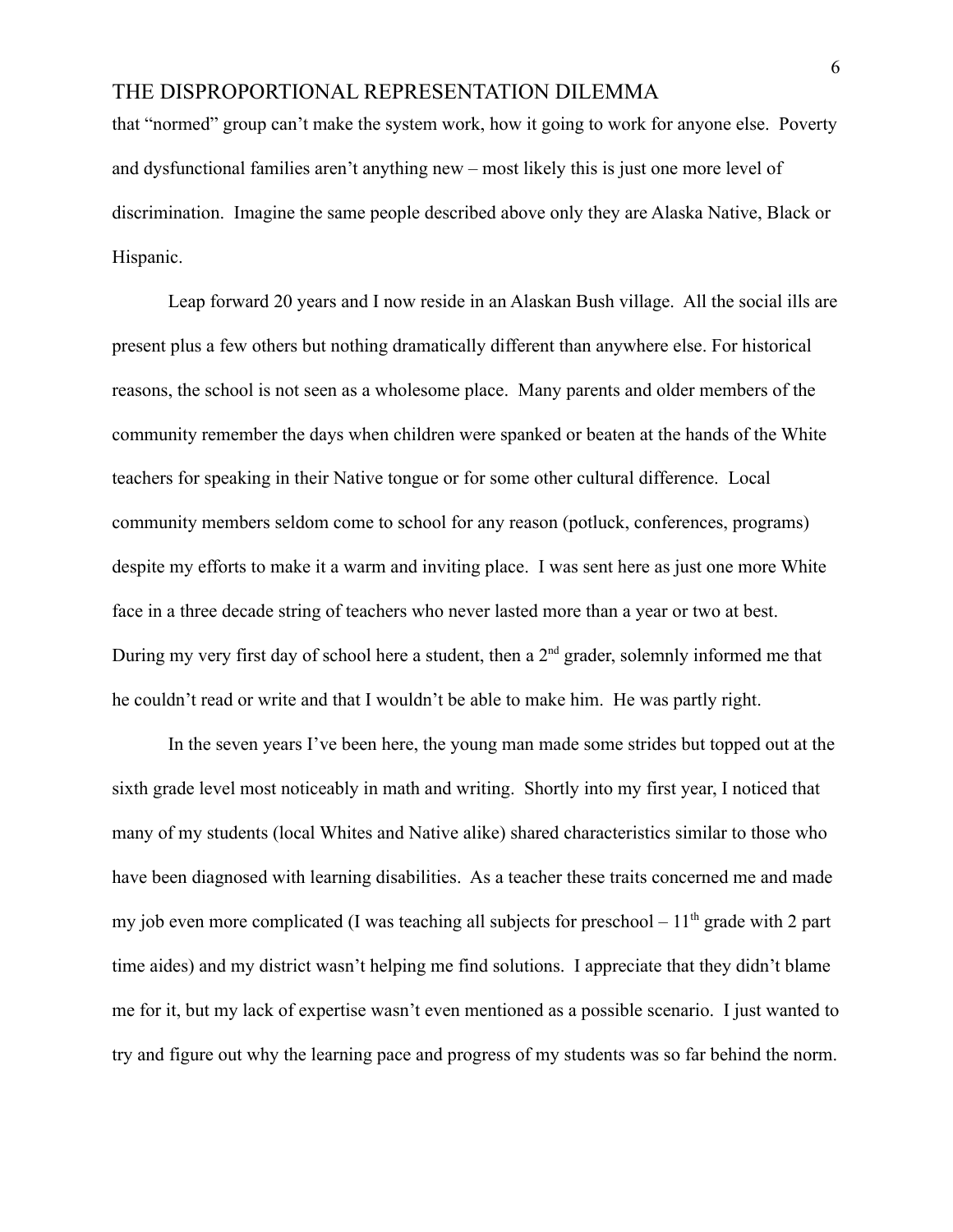I hadn't yet started my journey into special education, which since beginning my program has opened up lots of new dilemmas for me, but my group of failing students was the ignition switch that led me to my decision to pursue this path.

So what can I do? I had to work hard to get my own sons through school, how were my Alaskan Native students supposed to get through this system when their teacher, who is from the "norm" wasn't able to work it very well even for her own biological children? It hadn't escaped me that cultural differences had to account for many of the problems but I was even less sure how to sort that out given the political climate around this topic. I had turned to special education for help when my son was having trouble and it seemed to work, so I decided that was the route I would explore. After all, regular education didn't have any "tailored" programs to meet children's individual needs and I felt all my students needed a program that was designed for them so special education was the next logical step. I started looking for the loopholes in the system and I found it. It didn't take a whole lot of research to see that a student diagnosised with a general and undefined learning disability is were kids are sent when we can't get the regular system to work for them. Morally, I didn't see a problem with it at the time this and without realizing it I had walked into one of the oldest traps in the business! I found a way to identify a shortcoming or dysfunction (the verdict is still out on as to the legitimacy of it or not) that I thought I would ultimately be able to fix, maneuver around or accommodate through programs or strategies for which I would get training *but* I never stopped to ask myself if it was the right thing to do. My search, I imagined would be simple and straightforward, it's all about numbers, right? Well, not exactly. And as it turns out, I'm going to have to spend more time looking at defects within the system itself, as well as in me, rather than in my students. I don't have all the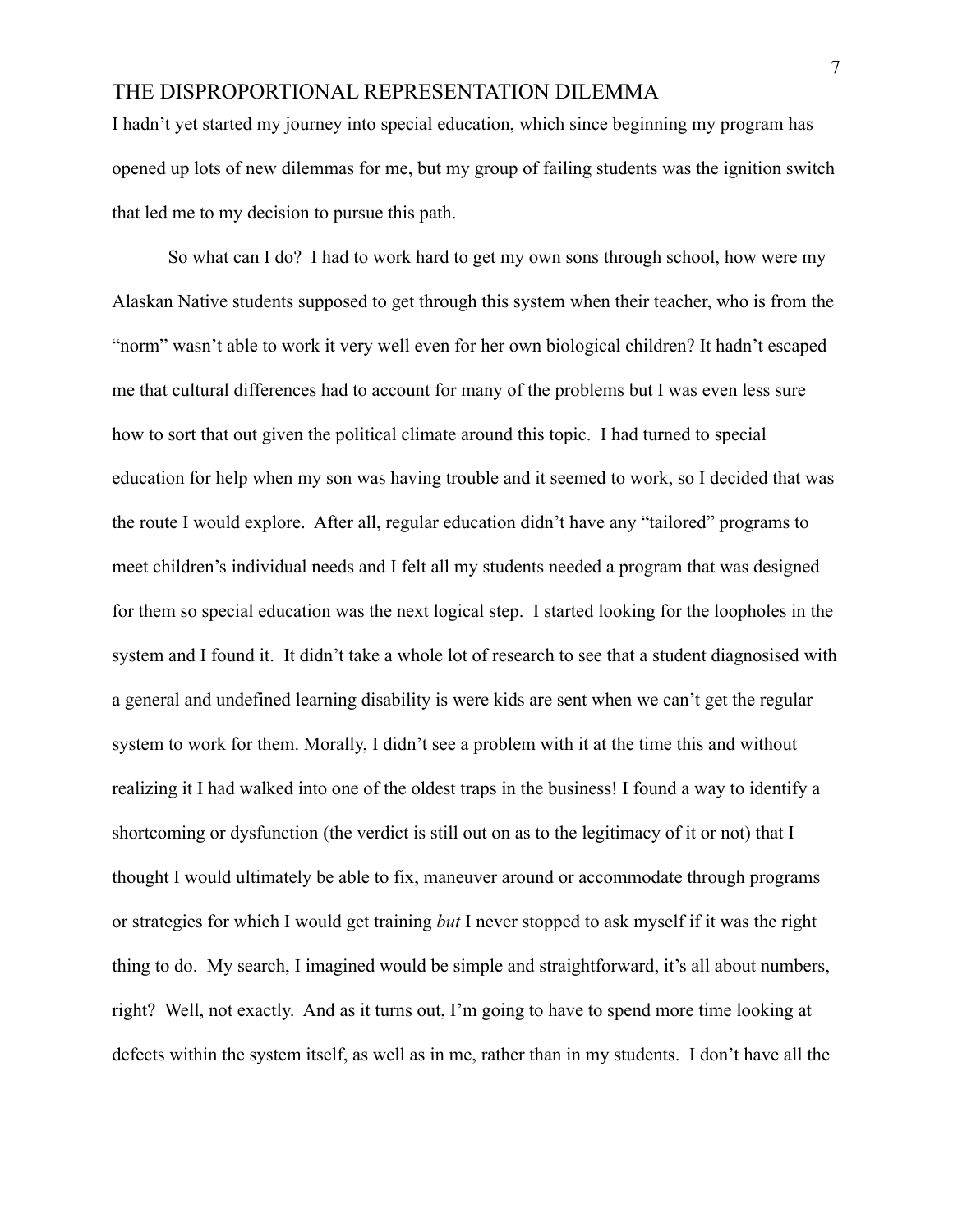answers to solving the problems but I have a much better understanding of what's broken and what needs fixed. *"Be the change you wish to see in the World."* – Mahatma Gandhi.

#### *1.3. Purpose of this meta-synthesis*

As stated in my introduction, my purpose to this meta-synthesis is to gain a better understanding of my current teaching scenario. I have reviewed a lot of literature in hopes of better understanding the history and honestly, the idea of disproportionality as it pertains to under and over represented groups in special education (this paper focuses almost entirely on over representation); second I wanted to discover what theories exist as to if or why this is a concern to so many in the field; and finally, I wanted to review the ideas for remediating the situation. I still want to offer my students in Bush, Alaska, the best possible scenario in terms of educational opportunities. My goal was to search for answers to the following questions:

- 1. What is disproportionality? Does it exist?
- 2. How does it relate to or what affect does it have on education: special and regular?
- 3. Is this a legitimate problem that educators, parents and other professionals should consider as a priority to the educational setting or is it just political hype or agenda to distract from other more pertinent educational needs.
- 4. What aspect does culture, race, and/or economics play in disproportionality?
- 5. What are some solutions that have been offered or tried and what were the outcomes?
- 6. What solutions are being proposed for the future?

#### **2. Methods**

#### *2.1. Selection criteria*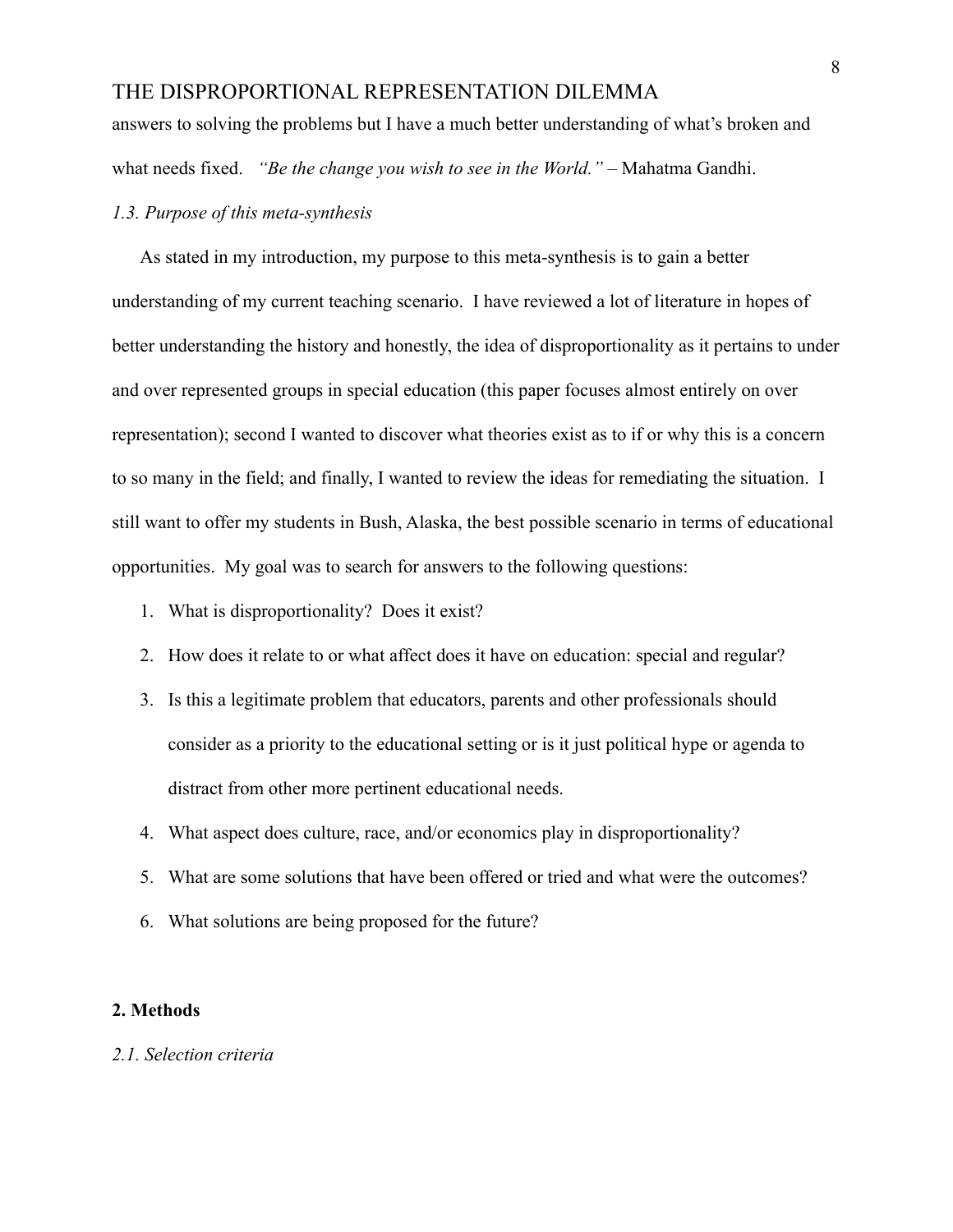The fifty-three sources I used in this meta-synthesis met some or all of the following criteria for selection.

- 1. The articles explored the issues with and of disproportionality both over and under representation of students from minority groups (including first language and ELL learners), impoverished living conditions, and gender as compared with White/European middle class Americans.
- 2. The articles examined the impact of and the need for improvement with the following: identification procedures for potential special education students, the validity and bias of testing materials used for special education identification and demonstration of yearly growth in regular education, the need for changes or updates in research techniques, cultural programs for teacher preparation and in-service development for both general and special education teachers, policies surrounding second language students, placement choices for special education students and inclusive teaching practices.
- 3. The articles were from peer-reviewed journals.
- 4. The articles were published between 1960 and 2013.

#### *2.2. Search procedures*

I conducted database searches and ancestral searches to locate articles for this meta-synthesis.

#### *2.2.1 Database searches*

I conducted Boolean searches within the Educational Resources Information Center (ERIC, Ebscohost) using these exact search criteria: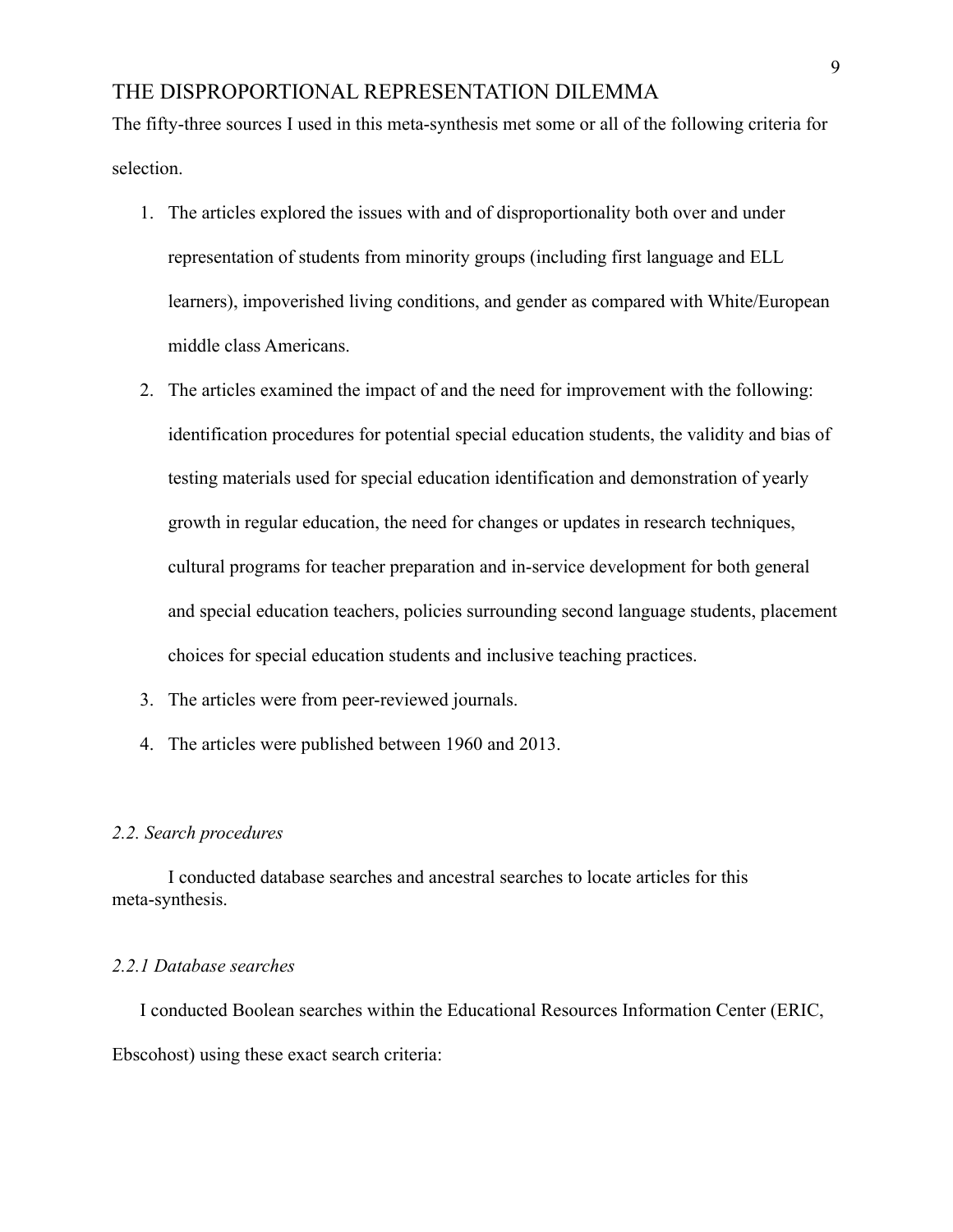- 1. ("Over Identification")
- 2. ("Over Identification") and ("Alaska Native")
- 3. ("Over Identification") and ("Special Education") and ("Alaska Native")
- 4. ("Alaska Native") and ("Special Education")
- 5. ("Disabilities") and ("Over Identification") and ("Alaska Native")
- 6. ("Disproportional") and ("Special Education")
- 7. ("Disproportional") and ("Representation") and ("Special Education") and ("Alaska Native")
- 8. ("Disproportional") and ("Representation") and ("Special Education") and ("Native American")
- 9. ("Disproportional") and ("Representation") and ("Special Education") and ("Aboriginal")

10. ("Disproportional") and ("Representation") and ("Special Education") and ("Minorities") These searches resulted in a total of thirty-eight articles (Armstrong, 2012; Artiles, 1998; Artilies, 2003; Artiles, Kozleski, Trent, Osher & Ortiz, 2010; Artiles & Trent, 1994; Barnhardt, 2001; Barnhardt & Kawagley, 2005; Bynoe, 1998; Cartledge, 2005; Chamberlain, 2005; Donovan & Cross, ed., 2002; Dorn, 2010; Ferretti & Eisenman, 2010; Fiedler, Chiang, Van Haren, Jargensen, Halberg & Boreson, 2008; Fierros, 2005; Fierros & Blomberg, 2005; Fitch, 2003; Fletcher & Navarrete, 2010; Ford, 2012; Fuchs, Fuchs & Stecker, 2010; Gold & Richards, 2012; Goodfellow, 2012; Gravois & Rosenfield, 2006; Hawley & Ready, ed., 2003; Heller, Holtzman & Mesick, ed., 1982; McBee, Shaunessy & Matthews, 2012; Parette, 2005; Philpott, 2007; Robertson, Garcia, McFarland & Rieth, 2012; Rueda & Windmueller, 2006; Salend & Duhaney, 2005; Salend, Duhaney & Montgomery, 2002; Shealey, McHatton & Wilson, 2011;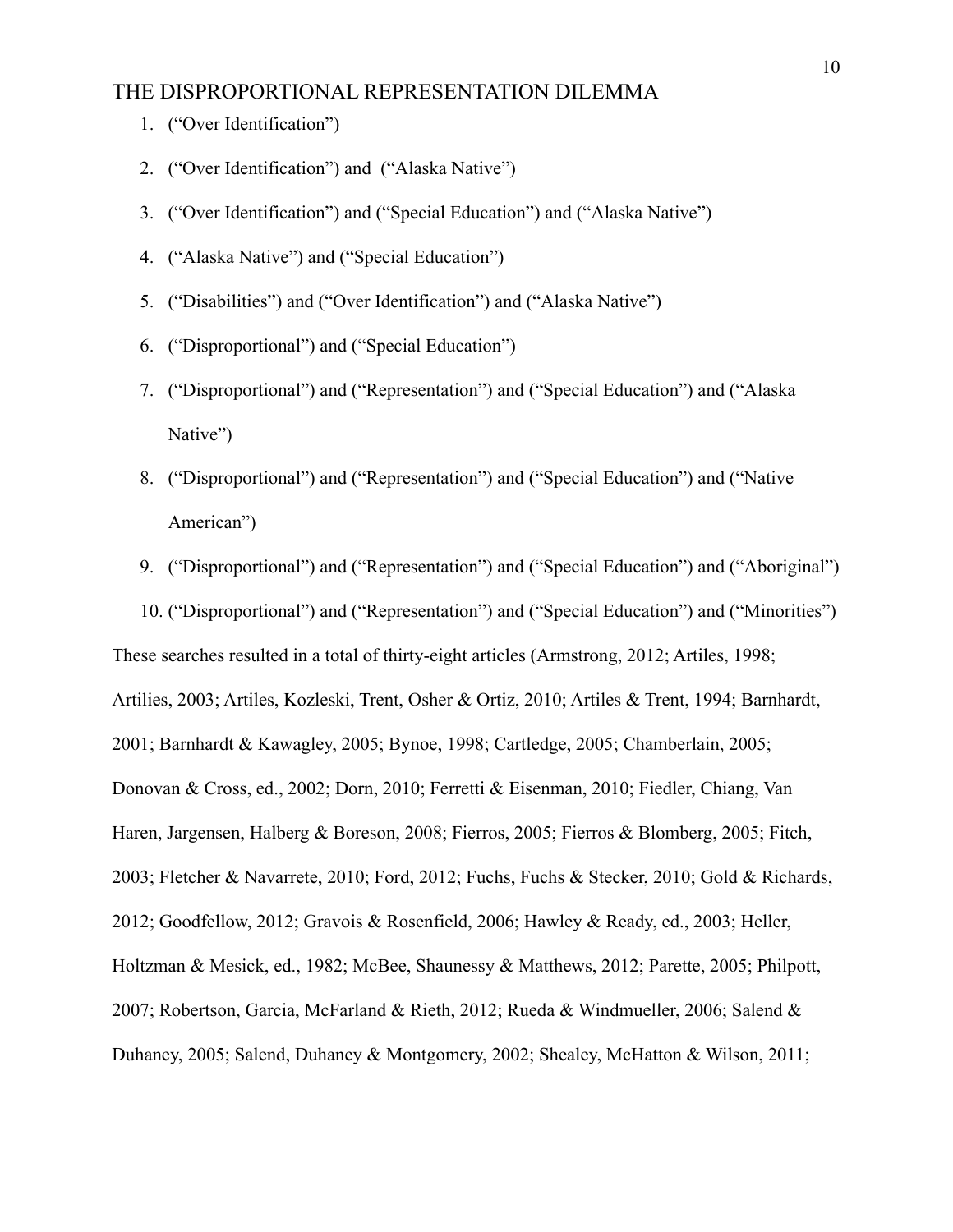Sullivan, 2011; Taylor, 2005; Thurston & Navarrete, 2010; Vincent, Tobin, Hawken & Frank,

2012; Zaslavsky et al., 2011).

#### *2.2.2 Ancestral searches*

An ancestral search involves analyzing the reference lists of previously published works in order to locate literature relevant to one's topic of interest (Welch, Brownell, & Sheridan, 1999). I conducted ancestral searches of the reference lists of the articles obtained through my database searches. These ancestral searches yielded fifteen additional articles that met the selection criteria (Artiles & Bal, 2008; Artiles, Thorius, Bal, Neal, Waitoller & Hernandez-Saca, 2011; Artiles, Trent, Hoffman-Kipp & Lpez-Torres, 1999; Brownwell, Sindelar, Kiely & Danielson, 2010; Klingner, Artiles, Kozleski, Harry, Zion, Tate, Duran & Riley, 2005; Lopez-Reyna, Snowden, Stuart, Baumgartner, & Maiorano, 2012; Naraian, 2010; Obiakor, Harris, Mutua, Rotatori & Algozzine, 2012; Osgood, 2005; Plata, 2011; Rueda, 2011; Siperstein, Parker, Bardon & Widaman, 2007; Valle, 2011; Waitoller & Kozleski, 2012; Zieler, 2008).

#### *2.3. Coding procedures*

I used a coding form to categorize the information presented in each of the 53 articles. This coding form was based on: (a) publication type; (b) research design; (c) participants; (d) data sources; and (e) findings of the studies.

#### *2.3.1. Publication type*

The journal articles were evaluated and classified based on publication type (e.g., research study, theoretical work, opinion piece/position paper, review of literature, annotated bibliography, guides or descriptive article). *Research studies* can be qualitative, quantitative, or a combination of both, and use a scientific method to gather and evaluate data. *Theoretical works*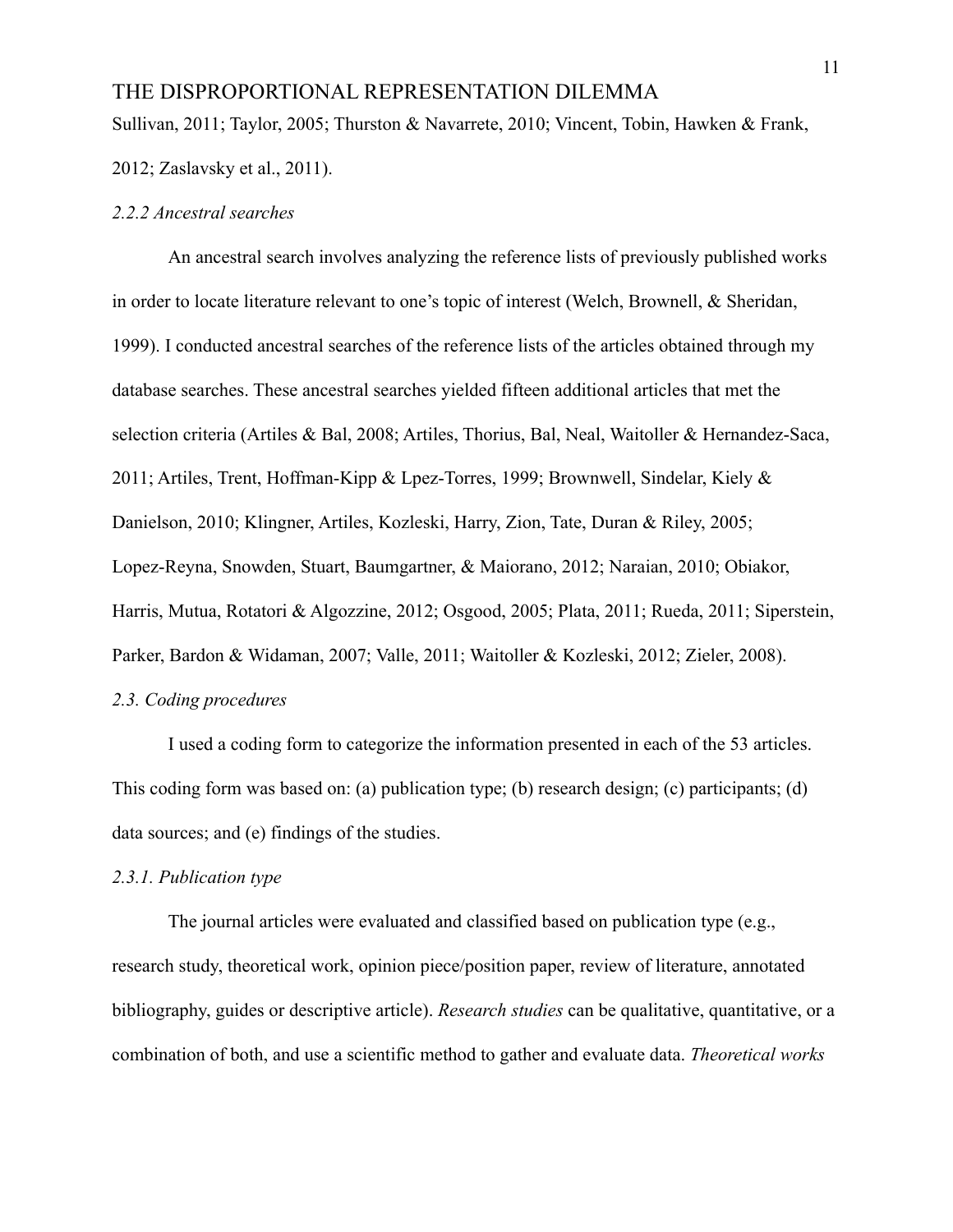analyze already existing research in order to describe, develop, distill, or design theoretical construct. *Opinion pieces* reflect the author's position or opinion on a subject. *Reviews of literature* look at published literature on a particular topic, and may analyze that literature through summary, classification, and comparison. *Annotated bibliography* includes a list of articles on any subject with a brief synopsis of each piece of finished work. *Guides* are explanations on how to implement certain strategies, programs, policies or interventions. *Descriptive articles* explain a particular practice or phenomenon in-depth.

#### *2.3.2. Research design*

Empirical studies were further broken down by research design and were classified by quantitative, qualitative or mixed methods research. *Quantitative studies* can be measured objectively and involves the collection and analysis of numerical data in order to describe certain events or trends. *Qualitative research* focuses on interviews, conversations, and observations or language-based data. *Mixed methods* research utilizes both the quantitative and qualitative methods to present information within a single study.

#### *2.3.3. Participants, data sources, and findings*

I identified the participants within each article (e.g. developmentally handicapped students in inclusive setting, learning disabled students,  $7<sup>th</sup>$  and  $8<sup>th</sup>$  grade students, US school districts). I also categorized the type of data sources that were utilized with each study (e.g. observations, focus groups, surveys, intellectual disabilities, interviews). The summarized findings of each research study can be found in Table 2.

#### *2.4. Data analysis*

In analyzing the fifty-three articles, I employed a modified version of the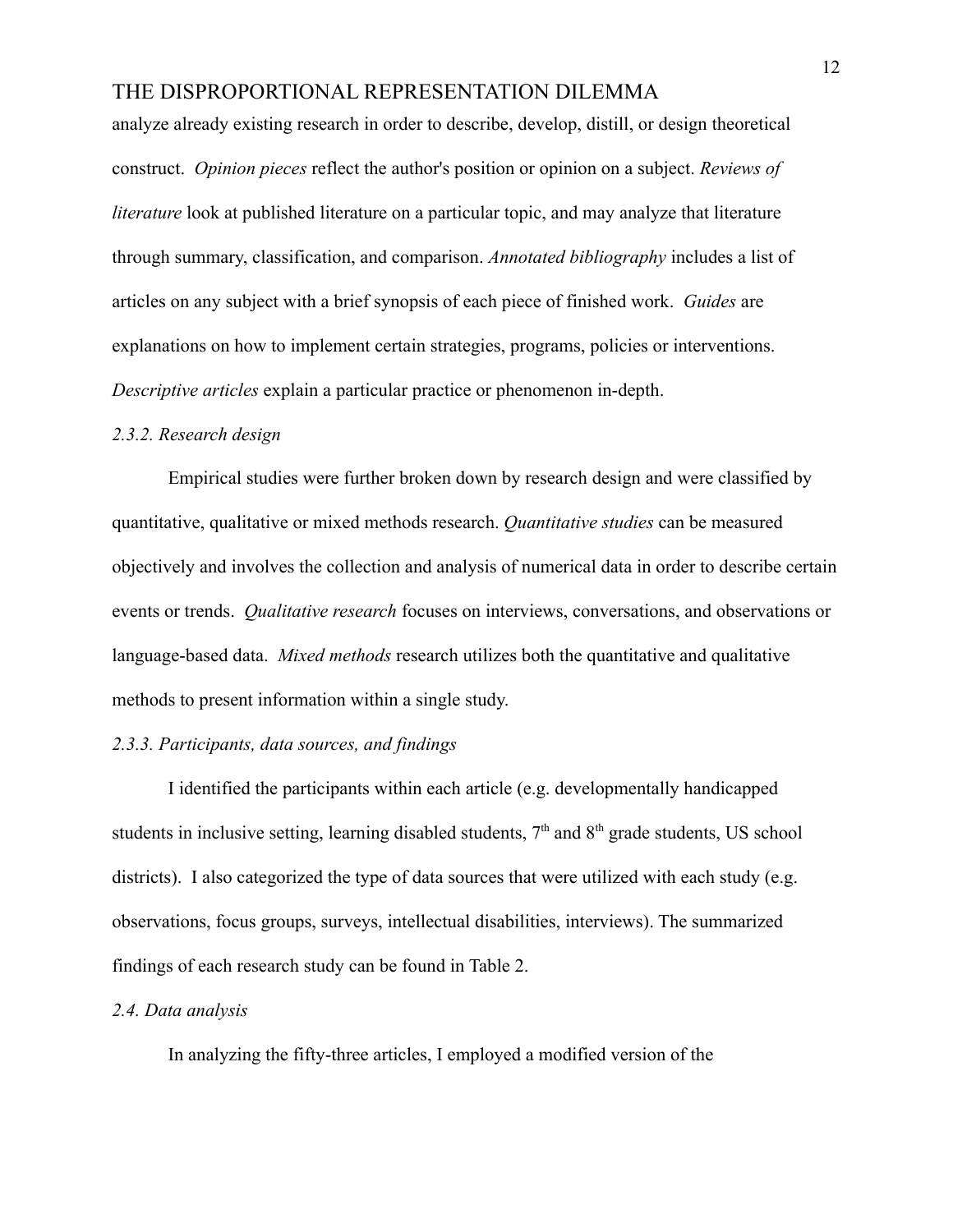Stevick-Colaizzi-Keen method previously used by Duke (2011) and Duke and Ward (2009). I determined the significant statements within each article. For the purpose of this meta-synthesis, I then defined these significant statements that addressed issues related to: (a) disproportionality, overrepresentation and underrepresentation, and identification/misidentification; (b) judgmental disabilities or high incidence disabilities, low incidence disabilities and at risk factors; (c) inclusion/segregation and instructional consultation teams; (d) RTI and intervention; (e) ethnicity, culture, gender, socioeconomic and poverty factors, issues with English proficiency, location of residence; and (g) culturally responsive practices, preparation for diversity and identification of learners and difference. Then I generated a list of non-repetitive, verbatim significant statements with paraphrased formulated meanings, which represents my own understanding of each significant statement. I took the formulated meanings from all fifty-three articles and grouped them into themed clusters or "emergent themes." These "emergent themes" represented the elemental essence of the entire body of literature.

#### **3. Results**

#### *3.1. Publication type*

Of the 53 articles that met my selection criteria, the publication type of each article is outlined in Table 1. 13 of the 53 articles (24%) included in this meta synthesis were research studies (Donovan & Cross,ed. 2002; Fierros & Blomberg, 2005; Fitch, 2003; Goodfellow, 2012; Gravois & Rosenfeild, 2006; Hawley & Ready, ed, 2003; Heller, Holtzman & Messick, ed, 1982; Lopez-Reyna, Snowden, Stuart, Baumgartner & Maiorano, 2012; McBee, shaunessy & Matthews, 2012; Siperstein, Parker, Bardon & Widaman, 2007; Thurston and Navarrete, 2010; Vincent, Tobin, Hawken & Frank,2012; Zaslavsky et al., 2011). 3 of the articles (5%) were guides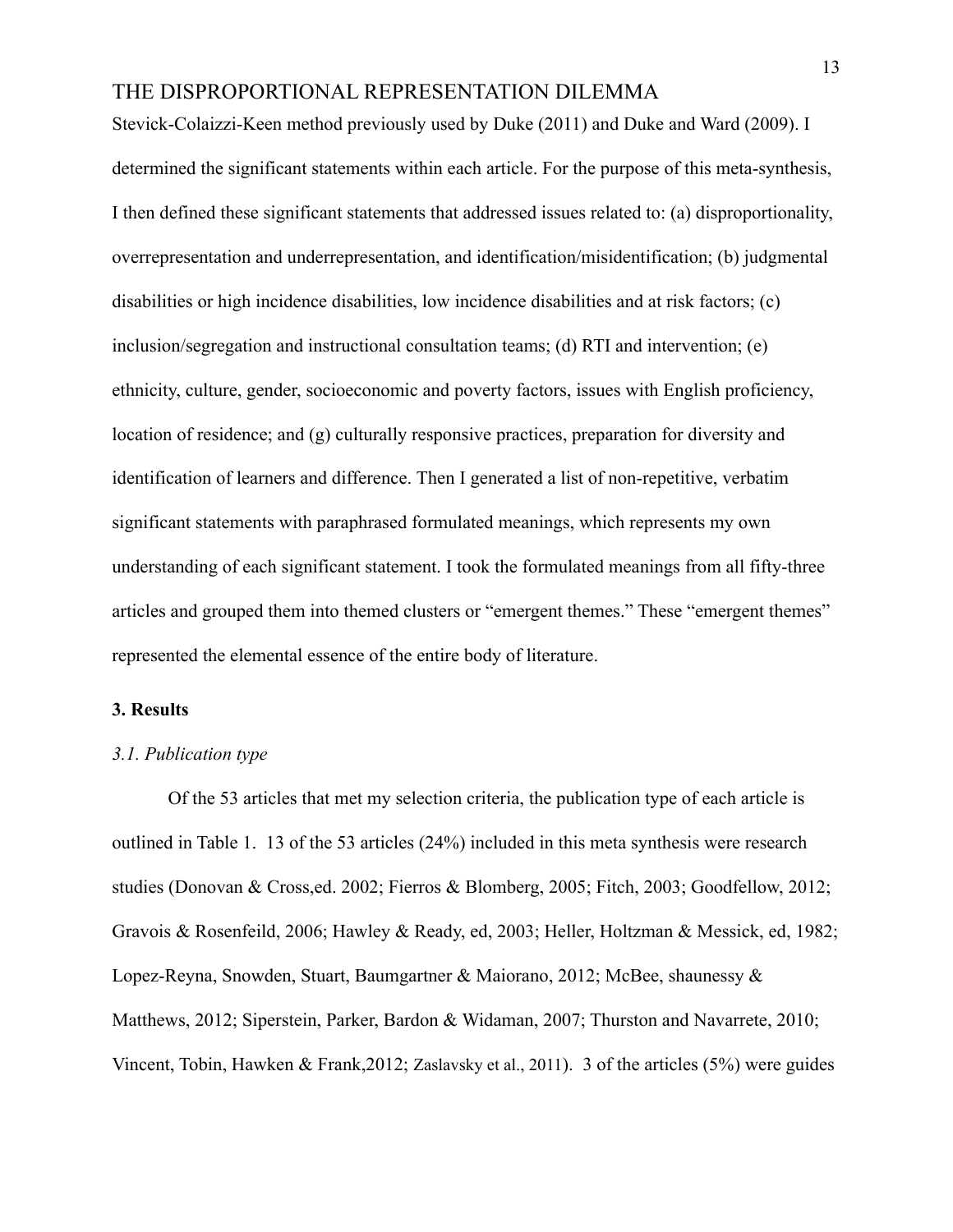(Obiakor, Harris, Mutua, Rotatori & Albozzine, 2012; Robertson, Barcia, McFarland & Rieth, 2012; Salend & Duhaney, 2005). 5 articles (9%) were descriptive works (Dorn, 2010; Ford, 2010; Fuchs Fuchs &Stecker, 2010; Naraian, 2012; Sullivan, 2011). 13 of the articles (24%) were literature reviews (Barnhardt, 2001; Brownell, Sindelar, Kiely & Danielson, 2010; Fierros, 2005; Osgood, 2005). 15 of the articles (28%) were theoretical works (Armstong, 2012; Artiles, 1998; Artiles, 2003; Artiles & Bal, 2008; Artilies, Kozleski, Trent, Osher & Ortiz, 2010; Artiles, Thorius, Bal, Neal, Waitoller & Hernandez-Saca, 2011; Barnhardt & Kawagley, 2005; Fiedler, Chiang, Van haren, Jorgensen, Halberg & Boreson, 2008; Fletcher & Navarrete, 2010; parette, 2005; Philpott, 2007; Rueda & Windmueller, 2006; Waitoller & Kozleski, 2006). 13 articles (24%) were opinion pieces or position papers (Ariles & Trent, 1994; Bynoe, 1998; Cartledge, 2005; Chamberlain, 2005; Ferretti & Eisenman, 2010; Gold & Richards, 2012; Klingner, Artiles, Kozleski, Harry, Zion, Tate, Duran & Riley, 2005; Plata, 2011; Rueda, 2011; Salend, Duhaney & Montgomery, 2002; Taylor, 2005; Vale, 2011; Ziegler, 2008). 1 article or (1%) was an annotated bibliography (Shealey, McHatton & Wilson, 2002).

| ı |  |
|---|--|
| × |  |

| <b>Author(s) &amp; Year of Publication</b>                       | <b>Publication Type</b>             |
|------------------------------------------------------------------|-------------------------------------|
| Armstrong, 2012                                                  | <b>Theoretical Work</b>             |
| Artiles, 1998                                                    | Theoretical Work                    |
| Artiles, 2003                                                    | <b>Theoretical Work</b>             |
| Artiles and Bal, 2008                                            | <b>Theoretical Work</b>             |
| Artiles, Thorius, Bal, Neal, Waitoller & Hernandez-Saca,<br>2011 | Theoretical Work                    |
| Artiles, Kozleski, Trent, Osher & Ortiz, 2010                    | Theoretical Work                    |
| Artiles, Trent, Hoffman-Kipp & Lopez-Torres, 2000                | Theoretical Work                    |
| Artiles & Trent, 1994                                            | <b>Opinion Piece/Position Paper</b> |
| Barnhardt, 2001                                                  | Review of Literature                |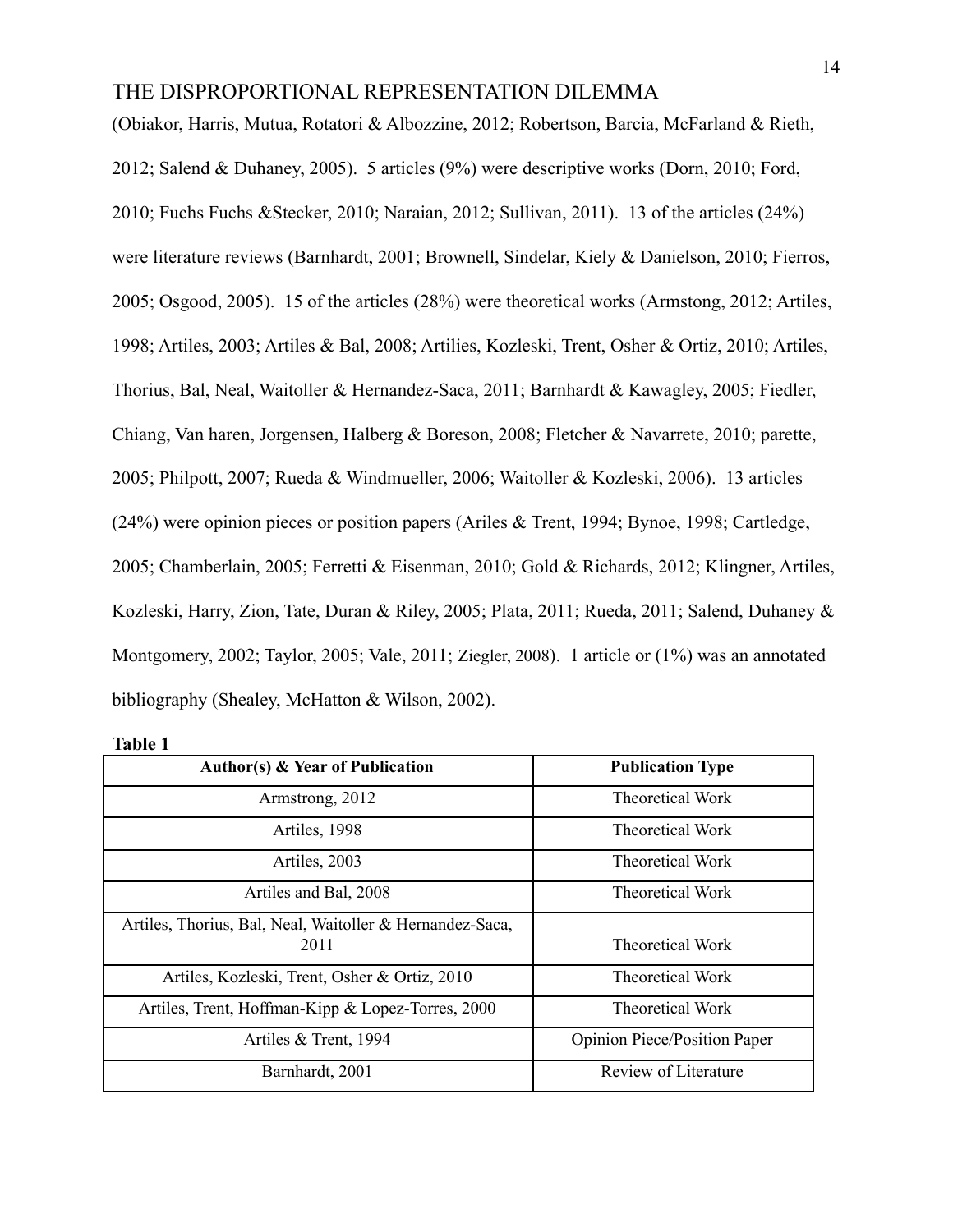| Barnhardt & Kawagley, 2005                                                     | Theoretical Work                    |
|--------------------------------------------------------------------------------|-------------------------------------|
| Brownell, Sindelar, Kiely & Danielson, 2010                                    | Review of Literature                |
| <b>Bynoe</b> , 1998                                                            | <b>Opinion Piece/Position Paper</b> |
| Cartledge, 2005                                                                | Opinion Piece/Position Paper        |
| Chamberlain, 2005                                                              | <b>Opinion Piece/Position Paper</b> |
| Donovan & Cross, ed., 2002                                                     | Research Study                      |
| Dorn, 2010                                                                     | Descriptive Work                    |
| Ferretti & Eisenman, 2010                                                      | Opinion Piece/Position Paper        |
| Fiedler, Chiang, Van Haren, Jorgensen, Halberg & Boreson,<br>2008              | Theoretical Work                    |
| Fierros, 2005                                                                  | Review of Literature                |
| Fierros & Blomberg, 2005                                                       | <b>Research Study</b>               |
| Fitch, 2003                                                                    | Research Study                      |
| Fletcher & Navarrete, 2010                                                     | Theoretical Work                    |
| Ford, 2012                                                                     | Descriptive Work                    |
| Fuchs, Fuchs & Stecker, 2010                                                   | Descriptive Work                    |
| Gold & Richards, 2012                                                          | <b>Opinion Piece/Position Paper</b> |
| Goodfellow, 2012                                                               | <b>Research Study</b>               |
| Gravois & Rosenfeild, 2006                                                     | <b>Research Study</b>               |
| Hawley & Ready, ed., 2003                                                      | <b>Research Study</b>               |
| Heller, Holtzman & Messick ed., 1982                                           | Research Study                      |
| Klingner, artiles, Kozleski, Harry, Zion, Tate, Duran &<br><b>Riley</b> , 2005 | Opinion Piece/Position Paper        |
| Lopez-Reyna, Snowden, Stuart, Baumgartner & Maiorano,<br>2012                  | Research Study                      |
| Mc Bee, Shaunessy & Matthews, 2012                                             | Research Study                      |
| Naraian, 2012                                                                  | Descriptive                         |
| Obiakor, Harris, Mutua, Rotatori, & Albozzine, 2012                            | Guide                               |
| Osgood, 2005                                                                   | <b>Literature Review</b>            |
| Parette, 2005                                                                  | Theoretical Work                    |
| Philpott, 2007                                                                 | Theoretical Work                    |
| Plata, 2011                                                                    | <b>Opinion Piece/Position Paper</b> |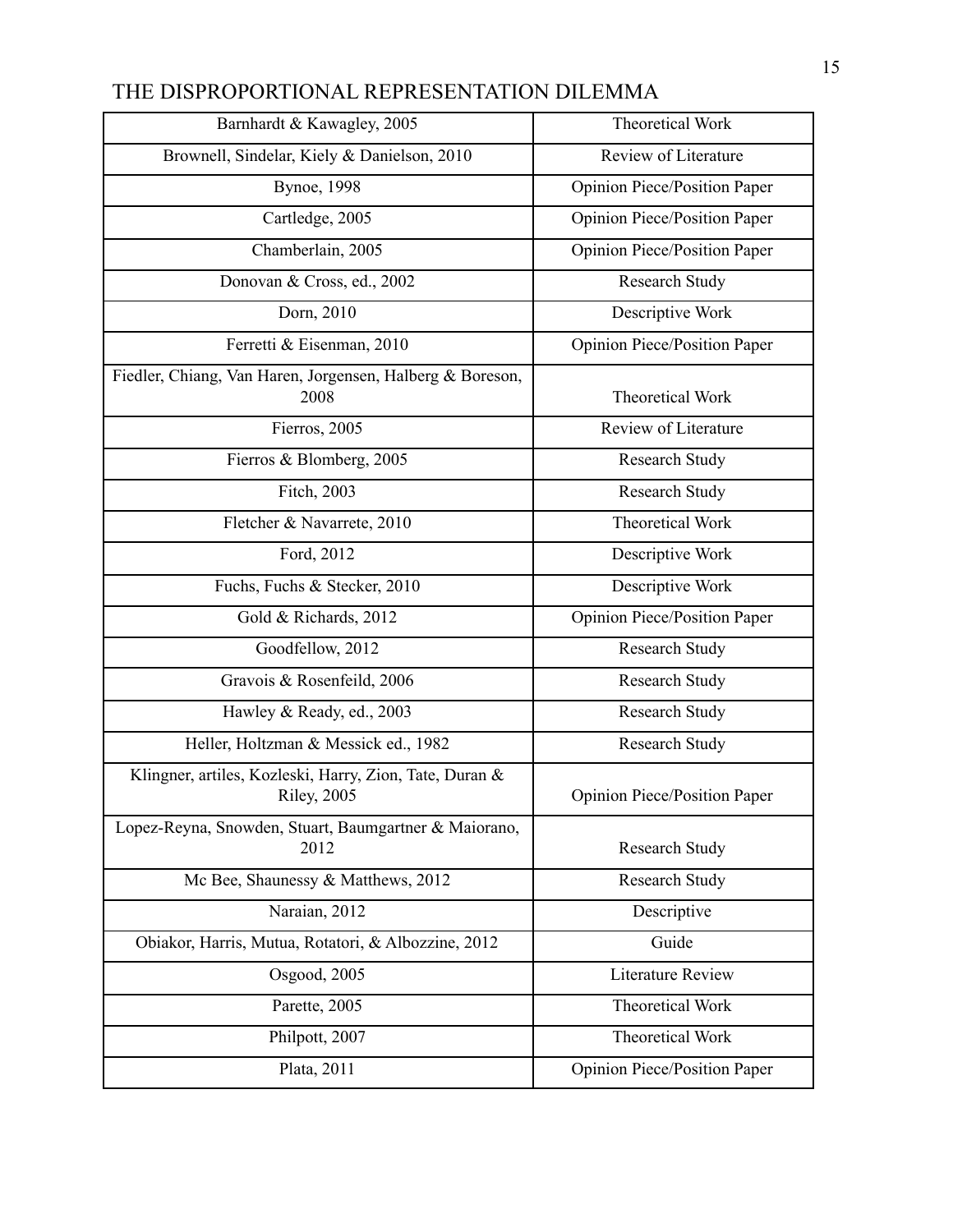| Robertson, Garcia, McFarland & Rieth, 2012 | Guide                                                  |
|--------------------------------------------|--------------------------------------------------------|
| Rueda, 2011                                | <b>Opinion Piece/Position Paper</b>                    |
| Rueda & Windmueller, 2006                  | <b>Theoretical Work</b>                                |
| Salend & Duhaney, 2005                     | Guide                                                  |
| Salend, Duhaney & Montgomery, 2002         | Opinion Piece/Position Paper                           |
| Shealey, McHatton & Wilson, 2011           | Theoretical Work with Annotated<br><b>Bibliography</b> |
| Siperstein, Parker, Dardon & Widaman, 2007 | <b>Research Study</b>                                  |
| Sullivan, 2011                             | Descriptive                                            |
| Taylor, 2005                               | <b>Opinion Piece/Position Paper</b>                    |
| Thurston & Navarrete, 2010                 | <b>Research Study</b>                                  |
| Valle, 2011                                | Opinion Piece/Position Paper                           |
| Vincent, Tobin, Hawken & Frank, 2012       | <b>Research Study</b>                                  |
| Waitoller & Kozleski, 2006                 | <b>Theoretical Work</b>                                |
| Zaslavsky et al., 2011                     | <b>Research Study</b>                                  |
| Ziegler, 2008                              | <b>Opinion Piece/Position Paper</b>                    |

*3.2. Research design, participants, data sources, and findings of the studies*

## **Table 2**

| <b>Authors</b> | <b>Research</b><br><b>Design</b> | <b>Participants</b> | <b>Data Sources</b> | <b>Findings</b>           |
|----------------|----------------------------------|---------------------|---------------------|---------------------------|
| Donovan and    | Mixed                            | Annual and          | Risk Index, Odds    | There is a wide           |
| Cross, ed.,    | Methods                          | Bi-annual Reports   | Ratio,              | variation in placement    |
| 2002           |                                  | from OSEP (the      | Composition         | rates in the              |
|                |                                  | Office of Special   | Index, and          | "judgmental" (LD,         |
|                |                                  | education           | surveys all over    | SLI, MR and ED)           |
|                |                                  | Programs), OCR      | time                | categories across         |
|                |                                  | (the Office for     |                     | states. These             |
|                |                                  | Civil Rights) and   |                     | variations are            |
|                |                                  | NRC (National       |                     | substantially greater     |
|                |                                  | Research Council,   |                     | than in the               |
|                |                                  | 1982), NCES         |                     | low-incidence             |
|                |                                  | (National Center    |                     | disability categories.    |
|                |                                  | for Educational     |                     | There are inadequacy      |
|                |                                  | Statistics)         |                     | in the datasets since     |
|                |                                  |                     |                     | neither disability status |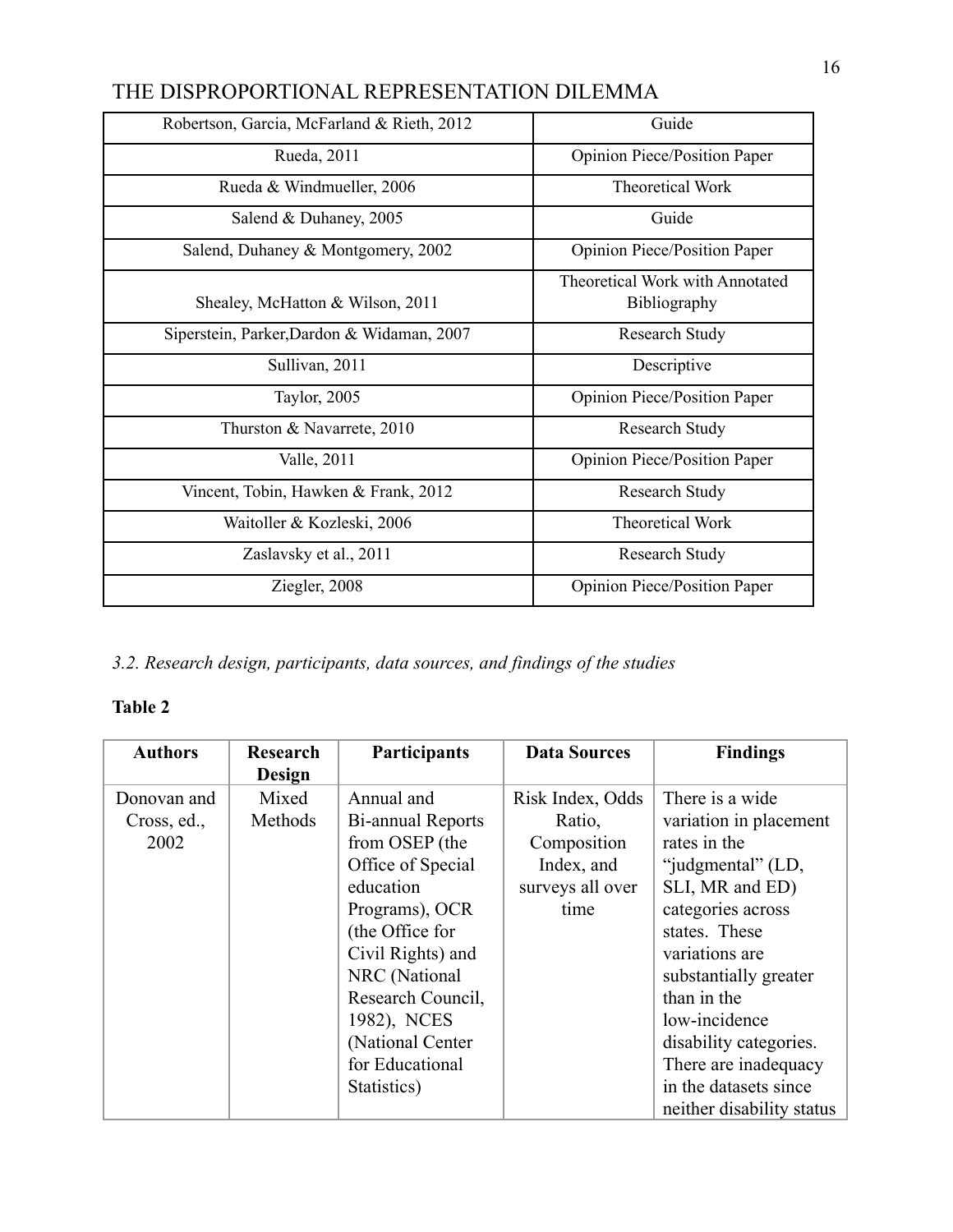|                                  |                  |                                                                                                                                                                  |                                                                                                                                                                               | nor ethnicity is                                                                                                                                                                                                                                                                                                                                                                                                                                                                                                                                            |
|----------------------------------|------------------|------------------------------------------------------------------------------------------------------------------------------------------------------------------|-------------------------------------------------------------------------------------------------------------------------------------------------------------------------------|-------------------------------------------------------------------------------------------------------------------------------------------------------------------------------------------------------------------------------------------------------------------------------------------------------------------------------------------------------------------------------------------------------------------------------------------------------------------------------------------------------------------------------------------------------------|
|                                  |                  |                                                                                                                                                                  |                                                                                                                                                                               | measured very<br>precisely.                                                                                                                                                                                                                                                                                                                                                                                                                                                                                                                                 |
| Fierros and<br>Blomberg,<br>2005 | Quantitativ<br>e | 2002-03 Charter<br>Schools in<br>California                                                                                                                      | California Dept.<br>of Education<br>enrollment<br>records for<br>special education<br>students in<br>regular schools<br>verses charter<br>schools (profit<br>and non-profit). | California's charter<br>schools account for<br>2.3% of the total<br>student enrollment and<br>even though the ratio<br>of minority groups<br>enrolled at regular<br>schools and charter<br>schools is in balance<br>when comparing<br>regular education<br>number and special<br>education it also<br>implies that the racial<br>disproportionality<br>represented in regular<br>schools holds true in<br>charter schools.                                                                                                                                  |
| Fitch, 2003                      | Qualitative      | 11<br>developmentally<br>handicapped<br>students who had<br>experiences in and<br>out of inclusive<br>and/or segregated<br>classrooms over a<br>six year period. | Observation,<br>audiotaping of<br>semi structured<br>interviews.                                                                                                              | Four patterns emerged<br>from the study:<br>confidence verses<br>resignation in regards<br>to student's views of<br>themselves was<br>dependent upon the 3<br>settings; passing and<br>covering up their<br>learning disability to<br>save identity;<br>segregated classrooms<br>were seen as a<br>sanctuary or "back<br>space" or a subculture;<br>and reversals, that is to<br>say changing their<br>view of where they<br>believed they actually<br>belonged over the<br>course of the study.<br>Additionally,<br>integration was not<br>synonymous with |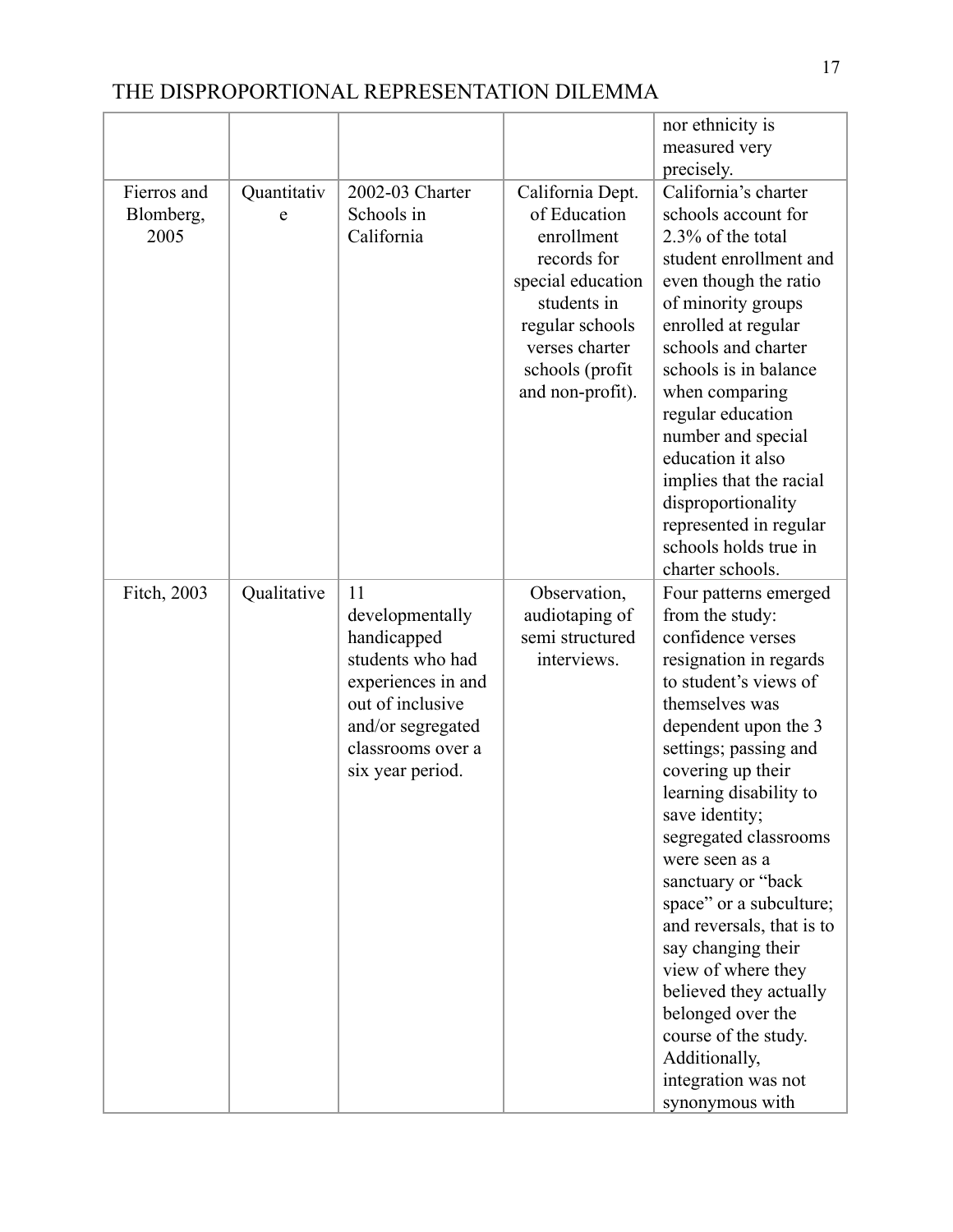|                                    |             |                                                                                                                                                                                                                                                                                                                                                                                  |                                                                                                                                                                                                                                     | inclusion and students<br>view of themselves<br>was consistent with the<br>current school's<br>educational<br>professionals.                                                                                                                                                                                                                                                                                              |
|------------------------------------|-------------|----------------------------------------------------------------------------------------------------------------------------------------------------------------------------------------------------------------------------------------------------------------------------------------------------------------------------------------------------------------------------------|-------------------------------------------------------------------------------------------------------------------------------------------------------------------------------------------------------------------------------------|---------------------------------------------------------------------------------------------------------------------------------------------------------------------------------------------------------------------------------------------------------------------------------------------------------------------------------------------------------------------------------------------------------------------------|
| Goodfellow,<br>2012                | Qualitative | 3 male and 1<br>female learning<br>disabled as defined<br>by SDSB; were<br>completing $9th$<br>grade and were 15<br>years of age and<br>attended Westend<br>Collegiate<br>Vocational<br>Institute; all<br>identified with<br>lower/middle<br>socio-economic<br>status; 2 reside in 2<br>parent homes, 1<br>with grandparents<br>and one with<br>mother only/no<br>father contact | Photographic<br>analysis and<br>focus group<br>discussions                                                                                                                                                                          | Photographically the<br>participants chose<br>metaphoric<br>interpretation of their<br>SLD experiences while<br>the focus discussions<br>went directly to<br>materials,<br>student-teacher<br>interactions. These 2<br>methods created a<br>comprehensive view of<br>how student's viewed<br>themselves through the<br>interrelation<br>experiences as an LD<br>student within the<br>mainstreamed school<br>environment. |
| Gravois and<br>Rosenfeild,<br>2006 | Qualitative | 13 IC<br>(Instructional)<br>Consultation)<br><b>Team Project</b><br>schools and 9<br>comparison<br>(non-project)<br>schools                                                                                                                                                                                                                                                      | Three indexes of<br>disproportionalit<br>y were<br>considered: risk<br>indexes, odds<br>ratios and<br>composition<br>indexes were<br>calculated and<br>analyzed for the<br>baseline and for<br>2 years of project<br>implementation | After 2 years of<br>implementation there<br>was a significant<br>decrease in the risk of<br>minority students in IC<br>Team project schools<br>being referred to and<br>placed in special<br>education when<br>compared to<br>non-project schools.<br>The odds of and<br>composition indexes of<br>minority students<br>being referred dropped<br>by 50% in the IC<br>Project schools over<br>the 2 year study.           |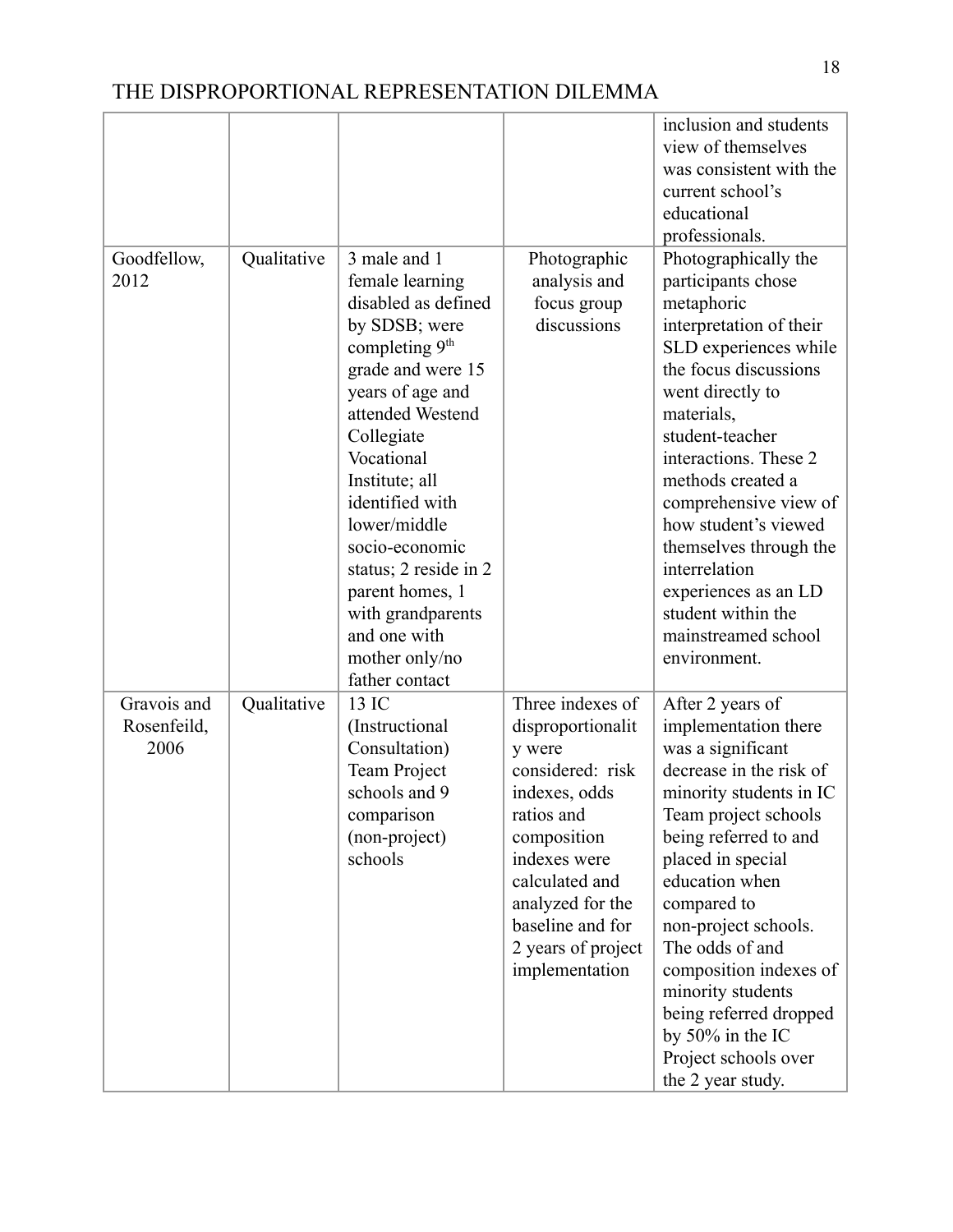| Hawley and<br>Ready, ed.,<br>2003                                              | Qualitative      | All regular US<br>Public Schools are<br>surveyed to gather<br>statistics on<br>minority groups<br>that reflect their<br>access to equal<br>learning<br>opportunities.                           | E&S survey (the<br>Elementary and<br>Secondary<br>School Civil<br>Rights<br>Compliance<br>Report which<br>gathers data from<br>all US schools.)                                                     | Disparities in<br>educational outcomes<br>and in learning<br>opportunities continue<br>to exist among<br>different types of<br>students which<br>continues to be a social<br>problem. Tracking<br>such information<br>should continue to be a<br>priority with the E&S<br>survey as well as other<br>tools.                                                                                                                                                               |
|--------------------------------------------------------------------------------|------------------|-------------------------------------------------------------------------------------------------------------------------------------------------------------------------------------------------|-----------------------------------------------------------------------------------------------------------------------------------------------------------------------------------------------------|---------------------------------------------------------------------------------------------------------------------------------------------------------------------------------------------------------------------------------------------------------------------------------------------------------------------------------------------------------------------------------------------------------------------------------------------------------------------------|
| Heller,<br>Holtzman and<br>Messick ed.,<br>1982                                | Qualitative      | 6,040 US school<br>districts which<br>includes 54,082<br>schools or about<br>$1/3$ of the nations<br>districts                                                                                  | 1978 OCR<br>surveys which<br>included<br>questionnaires to<br>all district offices<br>and to each<br>school requesting<br>specific<br>information on<br>student special<br>education<br>populations | National averages<br>seem to be mostly<br>affected by regional<br>variations. The data<br>clearly demonstrate<br>that disproportionate<br>assignment of students<br>to special education<br>programs depends on<br>the region of the<br>country, the particular<br>state and district<br>characteristics. From<br>the state and regional<br>patterns<br>disproportionate EMR<br>placements for<br>minorities is greater<br>and more consistent<br>than in other programs. |
| Lopez-Reyna,<br>Snowden,<br>Stuart,<br>Baumgartner<br>and<br>Maiorano,<br>2012 | Quantitativ<br>e | 5 university field<br>programs designed<br>to prepare teachers<br>for classroom with<br>increasing numbers<br>of minority<br>students in an<br>effort to close the<br>disproportionality<br>gap | Need surveys of<br>students and<br>faculty over 10<br>years                                                                                                                                         | Teacher prep programs<br>need to address:<br>diversity, link course<br>work to field work,<br>collect stakeholder<br>input and feedback,<br>utilize multiple format<br>formative and<br>summative<br>assessments of teacher<br>candidates and the                                                                                                                                                                                                                         |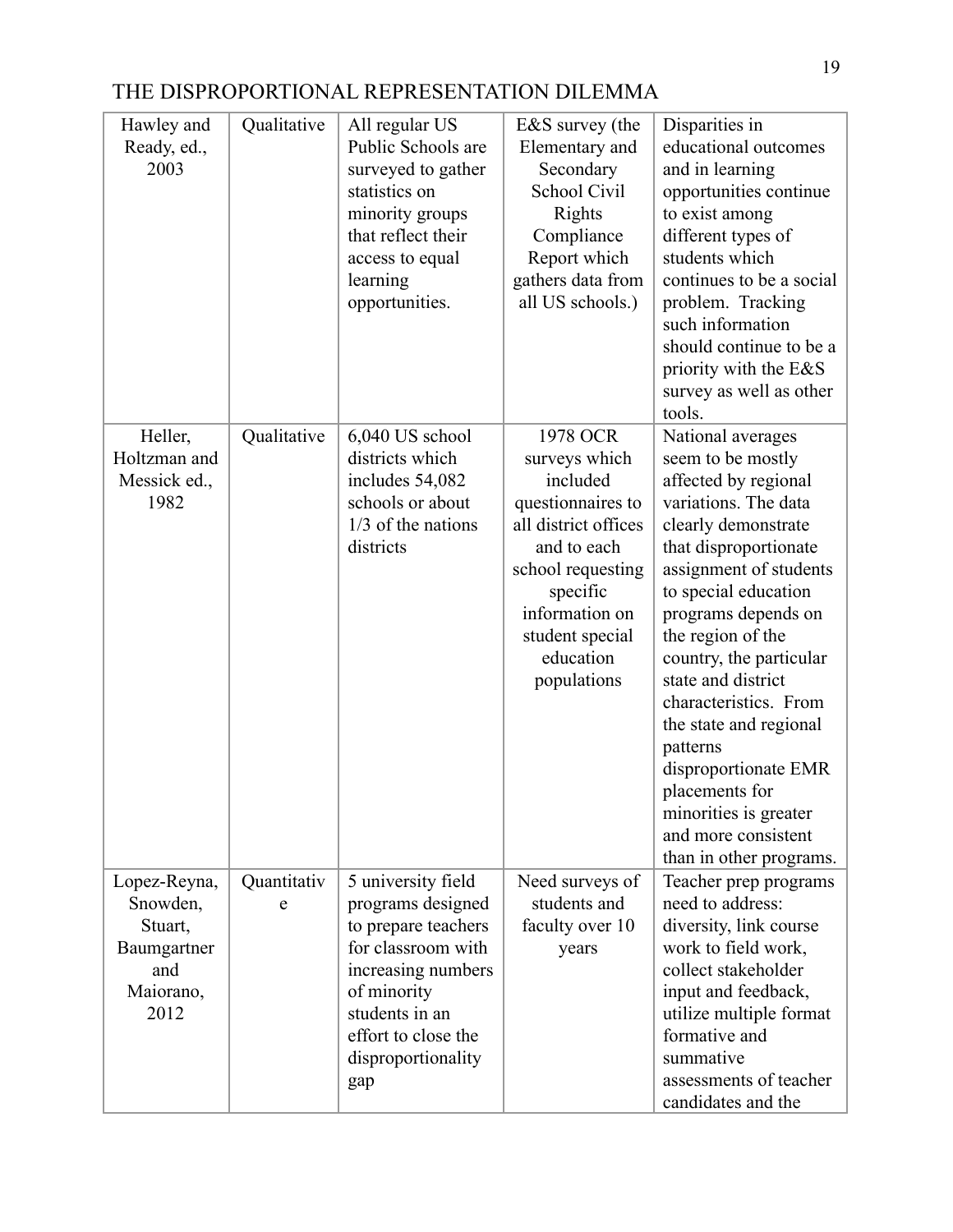|                                                           |                  |                                                                                                                                                                                                                                                                          |                                                                                                                                                                                                                                                                                                                                              | preparatory programs<br>themselves                                                                                                                                                                                                                                                                                                                                                           |
|-----------------------------------------------------------|------------------|--------------------------------------------------------------------------------------------------------------------------------------------------------------------------------------------------------------------------------------------------------------------------|----------------------------------------------------------------------------------------------------------------------------------------------------------------------------------------------------------------------------------------------------------------------------------------------------------------------------------------------|----------------------------------------------------------------------------------------------------------------------------------------------------------------------------------------------------------------------------------------------------------------------------------------------------------------------------------------------------------------------------------------------|
| Mc Bee,<br>Shaunessy<br>and<br>Matthews,<br>2012          | Mixed<br>Methods | 42 Florida schools<br>with Plan Bs were<br>compared to the<br>remaining 25<br>Florida districts<br>without such plans<br>(policies for<br>alternative<br>identification<br>procedures for<br>remediating<br>underrepresentatio<br>n of minorities in<br>gifted programs) | The 42 Plan B<br>policies were<br>compared to the<br>National<br>Benchmark.<br>Propensity score<br>matching was<br>utilized.                                                                                                                                                                                                                 | In districts with Plan B<br>policies the likelihood<br>of identification for<br>gifted programs<br>increased by nearly<br>50% for students from<br>low socio-economic<br>backgrounds and as a<br>by product for Black<br>students as well.<br>Continuing to<br>implement Plan B<br>policies is therefore<br>recommended for all<br>districts to address the<br>underrepresentation<br>issue. |
| Siperstein,<br>Parker, Dardo<br>n and<br>Widaman,<br>2007 | Mixed<br>Methods | 5,837 randomly<br>selected 7 <sup>th</sup> and 8 <sup>th</sup><br>graders from a<br>variety of setting<br>(urban, suburban,<br>rural) and who are<br>enrolled in<br>different sized<br>regular public<br>schools                                                         | A survey was<br>used to give<br>numerical scales<br>to the following<br>dimensions of<br>regular education<br>students<br>concerning<br>students with ID<br>(Intellectual<br>Disabilities):<br>Perceived<br>Capabilities,<br>Impact of<br>Inclusion,<br>Behavioral<br>Intentions,<br>Academic<br>Inclusions and<br>Non-academic<br>Inclusion | Most youth (from the<br>surveyed group) have<br>limited access to to<br>students with ID in<br>their classrooms and<br>schools; believe that<br>students with ID can<br>participate if classes<br>are nonacademic; view<br>inclusion as both<br>positive and negative;<br>and prefer not to<br>interact socially with a<br>peer who is ID.                                                   |
| Thurston and<br>Navarrete,<br>2010                        | Mixed<br>Methods | 236 women in<br>economically poor<br>families from 4 US<br>States $(9.9\%$<br>Kansas, 38%                                                                                                                                                                                | Small group<br>and/or individual<br>interviews<br>(dependent on<br>language abilities                                                                                                                                                                                                                                                        | Mothers of special<br>needs children were<br>older as a group than<br>those without special<br>needs children.                                                                                                                                                                                                                                                                               |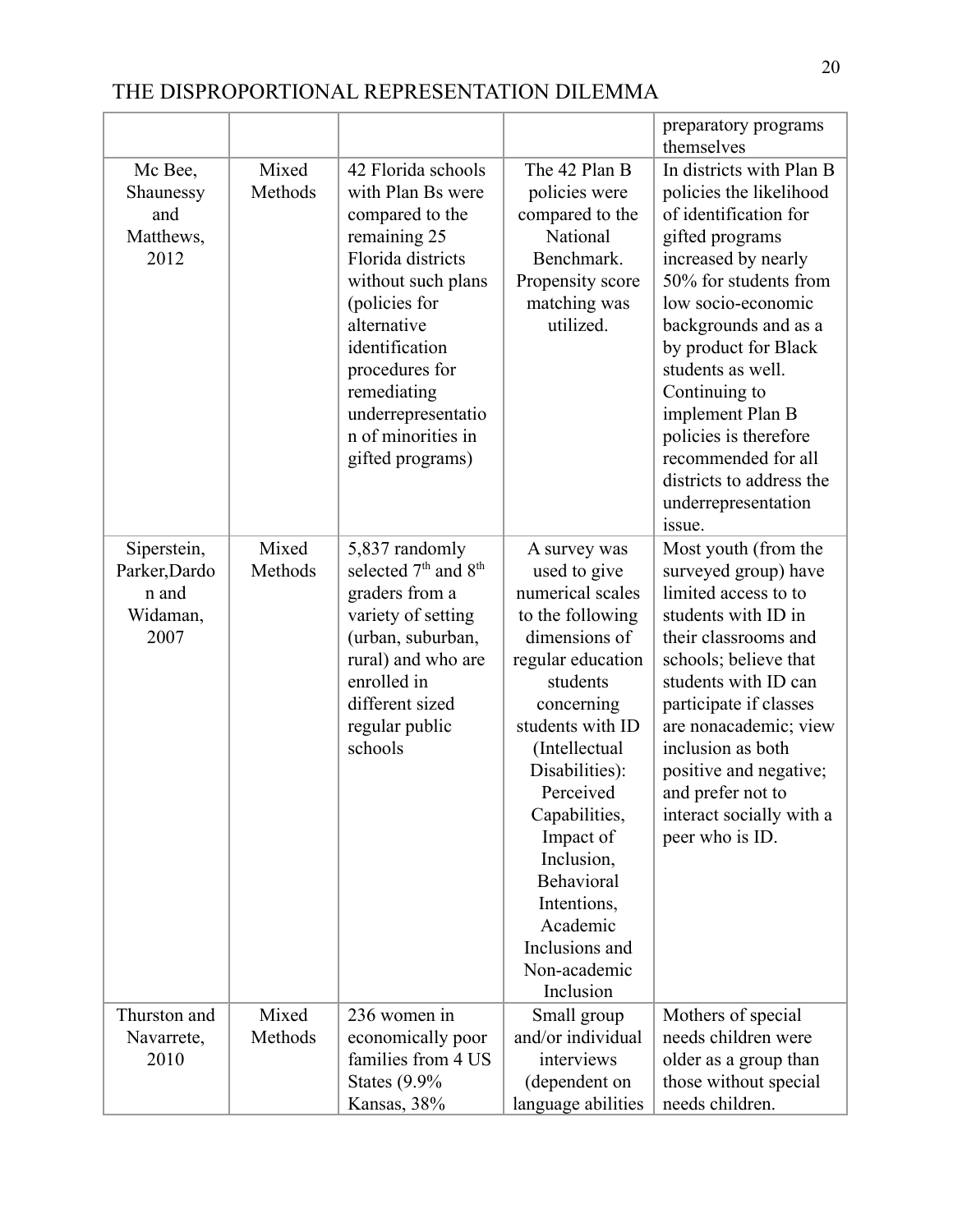| Tennessee, 46.8%   | and needs).       | White/Anglo             |
|--------------------|-------------------|-------------------------|
| Texas and 5.3%     | Frequency         | represented most of the |
| Florida) who had   | counts were used  | group without special   |
| been referred to   | for tabulation of | needs children.         |
| agency with serves | results.          | 88% of the mothers      |
| low-income         | Pearson's         | with special needs      |
| families (JPTA,    | Chi-Square test   | children receive some   |
| <b>Adult Basic</b> | was used to       | sort of public          |
| Education, state   | calculate         | assistance while 13%    |
| welfare or human   | children with     | of them reported being  |
| services agencies) | special needs and | employed. 21% of the    |
| of which 136 were  | those without.    | women with special      |
| from rural areas.  |                   | needs children had      |
|                    |                   | been receiving AFDC     |
|                    |                   | benefits for 5-10 years |
|                    |                   | while the non-special   |
|                    |                   | needs mothers were      |
|                    |                   | represented by only     |
|                    |                   | 12% in this category.   |
|                    |                   | Mothers of special      |
|                    |                   | needs children were     |
|                    |                   | more likely to be       |
|                    |                   | divorced than any       |
|                    |                   | other marital status. 2 |
|                    |                   | children was the        |
|                    |                   | median and the mode     |
|                    |                   | while of the total      |
|                    |                   | families 40% had at     |
|                    |                   | least one child with    |
|                    |                   | special needs. Of all   |
|                    |                   | mothers, 27%            |
|                    |                   | completed high school   |
|                    |                   | and 17% earned a        |
|                    |                   | GED. Of the mothers     |
|                    |                   | who did not complete    |
|                    |                   | either, 79% had         |
|                    |                   | children with special   |
|                    |                   | needs. Of those who     |
|                    |                   | responded "yes" to      |
|                    |                   | having a language,      |
|                    |                   | learning or behavior    |
|                    |                   | problem in 35% were     |
|                    |                   | mothers of children     |
|                    |                   | with special needs.     |
|                    |                   | 2.5% of the total group |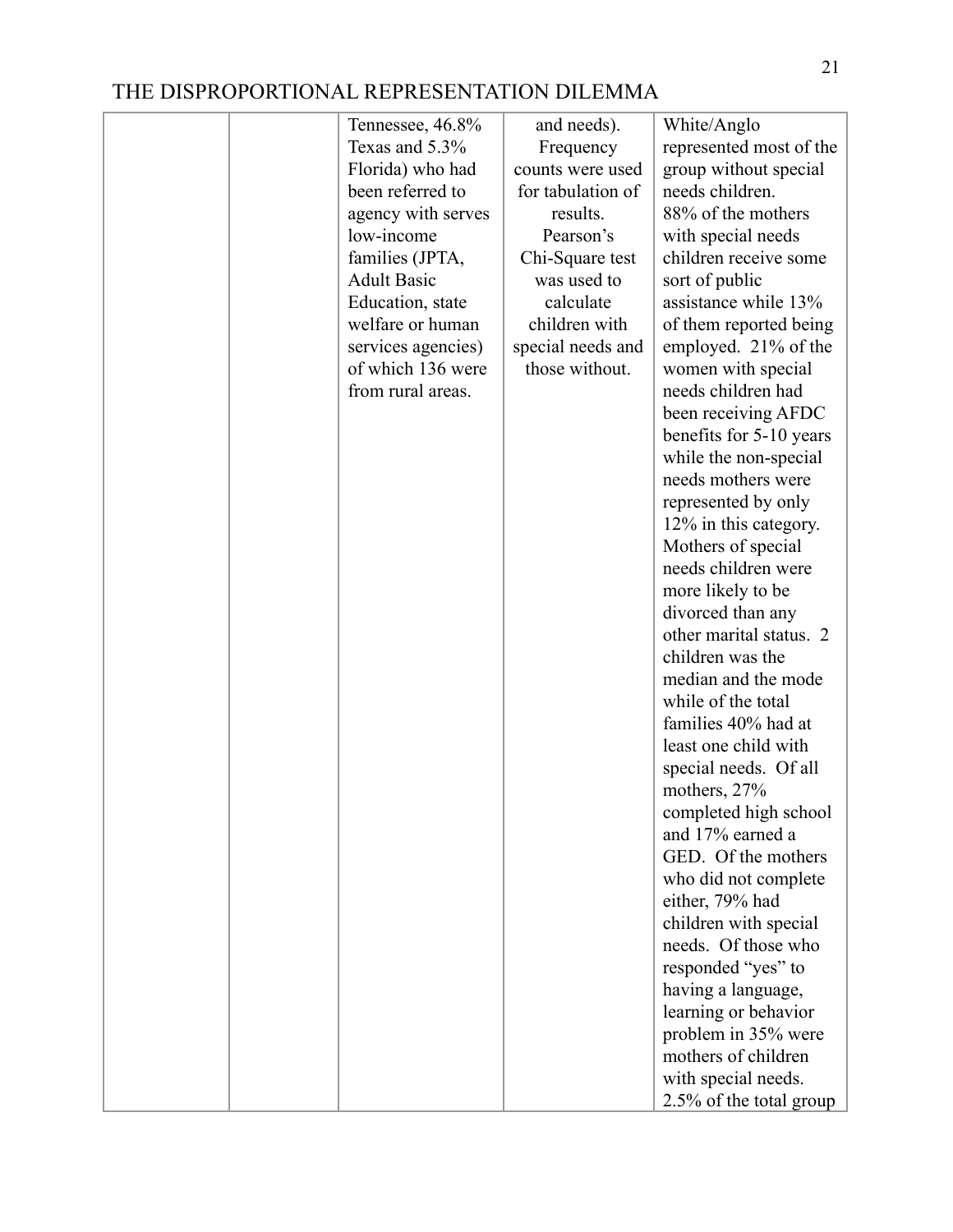|                    |                  |                                 |                                  | expressed a desire to<br>not be involved with<br>child's school.<br>Mothers of special<br>needs children<br>reported 71% good and<br>24% excellent<br>parent-teacher<br>relationships. 40% of<br>the rural mothers had<br>children with special<br>needs with 68% of this<br>group being<br>White/Anglo. Those<br>receiving services<br>were most likely<br>White/Anglo and only<br>27% of this (rural)<br>group had completed<br>high school due to<br>family responsibilities.<br>Educational<br>interventions with<br>females from poor or<br>rural or females in<br>special education must<br>focus on helping girls<br>stay in school and on<br>life and employment<br>skills. |
|--------------------|------------------|---------------------------------|----------------------------------|-------------------------------------------------------------------------------------------------------------------------------------------------------------------------------------------------------------------------------------------------------------------------------------------------------------------------------------------------------------------------------------------------------------------------------------------------------------------------------------------------------------------------------------------------------------------------------------------------------------------------------------------------------------------------------------|
| Vincent,<br>Tobin, | Mixed<br>Methods | 155 elementary<br>and 46 middle | Disaggregated<br>discipline data | Hispanic-American<br>and White students                                                                                                                                                                                                                                                                                                                                                                                                                                                                                                                                                                                                                                             |
| Hawken and         |                  | schools in the US               | for race/ethnicity               | were underrepresented                                                                                                                                                                                                                                                                                                                                                                                                                                                                                                                                                                                                                                                               |
| Frank, 2012        |                  | that used the                   | and behavioral                   | among students with                                                                                                                                                                                                                                                                                                                                                                                                                                                                                                                                                                                                                                                                 |
|                    |                  | <b>SWIS-CICO</b>                | risk levels                      | multiple discipline                                                                                                                                                                                                                                                                                                                                                                                                                                                                                                                                                                                                                                                                 |
|                    |                  | system of                       |                                  | referrals and                                                                                                                                                                                                                                                                                                                                                                                                                                                                                                                                                                                                                                                                       |
|                    |                  | recording during                |                                  | African-American                                                                                                                                                                                                                                                                                                                                                                                                                                                                                                                                                                                                                                                                    |
|                    |                  | the 2009-2010                   |                                  | students were                                                                                                                                                                                                                                                                                                                                                                                                                                                                                                                                                                                                                                                                       |
|                    |                  | school year and                 |                                  | overrepresented.                                                                                                                                                                                                                                                                                                                                                                                                                                                                                                                                                                                                                                                                    |
|                    |                  | who recorded                    |                                  | African-American                                                                                                                                                                                                                                                                                                                                                                                                                                                                                                                                                                                                                                                                    |
|                    |                  | overall enrollment              |                                  | students were                                                                                                                                                                                                                                                                                                                                                                                                                                                                                                                                                                                                                                                                       |
|                    |                  | by ethnicity, were              |                                  | overrepresented in                                                                                                                                                                                                                                                                                                                                                                                                                                                                                                                                                                                                                                                                  |
|                    |                  | public school that              |                                  | receiving secondary                                                                                                                                                                                                                                                                                                                                                                                                                                                                                                                                                                                                                                                                 |
|                    |                  | agreed to share<br>their data   |                                  | support/intervention<br>services in elementary                                                                                                                                                                                                                                                                                                                                                                                                                                                                                                                                                                                                                                      |
|                    |                  |                                 |                                  |                                                                                                                                                                                                                                                                                                                                                                                                                                                                                                                                                                                                                                                                                     |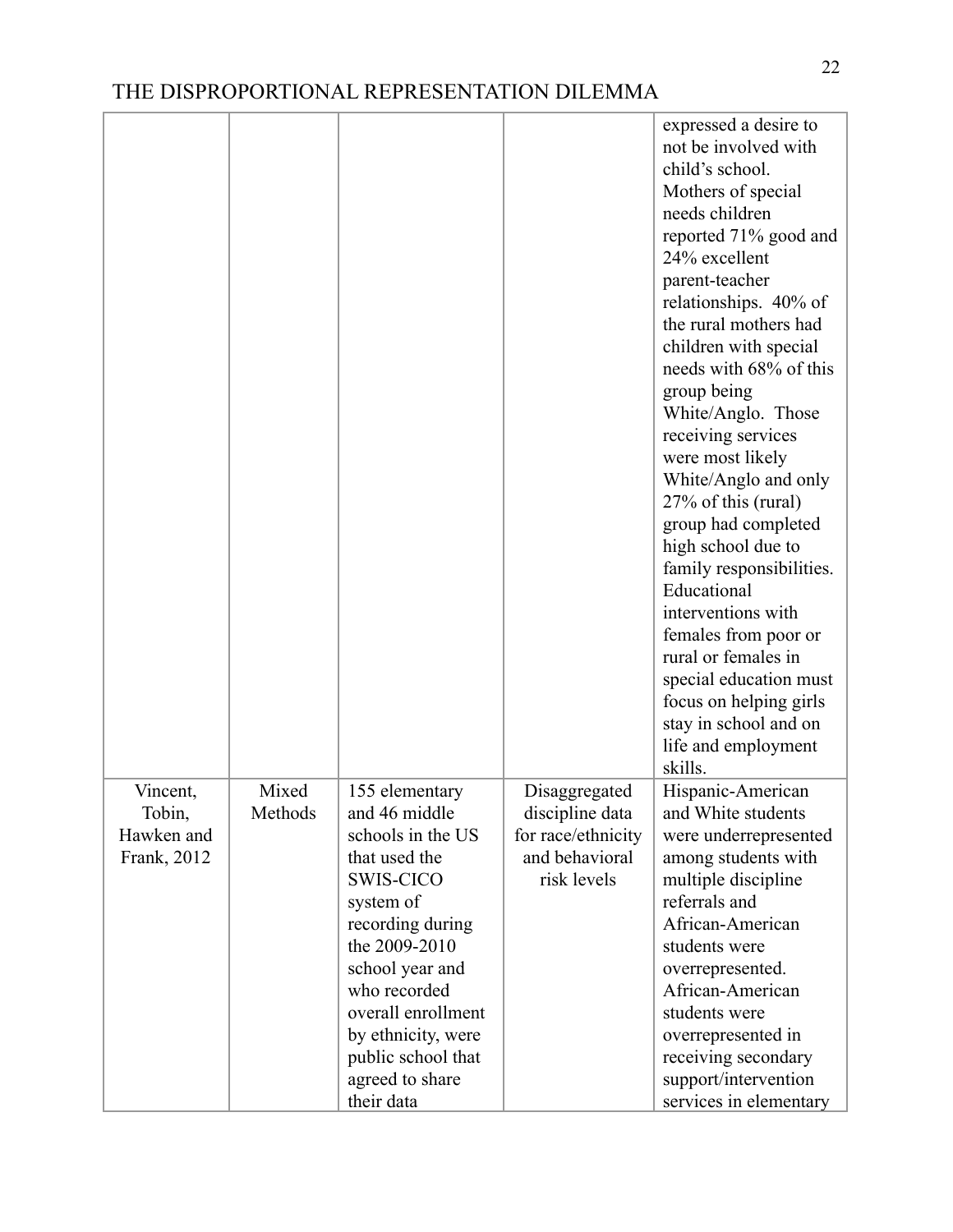|                           |                  |                                                                                                                 |                                                                                                                                                   | school but less likely<br>to receive support at<br>the middle school<br>level. Across all the<br>schools, race/ethnicity<br>emerges as statistically<br>significant in<br>predicting access to<br>secondary level<br>support/intervention<br>services.<br>Implementation of<br>secondary level<br>supports/interventions<br>did not decrease<br>discipline disparity. |
|---------------------------|------------------|-----------------------------------------------------------------------------------------------------------------|---------------------------------------------------------------------------------------------------------------------------------------------------|-----------------------------------------------------------------------------------------------------------------------------------------------------------------------------------------------------------------------------------------------------------------------------------------------------------------------------------------------------------------------|
| Zaslavsky et<br>al., 2011 | Mixed<br>Methods | Families with<br>Limited English<br>Proficiency and<br>New Immigrants<br>with Limited<br>English<br>Proficiency | <b>ACS</b> (US Census<br>Bureau's<br>American<br>Community<br>Survey), DoEd<br>reported number<br>of students being<br>assessed ELP by<br>states. | The 3-year ACS<br>estimates outweigh<br>and provide more<br>stable and precise<br>numbers than the<br>1-year when making<br>estimates for resource<br>allocations for ELP<br>students. State<br>provided data needs<br>improvement in<br>reporting criteria in<br>order to be a more<br>reliable source.                                                              |

## *3.2.1. Research design*

2 of the 13 studies (15%) used a quantitavie design (Fierros and Blomberg, 2005;

Lopez-Reyna, Snowden, Stuart, Baumgartner and Maiorano, 2012). 5 of the 13 studies (39%) used a qualitative design (Fitch, 2003; Goodfellow, 2012; Gravois and Rosenfeild, 2006; Hawley and Ready, ed., 2003; Heller, Holtzman and Messick ed., 1982). The remaining 6 studies (46%) utilized a mixed method research design (Donovan and Cross, ed., 2002; Mc Bee, Shaunessy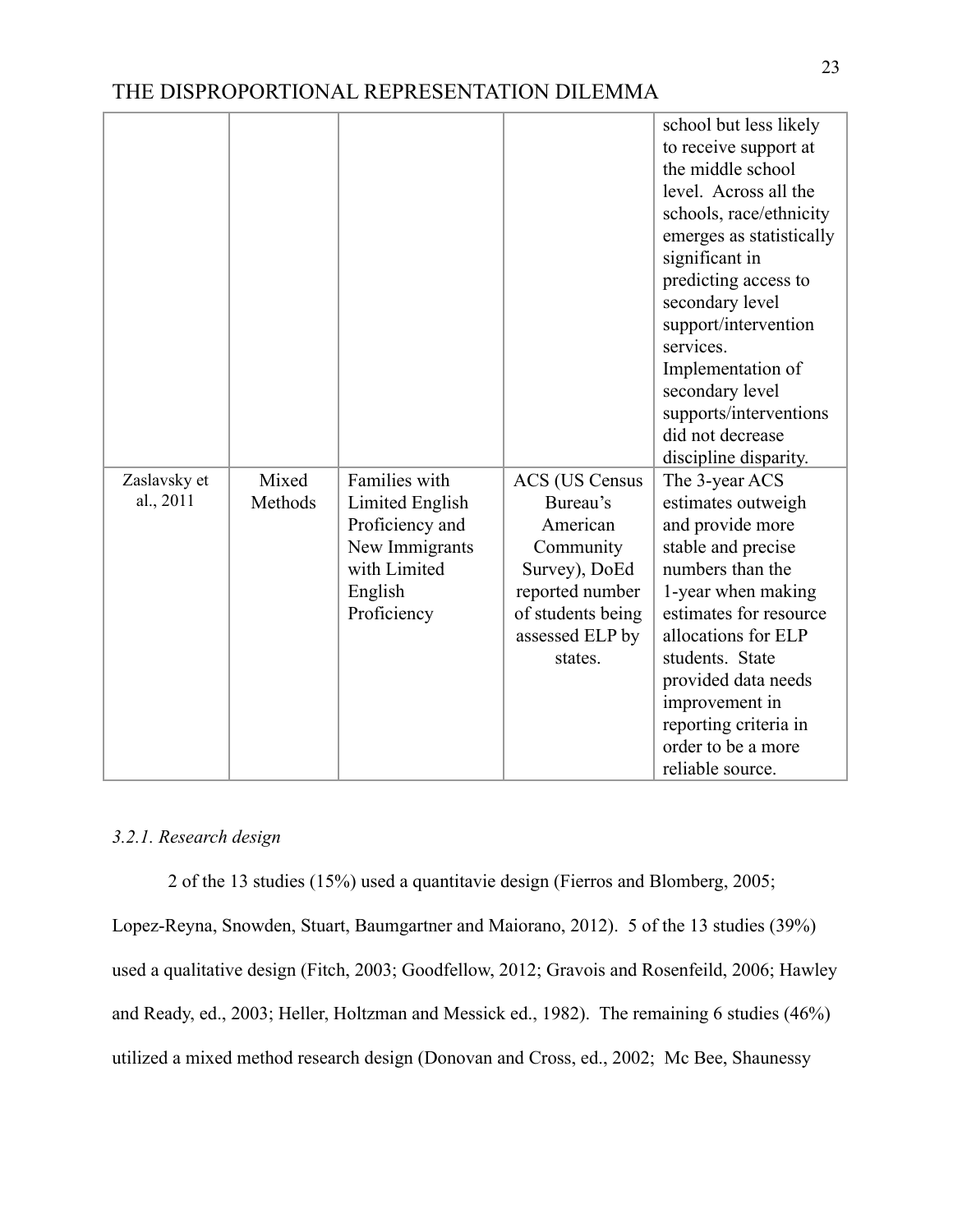and Matthews, 2012; Siperstein, Parker, Dardon and Widaman, 2007; Thurston and Navarrete, 2010; Vincent, Tobin, Hawken and Frank, 2012; Zaslavsky et al., 2011).

#### *3.2.2. Participants and data sources*

In the thirteen research studies included in this meta-synthesis data was collected from a variety of sources. Four of the studies (30%) relied on data collected by government agencies (i.e. Dept of Ed., OCR, US Census Beauru, NCR) which included random samples of US schools of various sizes and from various locations (i.e. rural, urban and suburban) from which specific pieces of data could be isolated and compared with larger statistics (i.e. number of Black students labeled LD compared with total enrollment for Black students; ELP students compared to Hispanic LD students) (Donovan and Cross, ed., 2002; Hawley and Ready, ed., 2003; Heller, Holtzman and Messick ed., 1982; Zaslavsky et al., 2011) . One study of the 13 (7%) focused on trends in enrollment of diagnosed special education students within charter schools in California (Fierros and Blomberg, 2005). Another one or 7% compared the data on the mothers of students (both regular and special education students) from very low socio-economic groups (Thurston and Navarrete, 2010). Another (7%) collected data from and compared factors from 42 of the 67 Florida School Districts that had developed specific plans for identifying students for Gifted  $\&$ Talented programs (Mc Bee, Shaunessy and Matthews, 2012). Two of the studies (15%) collected data from students about their educational settings' (segregated special education, inclusion and mainstreaming) effect on self image (Fitch, 2003; Goodfellow, 2012; Siperstein, Parker,Dardon and Widaman, 2007). Three of the studies (23%) collected data based on students taking part in specific classroom models (Gravois and Rosenfeild, 2006; Lopez-Reyna, Snowden, Stuart, Baumgartner and Maiorano, 2012; Vincent, Tobin, Hawken and Frank, 2012).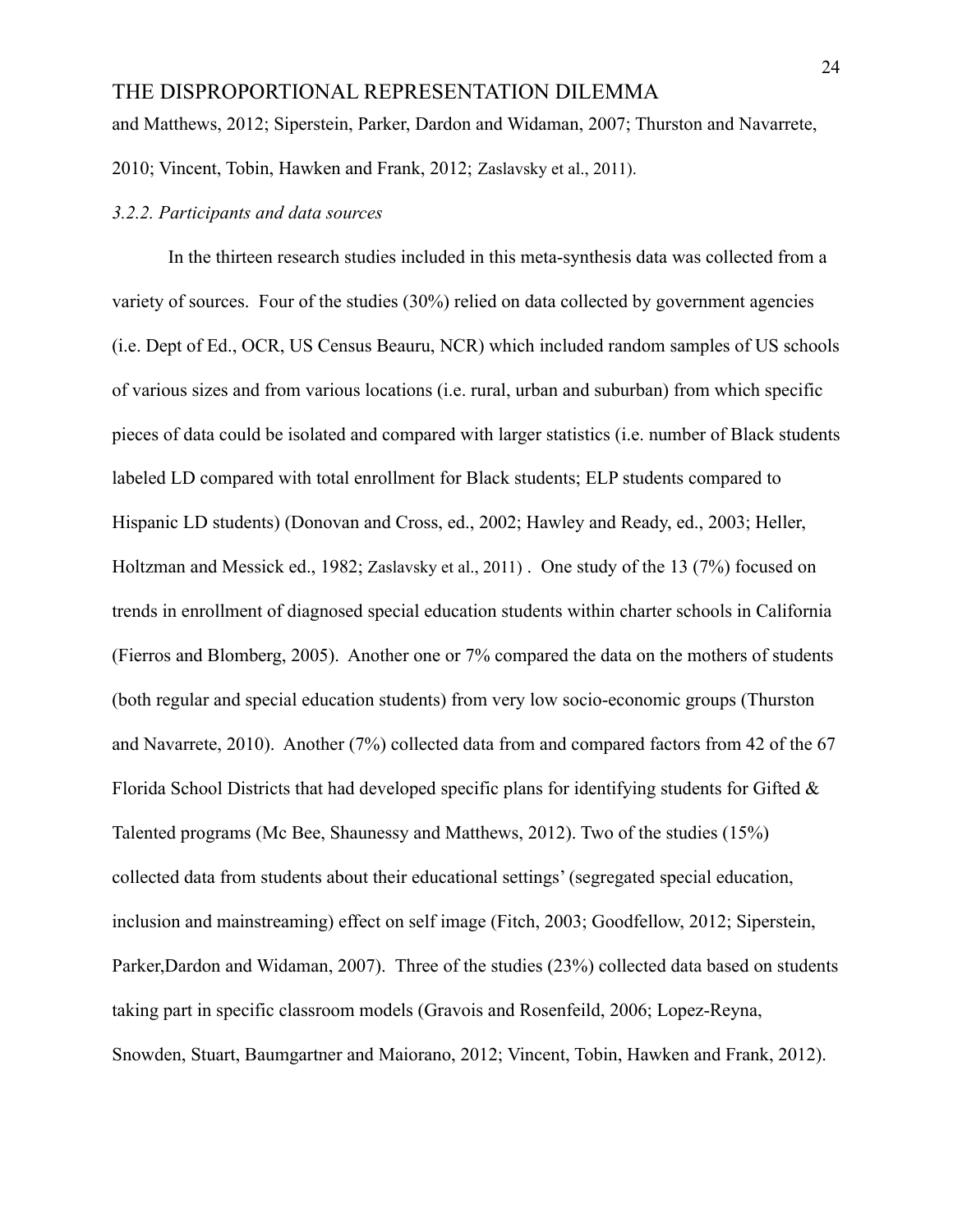Statistical data (i.e. race, gender, immigration status, ELL classification, behavioral referrals)were collected and then aggregated and/or disaggregated and then used to calculate and identify trends that indicate disproportional representation in 8 of the 13 (61%) studies (Donovan and Cross, ed., 2002; Fierros and Blomberg, 2005; Gravois and Rosenfeild, 2006; Hawley and Ready, ed., 2003; Heller, Holtzman and Messick ed., 1982; Thurston and Navarrete, 2010; Vincent, Tobin, Hawken and Frank, 2012; Zaslavsky et al., 2011). Other strategies used included one study (7%) that gathered data through observations (Fitch, 2003); six other studies (46%) collected data from surveys (Donovan and Cross, ed., 2002; Hawley and Ready, ed., 2003; Heller, Holtzman and Messick ed., 1982; Lopez-Reyna, Snowden, Stuart, Baumgartner and Maiorano, 2012; Siperstein, Parker,Dardon and Widaman, 2007; Zaslavsky et al., 2011); another 2 of the studies (15%) used interviews (Fitch, 2003; Thurston and Navarrete, 2010) and 1 study (7%) utilized photographic analysis and focus group discussions (Goodfellow, 2012).

#### *3.2.3. Findings of the studies*

The findings in the 13 research studies used in this meta-synthesis can be summarized as follows:

1. Statistics show that there are disproportionalities that follow the lines of ethnic group, socio-economic status and gender. Ethnic and socio-economic groups show regional trends surrounding the disproportional number of Black and Hispanic students (specifically those identified as ELD) who are labeled with a high incidence disabilities like LD or emotional disturbance as compared to White students. Across the board a male student is much more likely than a female one to receive this same label and this factor isn't limited by ethnicity or socio-economic placement. The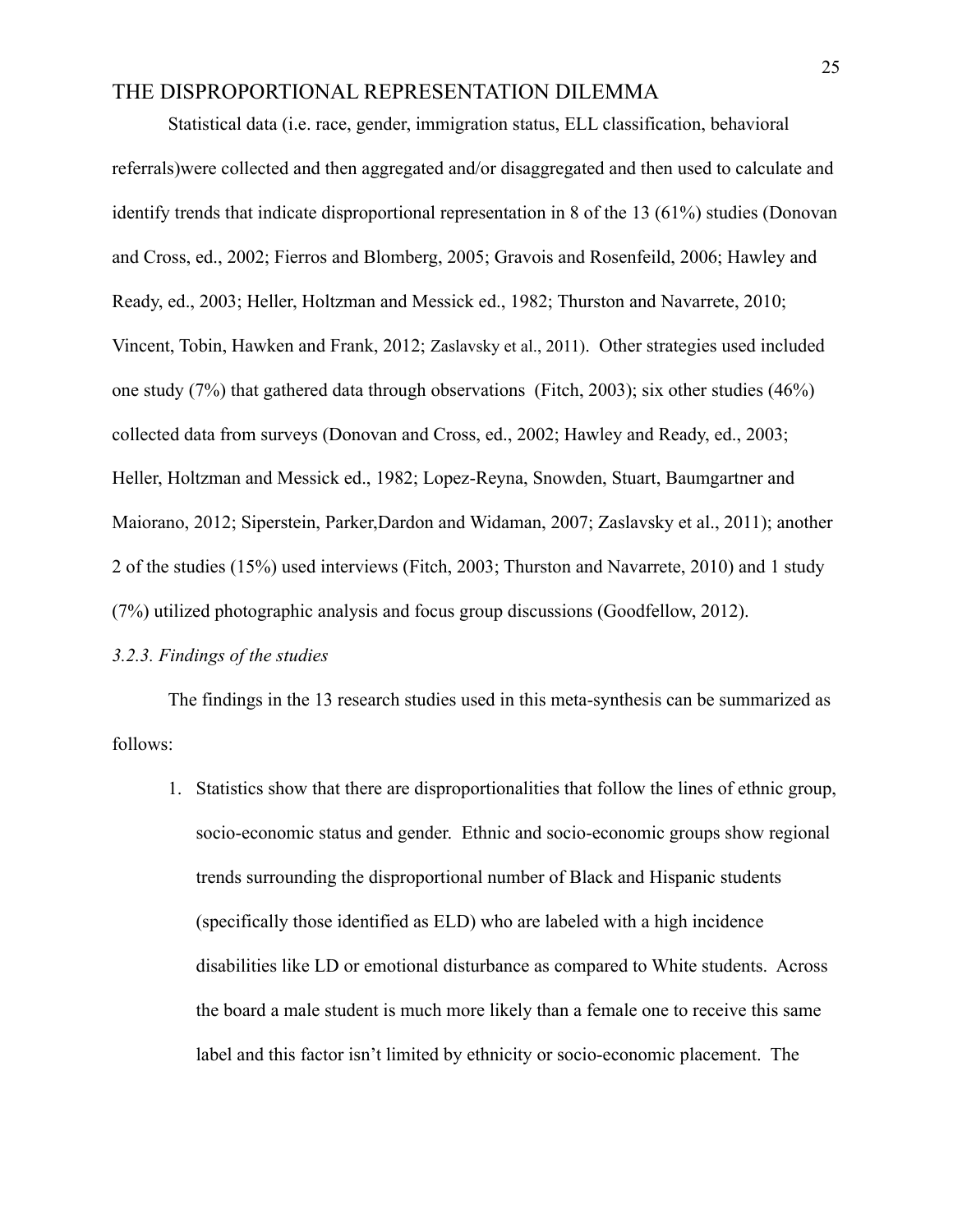numbers also suggest that Black and Hispanic students are underrepresented in programs for the gifted & talented, again this phenomenon appears to be a factor in schools within certain regions or geographic locations.

- 2. Intervention supports for students with discipline referrals, when provided early, made a difference in the trajectory of the student's school experience. There was also indication that Black students were less likely to receive timely support services than White or Hispanic students. The same trend is visible for Black students labeled emotionally disturbed aw well.
- 3. Low socio-economic resources, lack of access to education and rural geographical locations are risk indicators and affect the likelihood of a women having children with high incidence disabilities.
- 4. Students are negatively affected by labels and access is limited to regular education environments. Special education students are negatively affected by the philosophies and expectations of the adults in their educational environment when inclusion is not synonymous with least restrictive environment. Students with high incidence disabilities receive less help and support in inclusive classrooms where the teacher disagrees philosophically with the practice.
- 5. Charter schools can recruit and deny membership unlike regular public schools and therefore are able to stabilize special education numbers in order to maintain positive achievement trends.
- 6. There is statistical evidence that shows utilizing specific teaching cohorts, programs and teacher education models has a direct affect on balancing disproportionality.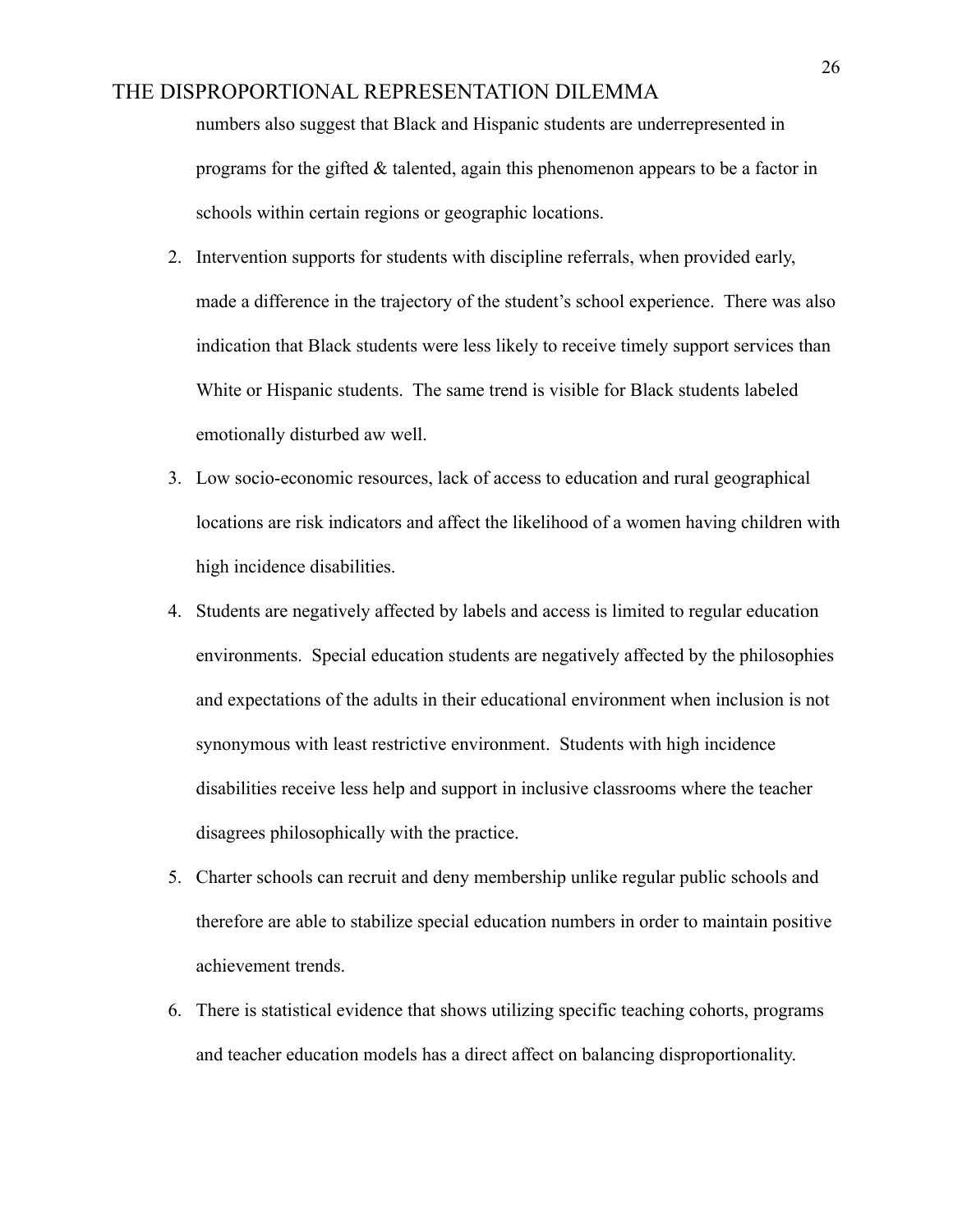Instructional Consultation teams show a significant decrease in the number of referrals made for ethnic students affected by potential high incidence disabilities like LD. Educating the monochromatic teachers that staff most US schools early on to prepare for diversity alleviates the number of ELD students who later are referred for LD. Having a specific plan for identifying students for gifted and talented programs significantly evened the odds for students from underrepresented ethnic groups.

#### *3.3. Emergent themes*

Six themes or clusters of ideas presented themselves from the 53 resources analyzed for this meta-synthesis. (a) Statistical analysis in support of disproportionality shows evidence that many groups (males, Blacks, low socio-economic, and CLD) are being overrepresented in high incidence disabilities while some groups (Blacks, CLD, low socio-economic) are being underrepresented in programs for the gifted and talented. (b) Research methods need to be improved for analyzing disproportionality and allow for more complicated and wider views of student groups including how disability is defined, identified and studied along with the added cultural and ethnic layers of students and their communities. (c) Segregation continues to be a debate within the profession in both general and special education. (d) Ethnicity of educational professionals, how these professionals are trained and in-serviced and the practices/strategies/job descriptions play a dynamic role in the disproportionality dilemma. (e) Inclusion or least restrictive environment also contributes to be debate. Success of this movement from the eyes of students is mixed but for the most part is unsuccessful. From the literature it would seem that when it's done well, it has significant positive affect on the student with the disability but does little to change the attitudes of the regular education students around them. (f) There appears to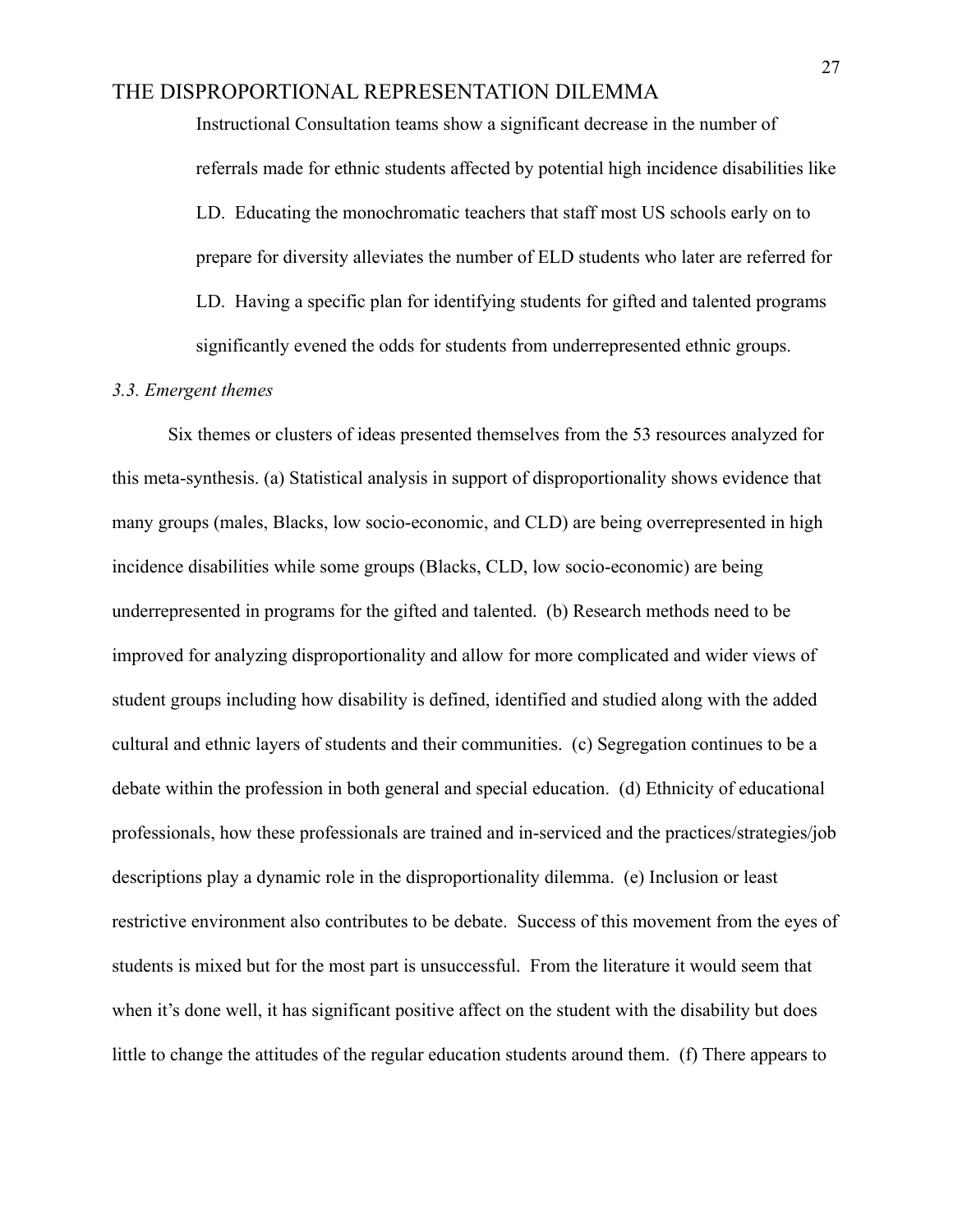be nothing as dramatic on the success or failure of students than the combination of gender,

socio-economic status and familial cultural beliefs and practices.

## **Table 3**

| <b>Theme Clusters</b>       | <b>Formulated Meanings</b>                                                                                                                                                                                                                                                                                                                                                                                                                                                                                                                                                                                                                                                                                                                                           |
|-----------------------------|----------------------------------------------------------------------------------------------------------------------------------------------------------------------------------------------------------------------------------------------------------------------------------------------------------------------------------------------------------------------------------------------------------------------------------------------------------------------------------------------------------------------------------------------------------------------------------------------------------------------------------------------------------------------------------------------------------------------------------------------------------------------|
| Disproportionality          | • The norming group is always White and middle class<br>· Different implies defect from norm<br>• Overrepresentation is a statistical phenomenon that shows a higher<br>percentage of a specific group of students in special education than the<br>percentage of that group in the population as a whole. In most cases<br>this term refers to high incidence disabilities and most commonly<br>effects students who are male, Black, Hispanic, CLD, ELL<br>• Underrepresentation is the opposite of overrepresentation. In this case<br>the percentage of students in specific group are much lower when<br>compared with the percentage of that group in the population as a<br>whole.<br>• Once a student from on overrepresented group has started the referral |
|                             | process, the majority continue onto an IEP and few, once on an IEP<br>and/or the student is placed in a segregated environment, return to the<br>main stream program.<br>· Historically underserved groups refers to students from overrepresented<br>groups who have demonstrated failure as a group over time                                                                                                                                                                                                                                                                                                                                                                                                                                                      |
| Philosophical<br>Approaches | · Medical science verses social science study methods<br>• Incorporating a students various cultural backgrounds into the system<br>• Finding alternate avenues to assess IQ and achievement<br>• Allow for continuums or spectrums within regular education<br>• Discontinue seeking the dysfunction in the differences in minority<br>cultures by comparing it to one overshadowing majority<br>• Engage in cultural reciprocity                                                                                                                                                                                                                                                                                                                                   |
| Segregation and<br>Culture  | • Culture is a complex dynamic of all people<br>• Each person is a part of multiple cultures and these cultures sometimes<br>overlap<br>• Understanding and applying historical cultural priorities based on<br>student groups represented in the classroom and less on that of the<br>teacher – overlaps with cultural reciprocity<br>• Inclusion seeks to limit the segregation of special education students<br>from the mainstream or regular education classroom and provide special<br>education students with the least restrictive environment possible<br>• Recent laws passed in several states eliminate dual language programs<br>for English language learners                                                                                          |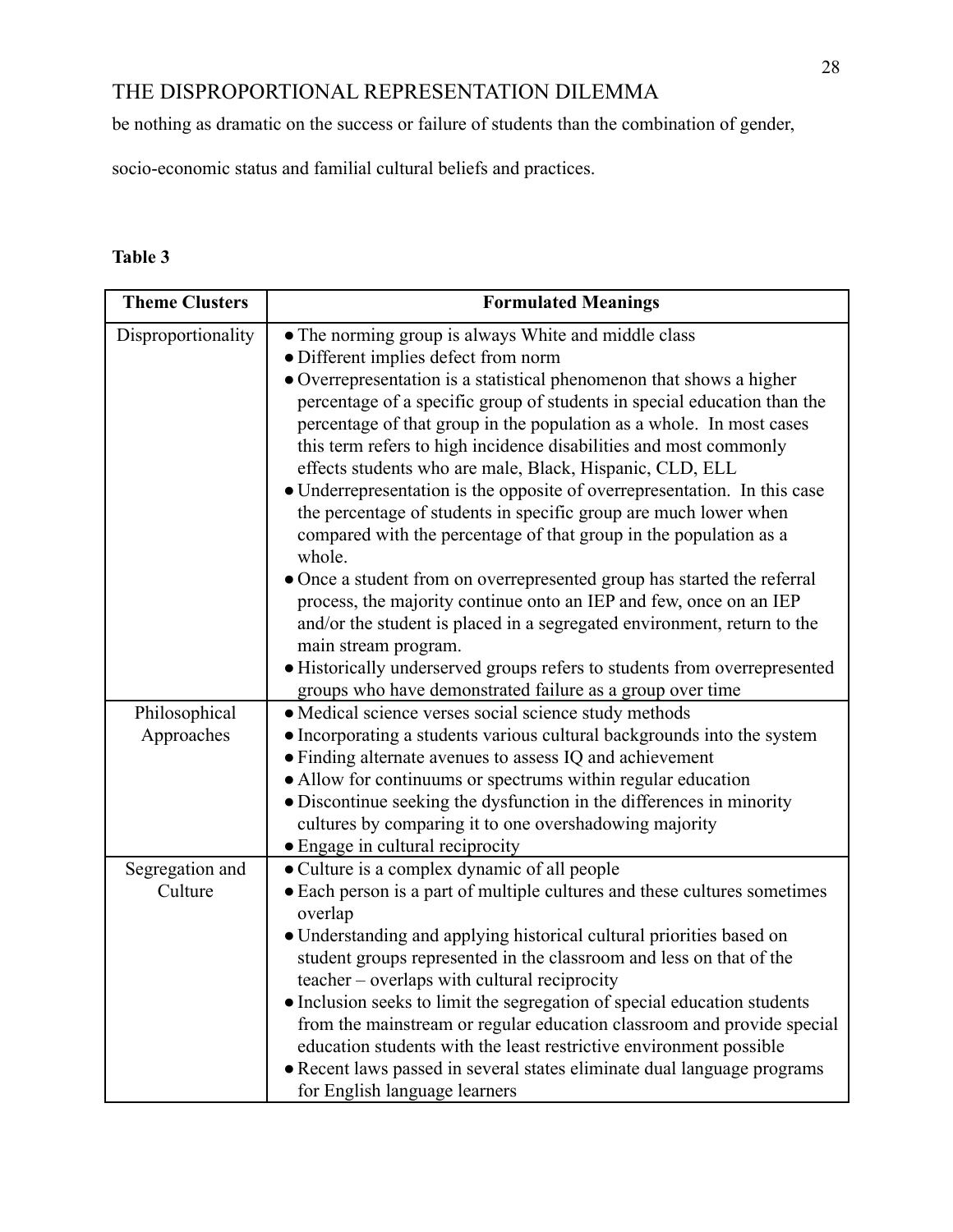| Educational         | • Majority of teachers, administrators and special education providers are                                   |
|---------------------|--------------------------------------------------------------------------------------------------------------|
| personnel and       | White                                                                                                        |
| methods             | • Personnel from minority groups entering the field doesn't come close to                                    |
|                     | keeping pace with the amount of students entering the system from                                            |
|                     | those same groups                                                                                            |
|                     | • Teacher training programs do not meet the demands of an ever                                               |
|                     | increasingly diverse student population                                                                      |
|                     | • Teachers refer students for special education due to inability to                                          |
|                     | communicate with students who exhibit one or more of the common<br>risk factors                              |
|                     | • Attitudes regarding students with intellectual difficulties are still                                      |
|                     | primarily grouped as low functioning instead of viewing as a continuum                                       |
|                     | of abilities.                                                                                                |
|                     | • Regular education still pushes for segregation of students with language                                   |
|                     | and intellectual difficulties                                                                                |
| <b>Risk Factors</b> | • The highest and most reliable indicators for special education referral or                                 |
|                     | school failure is a) gender; b) student's socio-economic background; c)                                      |
|                     | ethnic background and d) competency with the English language                                                |
|                     | • A mother's educational background, poverty level and geographical                                          |
|                     | location have a direct affect on children's educational experiences                                          |
|                     | • A students and subsequently the student's family's ability to speak and                                    |
|                     | communicate competently in the English language and reciprocally the                                         |
|                     | teacher's inability to communicate with people from diverse                                                  |
|                     | backgrounds complicates the educational process for students                                                 |
| <b>RTI</b>          | · Most common strategy for equalizing disproportional representation by                                      |
|                     | utilizing teams comprised of families and professionals to analyze and                                       |
|                     | offer support services for students who are showing signs of low                                             |
|                     | achievement or behavioral concerns while still in the regular                                                |
|                     | educational setting                                                                                          |
|                     | • A multi-tiered system that encompasses both regular and special                                            |
|                     | education staff                                                                                              |
|                     | · Provides support to students through scientifically based programs and                                     |
|                     | data collection on progress through constant monitoring                                                      |
|                     | • Testing information or progress monitoring are not sufficient cause to<br>prove a learning disability      |
|                     |                                                                                                              |
|                     | • Requires redefining the roles of educational staff involved<br>• Requires resources for staff and students |
| <b>Disabilities</b> | • Are basically categorized two different ways                                                               |
|                     | • Judgmental or high incidence disabilities categorize students with labels                                  |
|                     | like LD (learning disabled), ED (emotionally disturbed), and ID                                              |
|                     | (Intellectually disabled)                                                                                    |
|                     | • Judgmental categories are applied based on test scores and other                                           |
|                     | psychological tests when a discrepancy can be proven between the                                             |
|                     | students ability and the level of achievement. This process can easily                                       |
|                     | be influenced by the bias found in the tests, testers and teachers.                                          |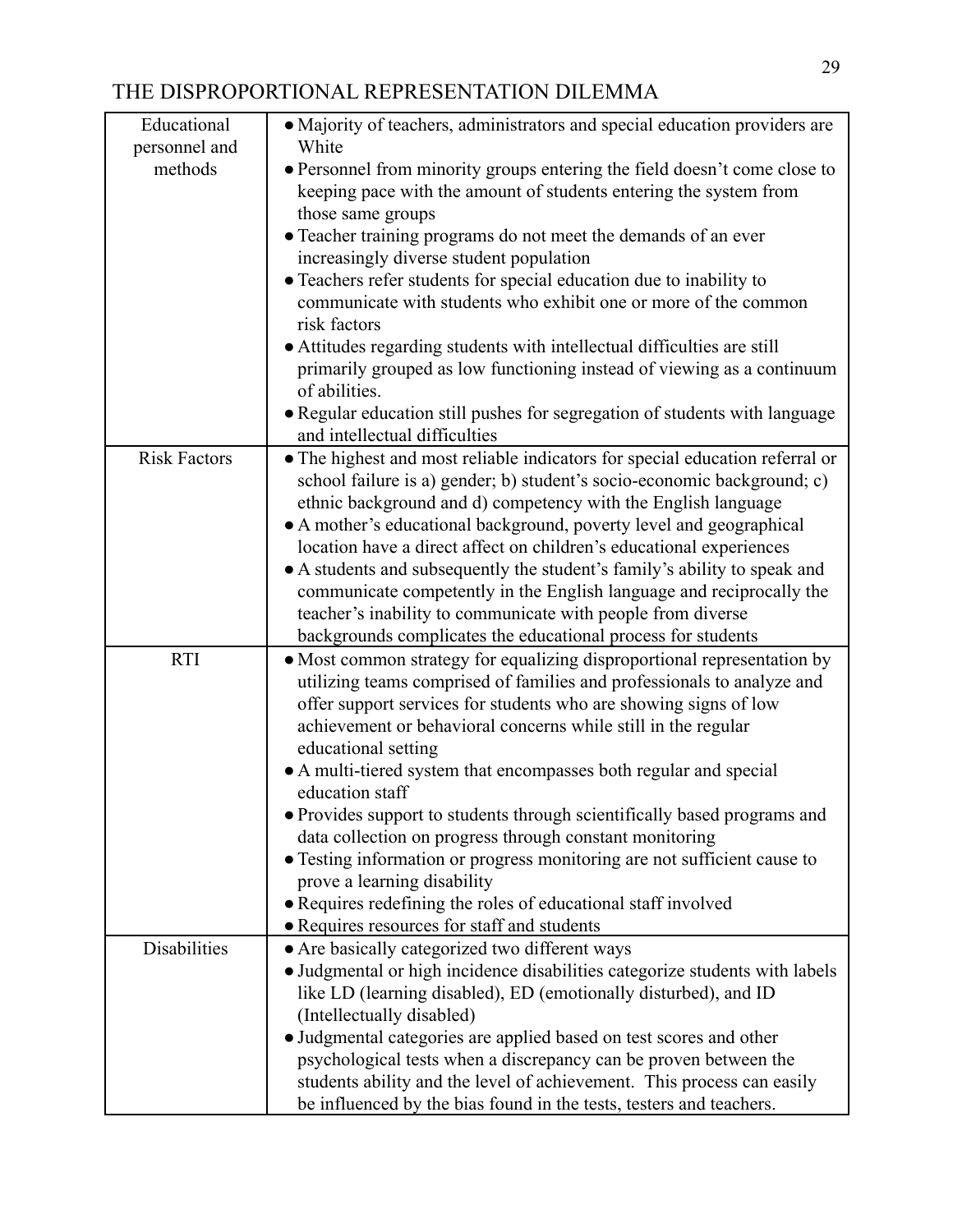|                | • Markers of low incidence disabilities can easily be confused with other<br>conditions or situations such as student's inability to perform according<br>to the cultural expectations of the school or the communication styles<br>and differences between student and staff. |
|----------------|--------------------------------------------------------------------------------------------------------------------------------------------------------------------------------------------------------------------------------------------------------------------------------|
| Culturally and | $\bullet$ CLD                                                                                                                                                                                                                                                                  |
| Linguistically | • Term to describe a large population of minority students who make up                                                                                                                                                                                                         |
| Different      | the mass of students represented in the overrepresentation of students in                                                                                                                                                                                                      |
|                | high incidence disability categories like LD                                                                                                                                                                                                                                   |

#### **4. Discussion**

#### *4.1. Disproportionality continues to be a factor in special education.*

"Disproportionality or disproportionate representation is defined as "the extent to which membership in a given (ethnic, socioeconomic, linguistic or gender) group affects the probability of being placed in a specific disability category" (Oswald et al., 1999, p. 198 as citied in Artiles et al., 2010, pg 279). The literature positively indicates that disproportionate representation is an issue of concern for a variety of groups (i.e. males, Blacks, Alaska Native/American Indian) specifically in the categories under the umbrella of high incidence disabilities: LD (learning disability, non-specific), ED (emotionally disturbed), EBD (emotional and behavioral disorder, non-specific), MMR (mild mental retardation), and ID (intellectual disability) (Artiles et al., 2010; Artiles & Trent, 1994; Fletcher & Narrete, 2010; Ford, 2012; Klingner et al., Artiles, 2005; Rueda & Windmueller, 2006; Salend et al., 2002; Sullivan, 2011; Zaslavsky et al., 2011) and in point of fact, no such issue applies to low incidence disabilities.

The implications of this practice, if it is a conscientious play, is that too many students' educational tracks are being negatively influenced and failure rates among these overrepresented groups are continue to be extremely high despite special education intervention. The research has led me to believe that disproportionality, most specifically overrepresentation, is the poster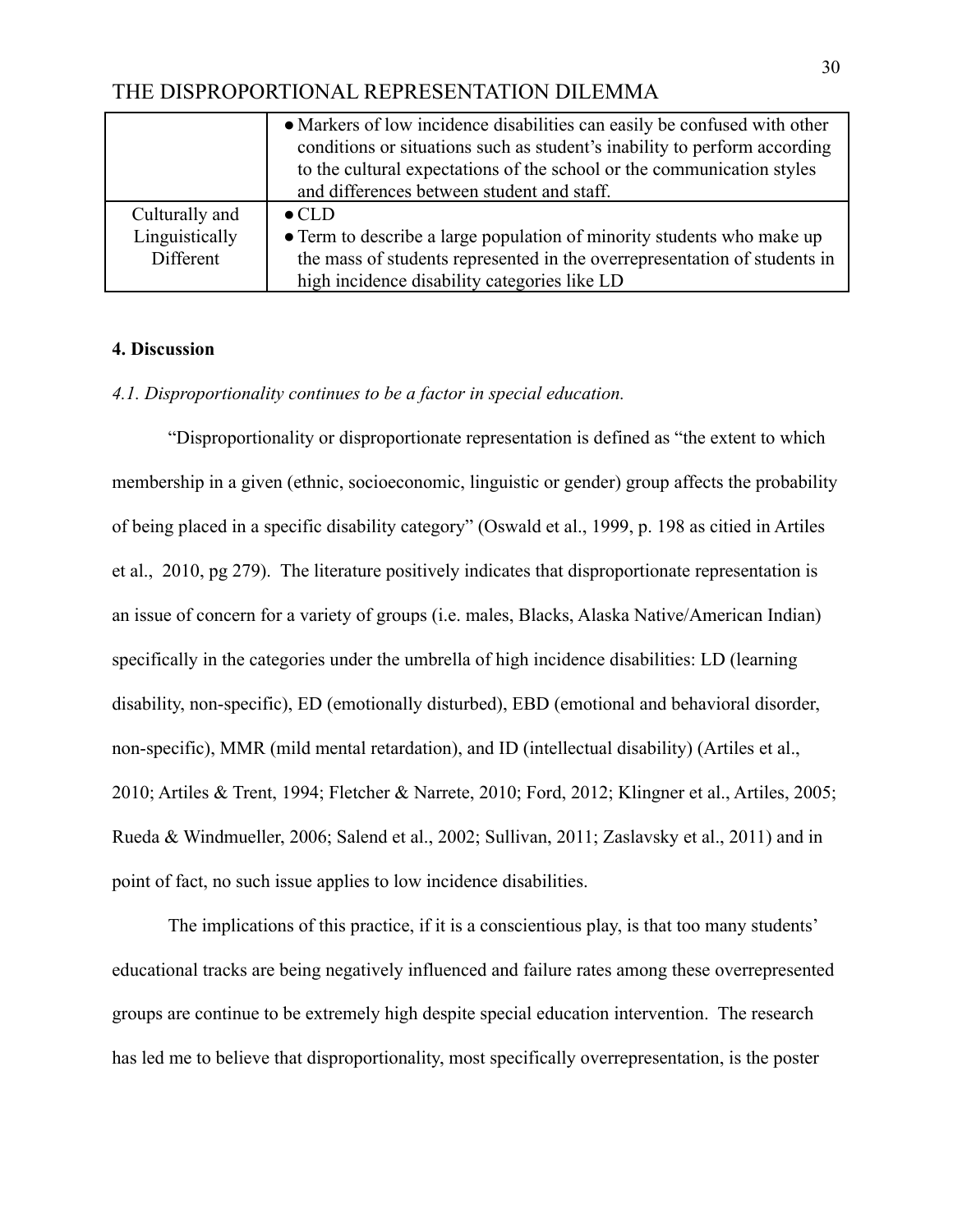child for the cancer that plagues the educational system as a whole. It is rooted in some of the most controversial topics of the last 6 decades (i.e. race, ethnicity, culture, teacher effectiveness). And it is the edginess of attitudes and philosophies around the groups themselves (each one being an independent issue) that allows the system to maintain its convoluted status quo without really having to deal with any of it and thus conversely, enhances the negative approaches and attitudes that surround students of these subgroups. Students who are disproportionately represented, it is claimed by the special education departments across the nation, suffer from some very vague conditions that require unique placement and support services. Ultimately in the end obtaining a solid education, or at least the "regular one," is unlikely and will remain so until the issues surrounding race, culture, gender and poverty are viewed appropriately then disproportional representation should actually resolve itself. The following cluster themes are the primary factors cited by the authors in the literature analyzed that directly explain and impact this phenomenon of disproportionality.

#### *4.2. Philosophical Approaches*

For thirty some years this issue has been considered (studied and analyzed) with the standard issue research lens of difference, in other words: every child is compared to the White, middle class norm. This approach has gained very little insight into solving the problem but has given the illusion that the problem is one that developed with the invention of special education. "When framed in this way, the problem is reduced to a discussion of technical issues related to presumed intrinsic child deficits with little attention to contextual, historical or institutional issues (Klingner & Artiles et al., 2005, pg 5). By reforming and utilizing new research methods similar to those found in the social sciences rather than in the medical sciences a better view and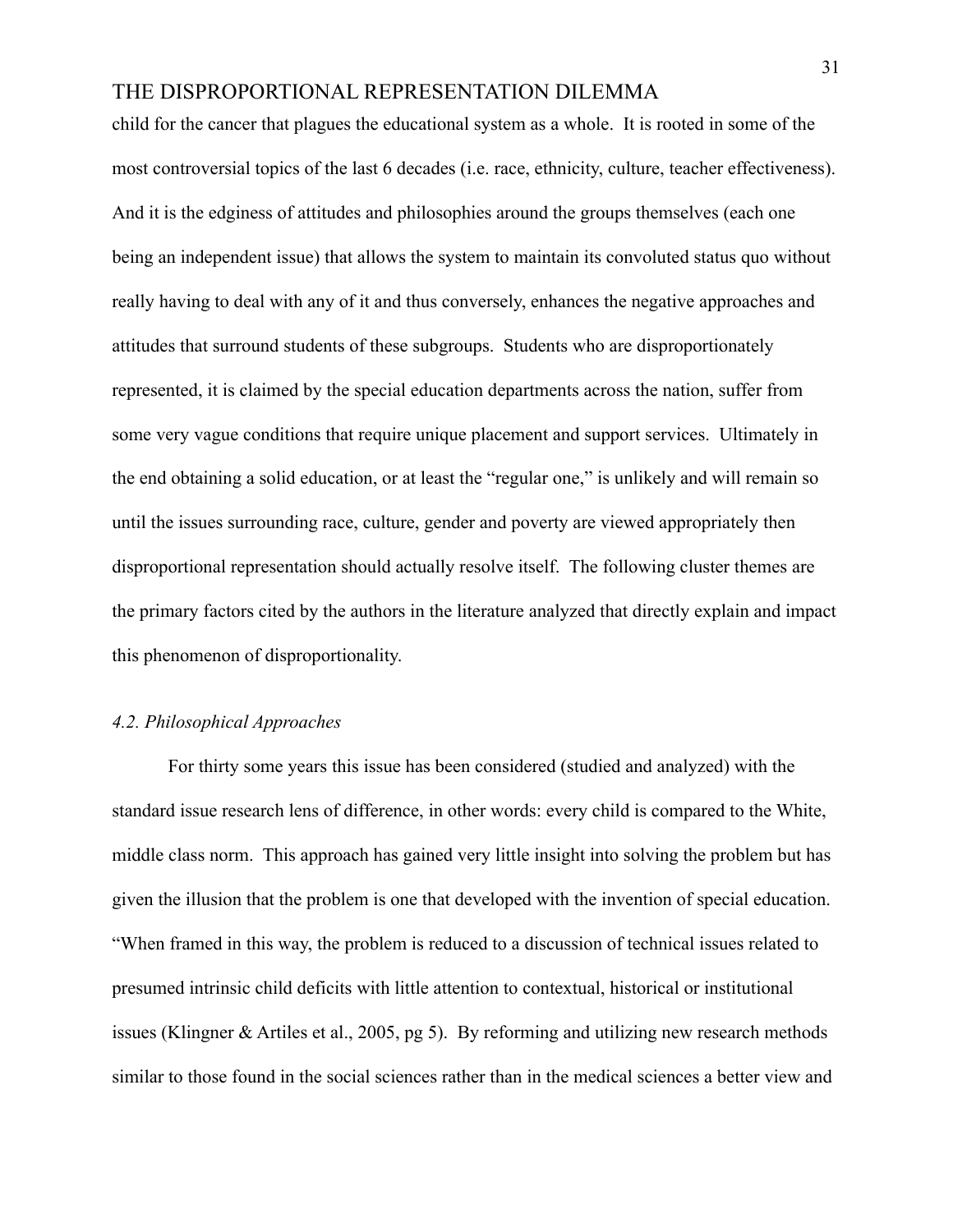understanding of disproportionality can be achieved. The topic can be studied from a new platform that can consider the how and why. "When does difference count, under what conditions, in what ways, and for what reasons? A research program aimed at understanding the disproportionate representation problem using a sociocultural approach would map out trajectories of human development in complex sociocultural matrixes of influence (Artiles, 1989, pg. 35).

Artiles, and others, are offering educators a new lens to look through when viewing our students. Our system, historically aiming to achieve colorblindness, hasn't yielded the results the political powers that be are hoping for but the development of a matrix of norms from which children can move through and across is a much more dynamic representational way to consider children – after all they are not created from cookie cutters. Establishing alternate and unbiased avenues for assessing student strengths and weaknesses based on who they are and what they want provides a system sensitive to their real needs instead of applying the mold to find deficits. Our current approach assumes that everyone wants to be like the cookie cutter and that it is an educator's job to produce cookies from one specific mold. In reality we need a system that allows for unlimited molds – that takes into account the culture and worldview of the individual child.

#### *4.3. The Illusion of Desegregation*

Diversity is currently one of those ideas that is offered in theory without a real understanding of how it works socially or realistically because it isn't found anywhere in the natural world. That somehow, magically, by ignoring our differences and "desegregating homogeneous communities" we somehow create an equitable system for all. Disproportionality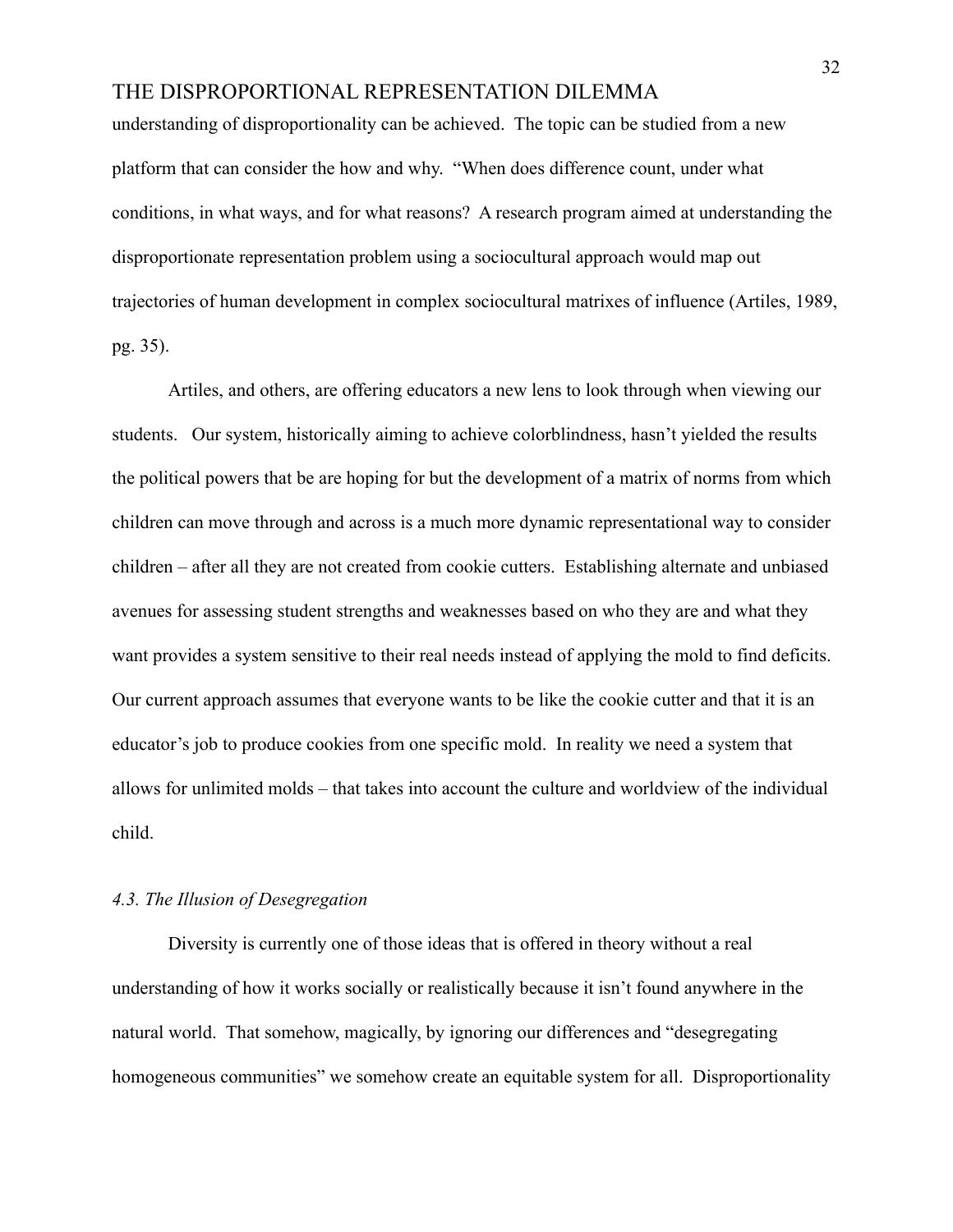proves this philosophy to be the sham it is. Special education students and overrepresented students within special education demonstrate that we are still segregating various groups based on race, culture, gender and socio-economic factors. Studies also show that once children are segregated out, they seldom return to the mainstream classroom or curriculum. They often build new subgroups or cultures that add to the complicated mix and ultimately they are still denied the arbitrary, yet free, American education based on the color of their skin, the misunderstandings of their communication systems, their gender and inability to financially complete.

The reality is that we all belong to multiple cultures and many times these cultures overlap. Having teachers and other education staff prepared to engage with a diverse group of people means sharing in cultural reciprocity. I don't have to give up my beliefs and standards and neither do you. If we strive to understand the cultures that our students take part in we can better understand what motivates them, what they want to get out of the education system and who they hope to end up as when they are an adult. We have to accept that some people are happy being farmers or fishermen and that all students are not destined for college or university nor should they be whether they are capable or not. I don't believe that all people can learn to read – as established and defined by the White, middle class norm or as demonstrated by IQ scores.

#### *4.4. Educational Employment Opportunities – A World without Diversity*

It is unfortunate, but the statistics on the ethnicity of the educational staff across the US is predominately, as in 90% or better, White and 80% or more are female (Snyder, 2002 as cited in Klingner, 2002, pg 18). The literature also points out the way in which teachers are prepared, whether regular or special education, does not prepare them for the diversity they will find in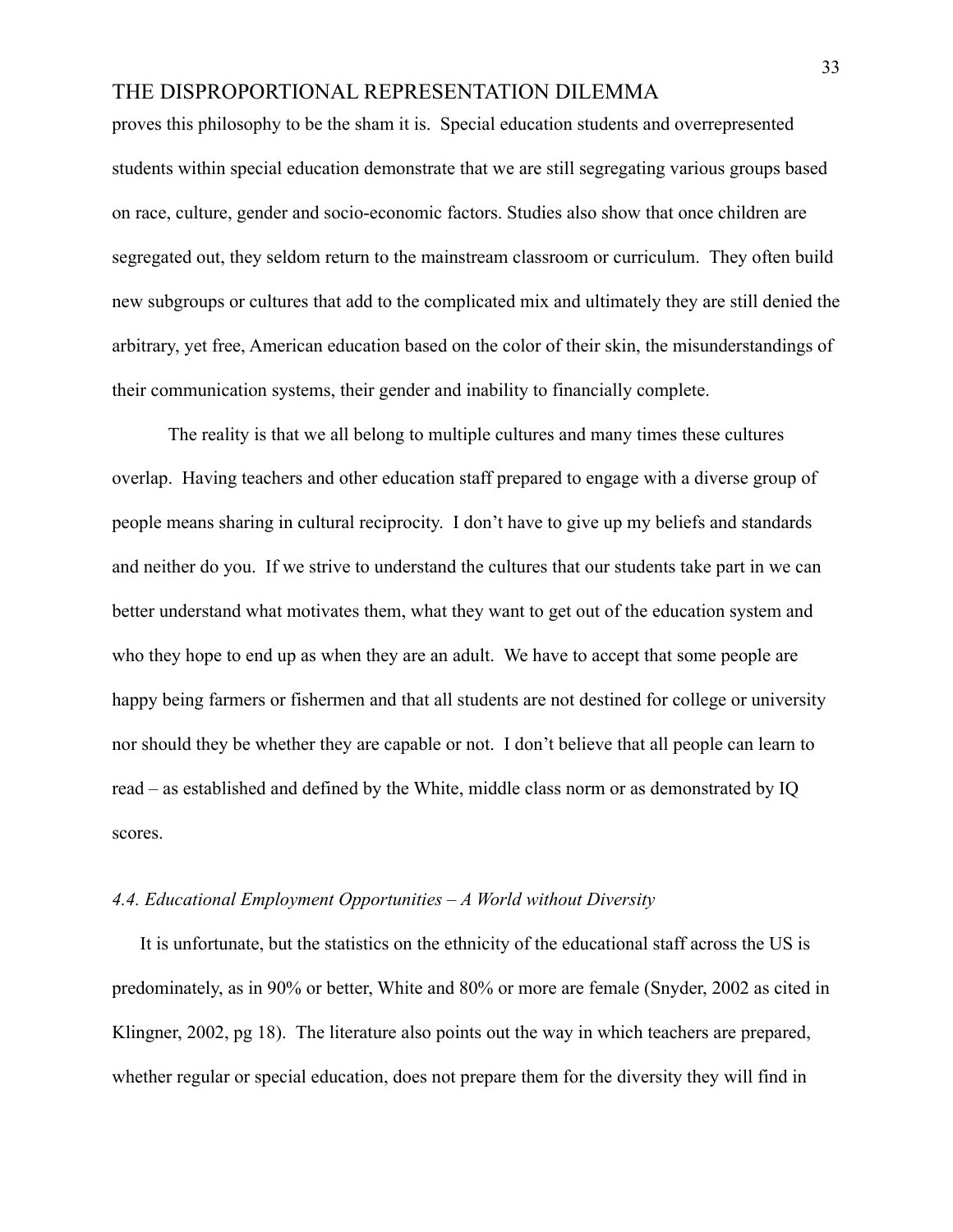their classrooms. Current statistics indicate that the student populations, especially among students of Hispanic origins, are increasing rapidly and will very soon represent the majority. The number of teachers entering the field who share this ethnic background, however, is not keeping up with the demand. In fact statistics show that the least "qualified" staffs are those that serve the Hispanic population. This same pattern is found in the Native Alaskan/American Indian populations. It doesn't take much extrapolation to see that overrepresentation is quite possibly due to the classroom teacher's inability to deal with her clientele. It might help if the artificial demands were not already so high, but when the culmination comes together it isn't hard to believe that teachers are referring children with whom they have no common ground – especially language – for special educational testing. It also isn't hard to see why regular classroom teachers also advocate strongly for segregated services given the workload that already exists in classrooms. So where does that leave us? Artiles bears out some assumptions that will aid teachers in addressing rationally with the differences they find among their students. "Difference is intrinsic and not a comparison." (Artiles, 1998) He goes on to point out that "…the source of difference is with the individual. However…difference is a comparative term...Minority students have been historically seen as different, although the reference points used to make the comparisons have rarely been articulated explicitly" (Minow, 1990 as cited in Artiles, 1989, pg. 33). "White culture represents the norm against which comparisons are made in our society and that minority people have been traditionally defined for what they are *not* (i.e. not white) rather than for what they are" (emphasis included, Heath, 1995 as cited in Artiles, 1989, pg. 33). The second assumption is that "the observer can see without a perspective" in other words "the observer does not possess a viewpoint" (Minow as cited in Artiles, 1989, pg.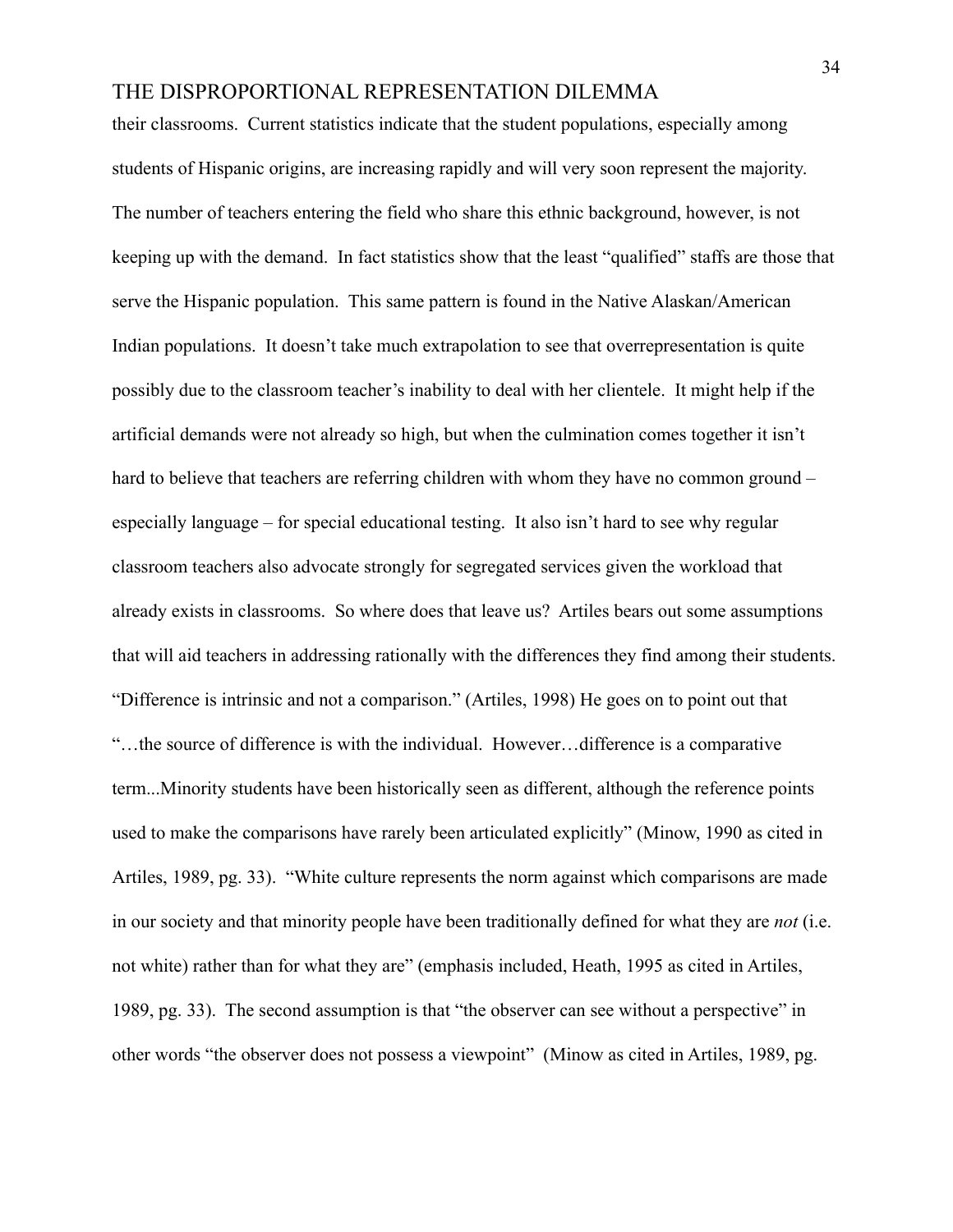33). It stands to reason that a teacher is not aware of the assumptions he holds when looking at the difficulties a minority student experiences in his classroom. Utilizing classroom observations and team approaches provides for additional prescriptions that are based on a variety of perspectives. Unfortunately, with the number of teachers who are White, it maybe difficult to find other perspectives but rather shades. The third assumption is related, "other perspective are irrelevant" meaning "the perspective of the person being judged is not relevant or is already considered by the observer. It is also assumed that the observed person's worldview is not related to how others treat him or her" (pg. 34).

How do we increase the diversity of the classroom when the staff is monochromatic? Reinstate second language support programs, hire aides from with in the local cultural communities represented in the classroom, special education staff work alongside and inside the same classroom, bring in family volunteers from those represented in the classroom. "…enlisting volunteers to serve as reading tutors…invite parents and others in the neighborhood to share their expertise…on a number of topics (Klingner et al., 2005, pg 15).Teachers need to seek out and find ways to broaden their own minds, they must understand the person who already lives there and remember that he does not possess a wide angle lens. "Practitioners work in complex milieus and thus, the application of research knowledge requires that they change what they think and do and transform the context in which they work (pg 15). Teachers need to be prepared in their training and inservice to recognize culturally sensitive ways of sharing knowledge and they must interact and become aware of, if not familiar with, the cultures represented in their classrooms.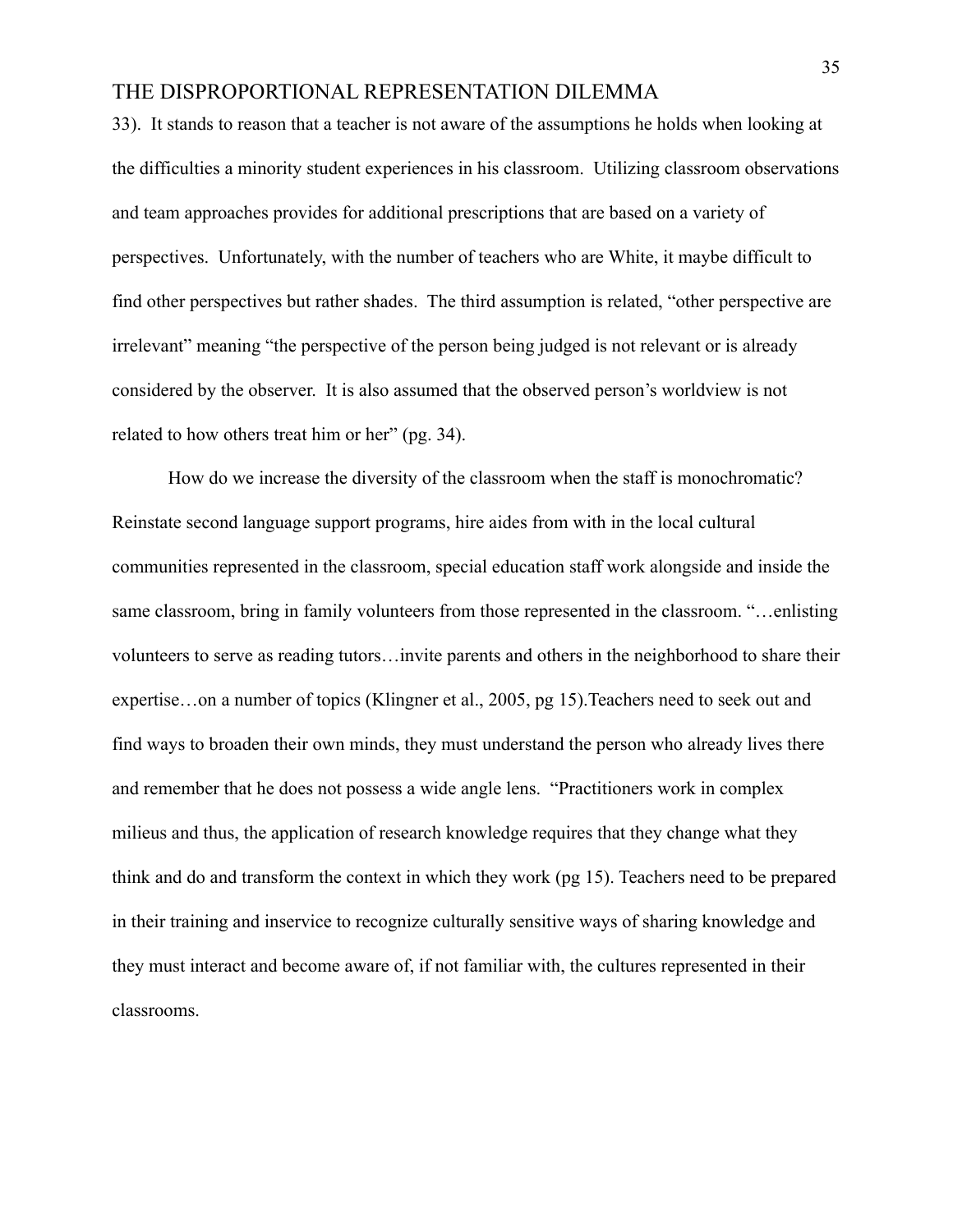This allows "students to find relevant connections among themselves, the subject matter, and the tasks they are asked to perform" (pg 22).

This kind of collaboration is personally risky and requires a new frame of mind for teachers. In Bush, Alaska, this idea of integrating local culture into the curriculum and local people into classrooms is not new at all but it has still failed in the big picture. Some pockets or locations have done better than others for sure, but overall the feel and approach to educating in the Bush just hasn't changed. Teachers are not members of large staffs and they are isolated. They lack even the shades of perspectives that come from working with larger monochromatic staff. Most places don't have as much as a special education teacher on staff at each site. Locals generally don't mind accepting school jobs but their attendance and productivity are inconsistent with most standardized work ethics. Bush teachers are going to have to dig deeper and widen the search and scope of the situation in which they find themselves simply due to how absolutely limited it is. To "bridge the borders between their home and school cultures, recognize and understand the social milieus, and build on the knowledge and skills that their students bring with them to school learning" (pg. 22). This theme is the essence of the problem that surrounds rural Native Alaska.

#### *4.5. Who is at Risk?*

The research is consistent on the risk factors associated with disproportional representation, these factors have not changed over the years and preclude the desegregation movement. Students, then and now, who come from low socio-economic and impoverished homes, are not of the ethnic majority and, even more likely, if they are Black, Hispanic or Alaska Native/American Indian, if they come from rural settings and/or lack at least basic conversational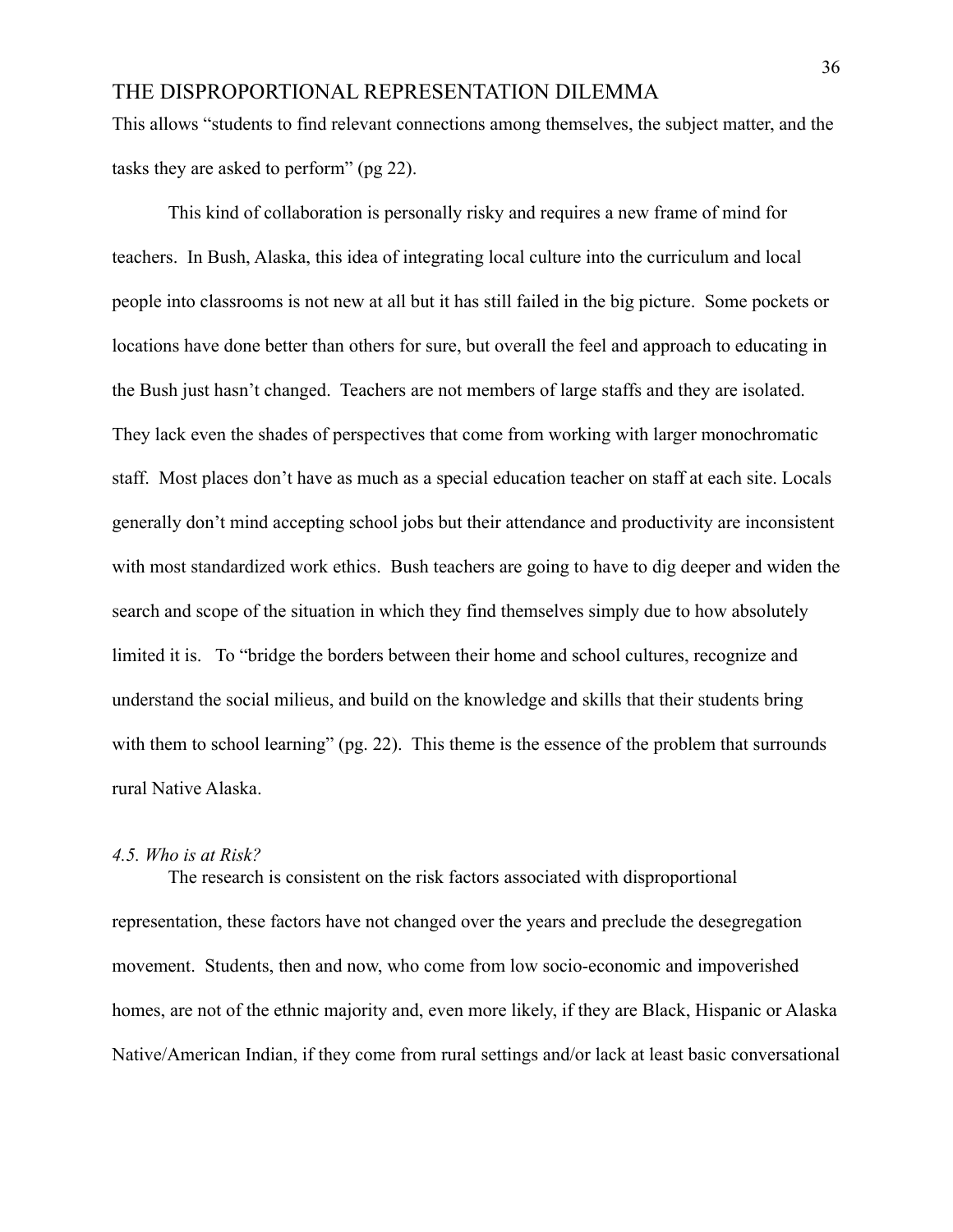skills in English these students will fail academically and more than likely will be referred for special education services as students who have a learning disability or behavioral one. More recently, gender is an additional risk factor that is showing up in the statistics. If you are male, your 150% more likely to be considered and labeled intellectually disabled or emotionally disturbed no matter your ethnic background – even if your White. A more detailed look at some of the risk factors revealed that when a student's mother is from an economically deprived, rural background and whether or not she completed school and had learning disabilities of her own, she is more likely going to be divorced, live below the poverty level and will have at least one child that is learning disabled. A mother's educational level, income level, residential area and access to support services is a clear indicator as to the academic achievement her children will experience. These children, regardless of ethnic background, will be overrepresented in special education categories for high incidence disabilities.

I agree with many of the authors that it's going to take systemic changes to create successful scenarios for all students. A system must have the foundational understanding that student's be allowed a range of success. One of the glaring issues in my community is that nothing we teach at the high school level has any bearing on real life even for my college bound students. They constantly complain of the irrelevance and beg for real projects like rebuilding a snow machine or sewing a kuspuk. The system is so bogged down in college preparations and achievement testing that there isn't time for anything else. The study on mothers of students who were in overrepresented groups pointed out that we must keep girls in school longer – it seems to me the most natural way to do that is bring back home economics. It isn't that these individuals aren't capable of higher order thinking or more difficult subject matter like Algebra,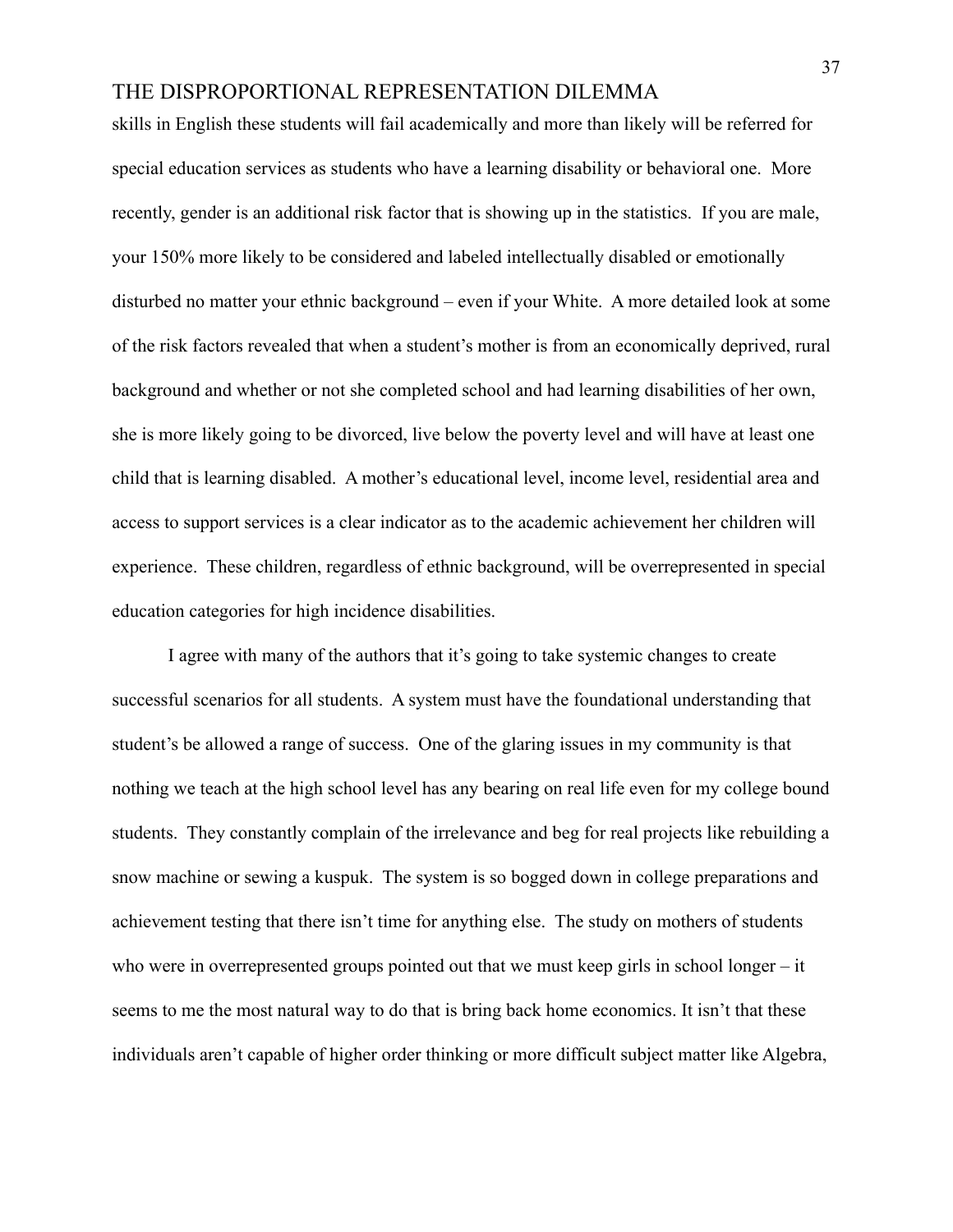for the most part they aren't interested in it and they need something in which they can invest their time and talent and see the immediate relationship and application. Instead of learning about childcare from a book, have students job shadow midwives, nurses and small daycare providers build anatomy and math into it. How about apprenticeships for low income students so that they can earn and supplement their families income (number one reason for dropping out) or build a college fund while gaining academic credit? The solutions are not going to be resolved with the same old arbitrary curriculum, policies, procedures and practices.

#### *4.6. Response to Intervention (RTI) – A complicated and ambiguous model*

I have had a love-hate relationship with the concept of RTI since I first heard of it. In essence it really seems like a great idea and in many places where it has been better formed and applied, statistics are showing it makes a difference in the number of referrals to special education for all types of students, but especially for those who are in the overrepresented risk groups. A primary factor in eliminating overrepresentation risks must be for the teacher to consider herself and the methods and materials being utilized. "We hold that in general the field of special education has not adequately considered prevention and intervention strategies at the general education level as a viable means of addressing disproportional representations (Klingner, 2005 pg 4). A common view of classroom teachers is "that special education placement results in the provision of additional resources and support and should be considered a benefit (Klingner, et al., 2005). So why is this a problem? Students in special education may be denied access to the general education curriculum and, particularly if they have been placed inappropriately, may receive services that do not meet their needs. "…disability labels stigmatize students as inferior, result in lowered expectations, potentially separate students from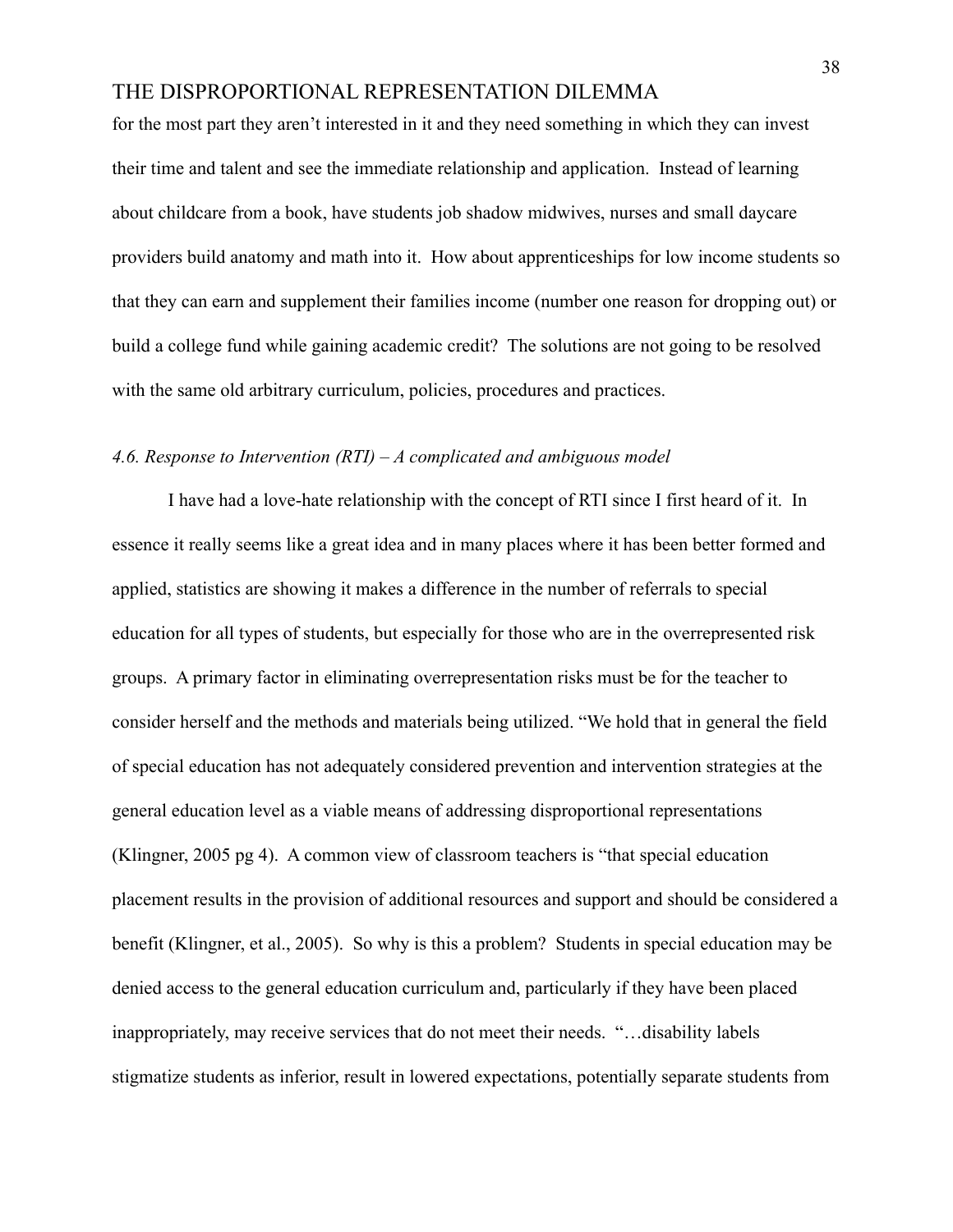peers and lead to poor educational and life outcomes, improper placement is a great concern (Heller, Holtzman & Messick, 1982; Patton, 1998 both as cited in Klingner et al., 2005). Most well-meaning teachers don't realize that they carry the perspective that students with disabilities are seen as an extra burden and generally uneducable (consistent with last theme cluster). This attitude is transferred through the school environment and influences the materials, the extra time and effort teachers put into special needs kids. So RTI is a model that utilizes checkpoints so a teacher can make sure that good instructional practices and resources have been used before pushing a child into special education. RTI utilizes a team approach that focuses on checking students understanding levels in comparison to teaching practices and it places students in tiered levels based on the level of need. It requires regular education and special education to work closely together. On the lower end tiers, regular education takes the lead and on the upper tiers, special education becomes the team leader.

RTI holds a lot of potential and I have been using my districts procedures for it. So far I haven't seen a lot of growth, but part of the tier 2 services applied were ineffective (online tutoring with college students in the lower 48). Other internal programs, like Read Naturally.Read Live have improved my students oral reading fluency and raised lexile scores of my struggling readers. One of the factors that neutralizes this model and renders it ineffective in my school is the lack of "team." There is only me. – I am the regular education teacher and special education teacher for the elementary students in my building. We have a few people who line up tutors, pick out new prepackaged programs and track progress monitoring or CBM scores, but there isn't any coming together of the minds. These tiers are generally prepackaged routes that a student moves through depending on their level or lack of success. It would be even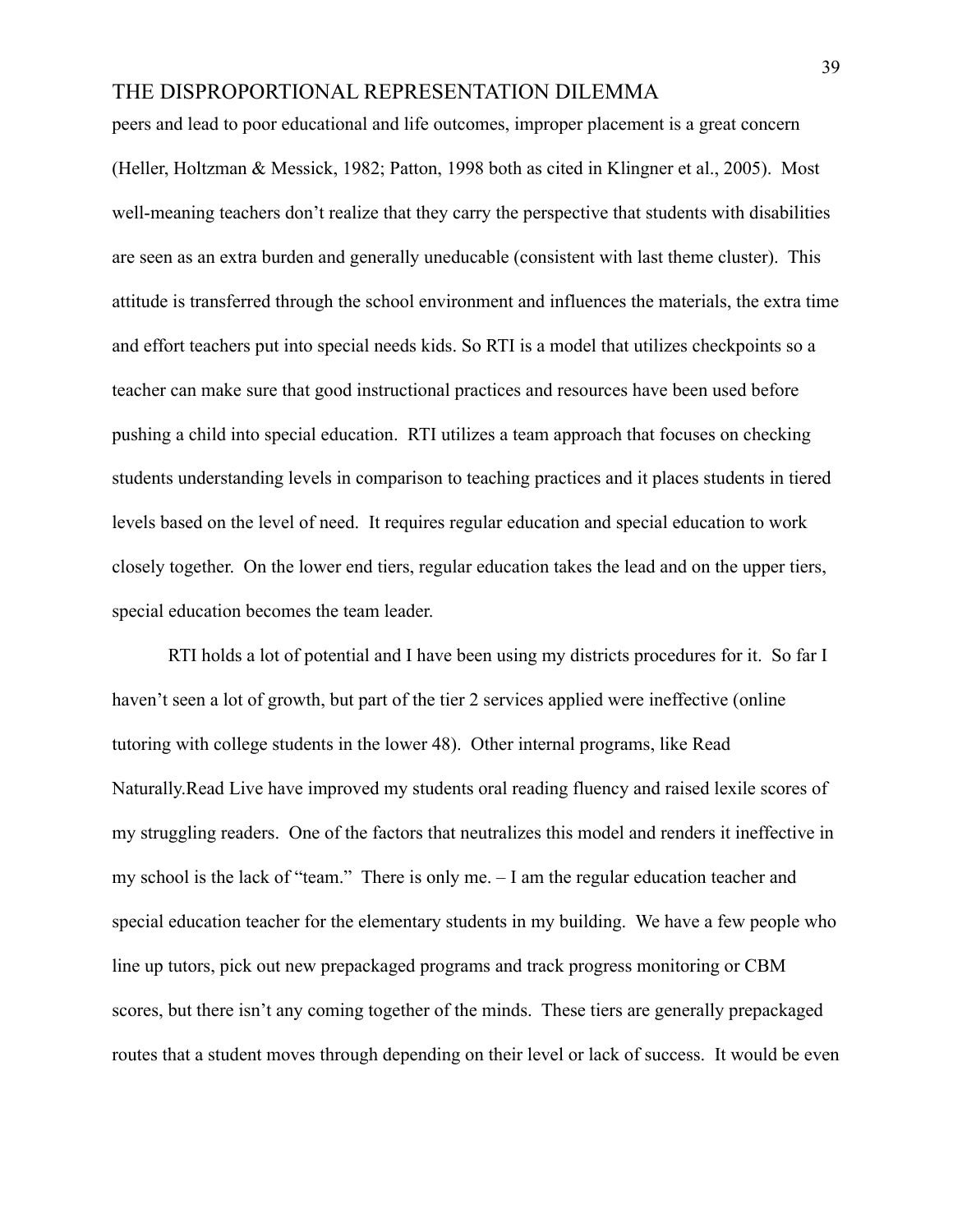more effective if there were 2-3 additional hands to implement these tiers. It's amazing how just changing the face of the teacher can change the response of the child. The distance delivery was too impersonal to counteract the lack of hands. The model allows for some changes and different influences that might not otherwise be considered.

#### *4.7. Judgmental Disabilities*

Within the umbrella of special education is a category of disabilities that are known as the "judgment" disabilities or high incidence disabilities. Their manifest differences are not easily distinguished and, most often than not, they are not related to a medically observable condition like the characteristic behaviors or traits of students with low incidence disabilities. Judgmental disabilities are to some degree based on the judgment or interpretation of special education staff and various professionals like psychologists and speech pathologists. "The construct of eligibility for high incidence disabilities is tied to IQ measurement means that cultural and linguistic minorities continue to be more likely to be found deficient, since there is little doubt that these measures reflect the cultural, social, and linguistic knowledge of society's mainstream (Klingner et al,., 2005, pg 7) Students are given an IQ test along with additional achievement tests by a psychologist or specialist with whom the child has had no experience. The scores are calculated, interpreted and then compared to an arbitrarily decided upon number (by states or districts) that arbitrarily proves or disproves a discrepancy. When it is discovered a discrepancy is present then we can call it a "learning disability." There are several problems with this formulae: for minority groups the tests and test givers have proven to be riddled with bias. According to the National Research Council's most recent inquiry into the matter stated that "consideration of assessment issues, called for a focus on children's intervention needs rather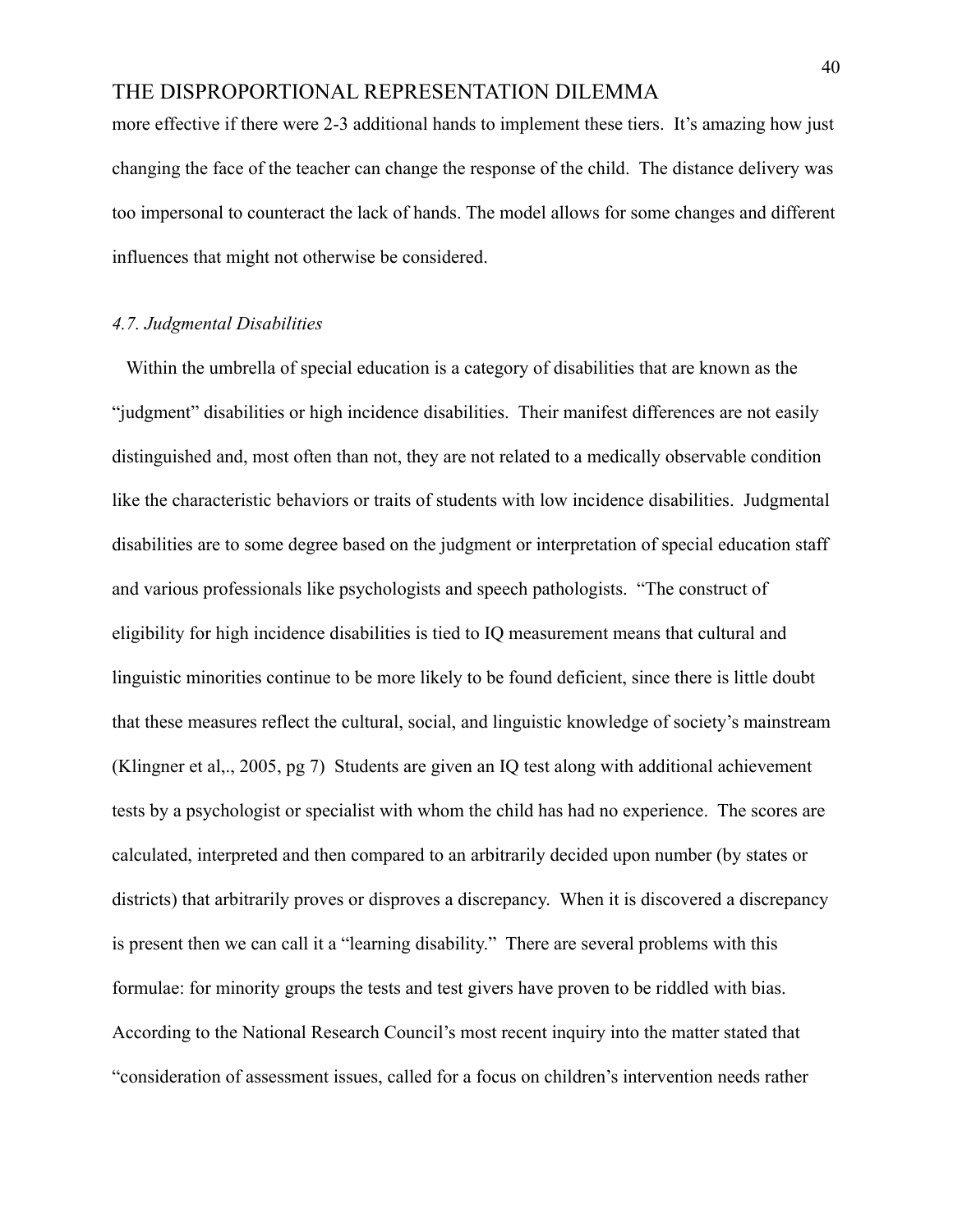than a search for intrinsic disability, and for an end to the requirement for IQ tests as a "primary criterion" for eligibility" (Donovan & Cross, 2002, p. 313). This same report also stated that "children's academic achievement falls along a continuum, the cut-off points for "disability" or "giftedness" are "artificial and variable" (pg 26). All that is testing proves is whether or not a group of students does or doesn't do well in the culture of school; it doesn't prove a deficit in ability to think, process information or communicate. "The same child can perform very differently depending on the level of teacher support, and aggressive behavior can be reversed or exacerbated by effective or ineffective classroom management. In practice, it can be quite difficult to distinguish internal child traits that require the ingoing support of special education from inadequate opportunity or contextual support for learning and behavior (pg 5). One of the main reasons for overrepresentation is this very issue. Referring theses students to special education (as noted in the previous cluster) in the teacher's unenlightened mind, means she is getting access to support services for students who apparently really need it. So in actuality does this ambiguous condition exist or is it in fact a dumping ground for all the children who cannot assimilate to the culture of schools? Simultaneously, there are kids with real identifiable defects and unfortunate conditions that keep them from being able to be a part of the regular educational setting and they need access to a fair and appropriate education because historically they have been denied it and often institutionalized – those with disabilities under the umbrella of low incidence. But when we overload the system with children who really aren't disabled we depletes the resources available to those who truly are and distract the focus from the real issues that come with being physical or intellectually disabled. I do not suggest that this group of overrepresented students be left to their own devices or worse yet to the mercy of the system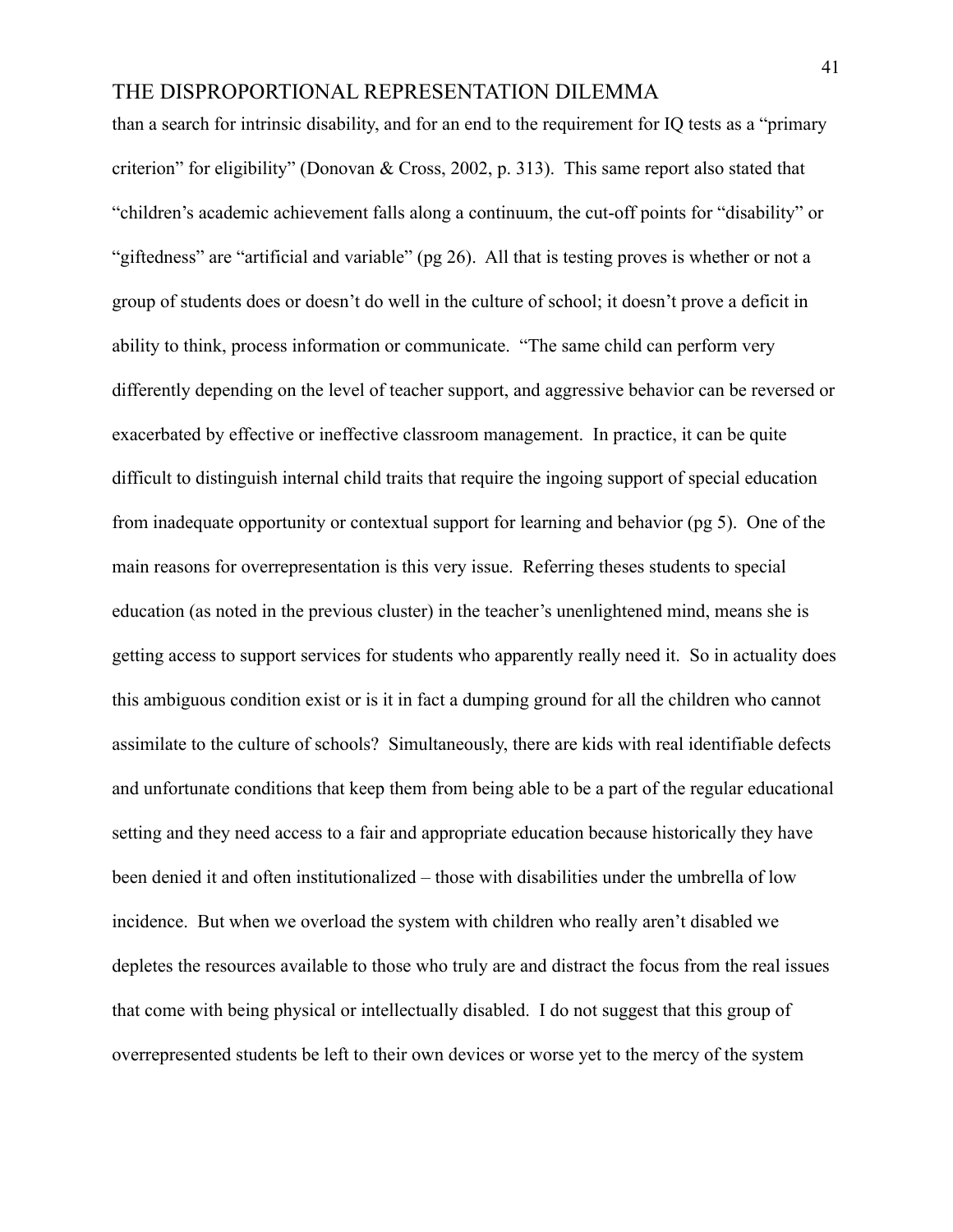within they find themselves – which in many ways is what has happened historically. But it would seem that a new category has emerged that describes their situation much better - Culturally and Linguistically Diverse Students (CLD) – and with it researchers, politicians and other leaders in the educational field can create a system of supports and allocate resources of services that are more appropriate to their needs.

This recently developed term, CLD, describes the mass of students who don't seem to fit into traditional categories. These students tend to find themselves at considerable risk for being referred for special education services because their cultural and language bases are different from those of the teacher or school administration. Students who already carry the label ELL most likely fit into this group but the label isn't limited to English language learners but refers to the larger mass of students who use dialects that teachers and administrators consider inferior. "Many culturally and linguistically diverse students are isolated in schools (mainly low-socio economic and aimed at low-track students) that provide a compensatory education that is merely the regular curriculum "repeated, broken into meaningless segments, or 'dumbed down" (Strickland & Ascher, 1996 as cited in Klingner, et al., 2005 pg. 4). These students are being erroneously identified as having deficits and are in fact just being themselves and no one sees the manifestation that the teacher describes in any setting other than school. By labeling and/or segregating these students we have just isolated them from their peers and denied them access to the "regular" curriculum. Resource allocation is one of the biggest concerns because these students typically attend school in economically depressed communities.

The truth is the group of kids that plague our system with failure; they give us a bad name because they insist on failing and their families proved to be little or no help in the process of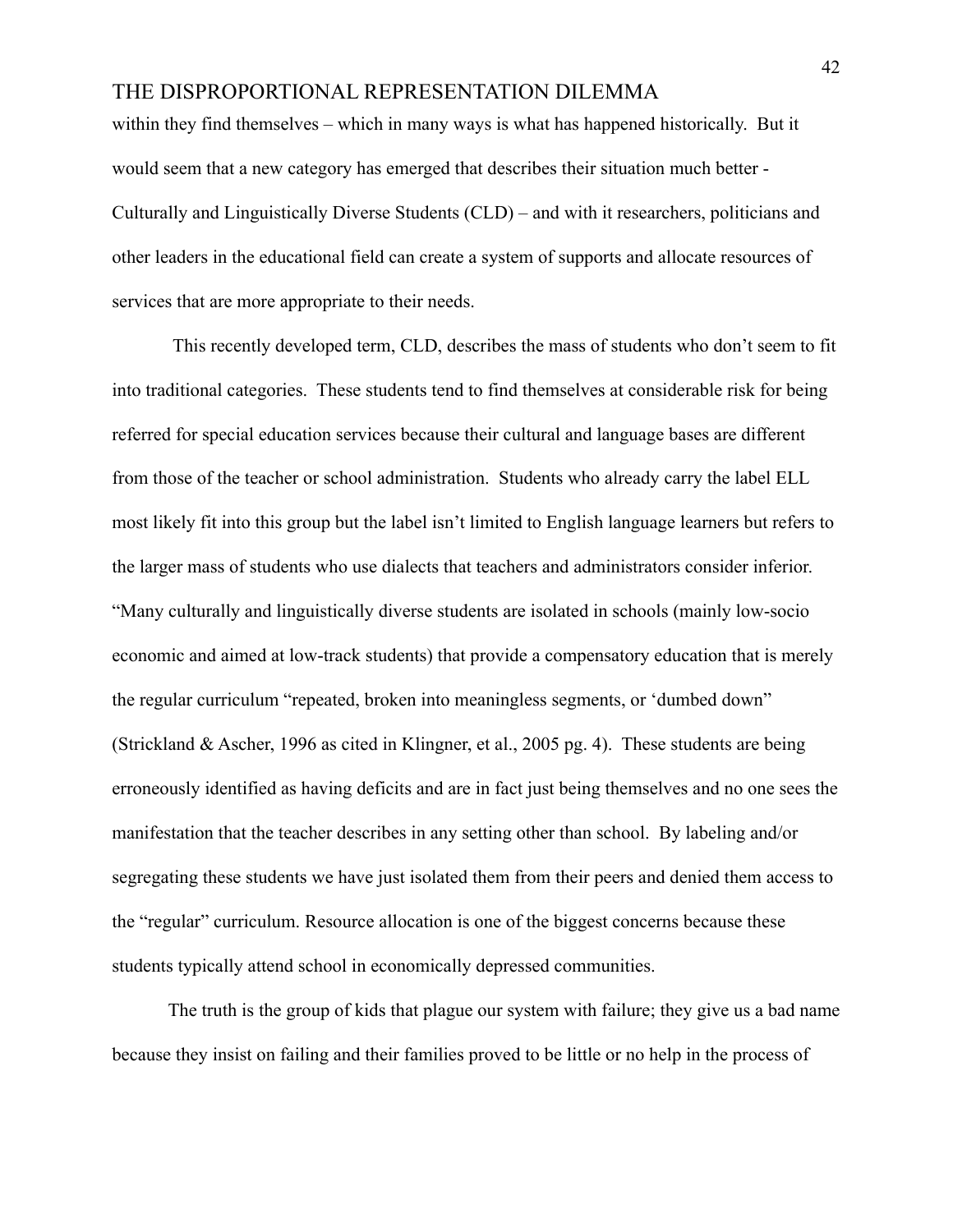remediating the situation. This group seems uneducable but clearly they do not belong in special education. This group represents the need for serious changes in the educational system as described by Artiles and others. The rate at which this group is expanding signals a real change in the face of our student populace as a whole. The students in this country, before we consider physical disabilities (what has been referred to as low incidence), is comprised of enormous diversity in common themes on so many levels: languages, customs, religions, race, ethnic backgrounds, the composition of families, sexual orientations, residential sizes and economic strata. It has come to be my philosophy that special education needs to remain faithful to its original purpose – that is to secure and provide the resources that will provide these students with as regular an education as possible based on very specific needs. It seems that other provisions need to be made for all those students who find themselves in the CLD category as promoted by the authors cited in this meta-synthesis – better research methods, diversifying the teaching staff, preparing the teaching staff with culturally sensitive methods and approaches, recreating schools to practice cultural reciprocity, to utilize teaching teams, to change special education referral process, redefine the high incidence categories, appropriately fund all educational programs not just ones where test scores are high, change the face of testing and tracking students so it reflects true learning instead of providing a picture of system biases, reinstate dual language programs and make room in our schools and educational teams for all students and the people and cultures that comes with them. "The genesis of disproportionate representation is located beyond the borders of special education and requires a solid understanding of the intersection of culture, learning, disability, and the socio-historical constitution of educational processes and outcomes" (Klingner, 2005, pg 8).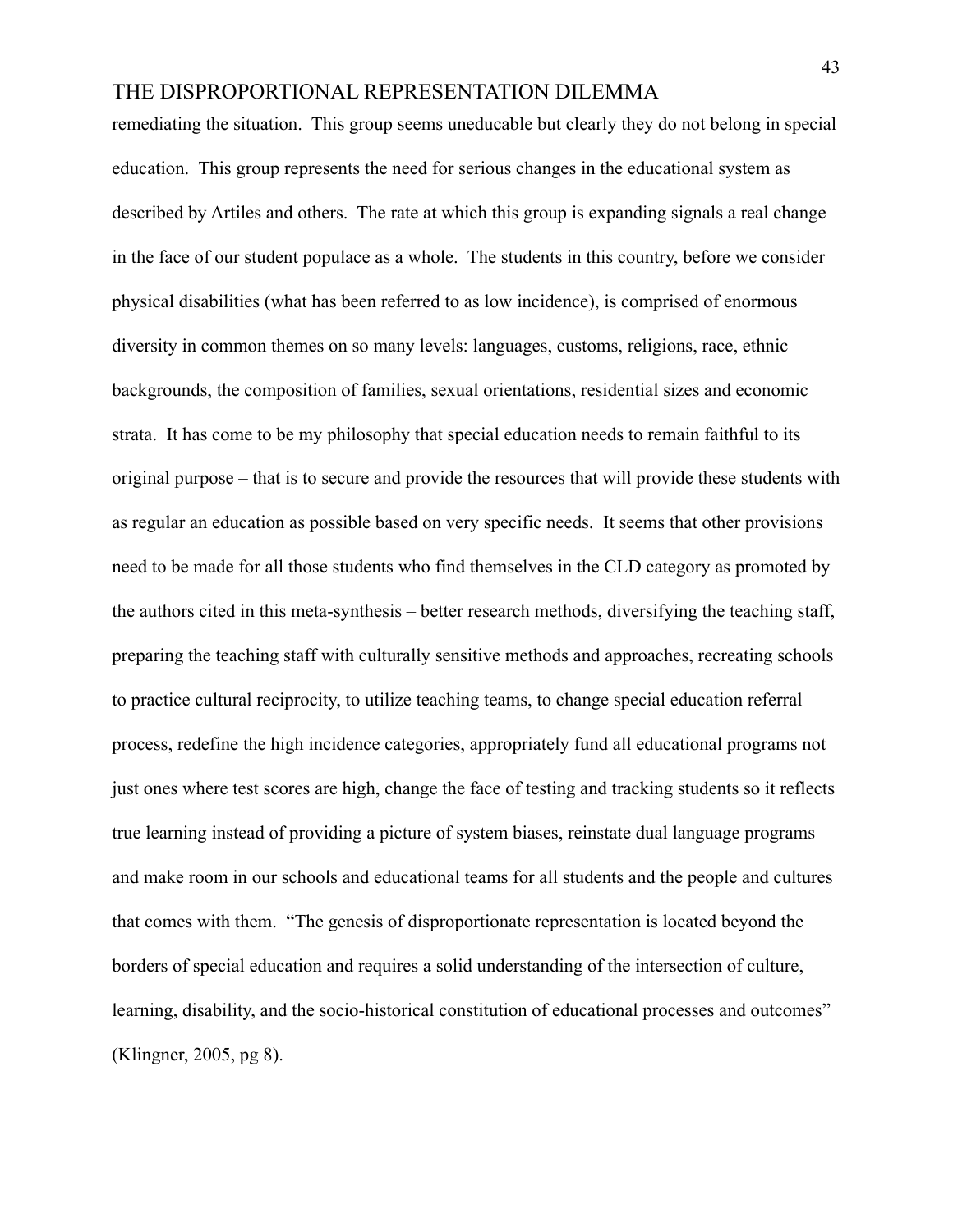#### *5. Conclusion*

In my quest to understand the issues surrounding disproportionality within special education I stumbled upon some hard truths. First, here is no longer a majority that is White and middle class – the foundation of educational philosophy that there is "a regular educational" system that works for all students except for those identified as disabled never really existed and with the waves of new immigration is unable to hide the children it fails. The previous epiphany relates to the next that disproportionality is a problem that predates special education and in actuality is a problem firmly and historically rooted in "regular education". Disproportionality, politically renamed after desegregation, is the modern equivalent to segregation and by pushing it under the rug of special education we deny students with real disabilities access the resources and services they need and waste resources on resources and services that CDL students really don't need. Furthermore, if you are male, and/or poor, from a rural location or desegregated location, Black, Hispanic, Alaska Native or Native American, have difficulty communicating with standard American English you are more likely, in fact up to as much as 150% more likely, to be referred for special education testing as a student with an ambiguous learning disability. If your mother resides in a rural location, is impoverished, and didn't finish high school you to are at risk to be identified as a student with a learning disability. I also discovered that in my zealous, however arguably and somewhat misguided, efforts to improve the academic situation for my struggling students that I have committed the very sin I now must advocate against and must examine whether or not I have put upon them labels that could hinder their social interactions with or even isolate them from their peers. Since I deliver the special education services in my little corner of the world, I do know they have the same access to the curriculum as all my other students and I have gained the liberty to modify and make accommodations so that they can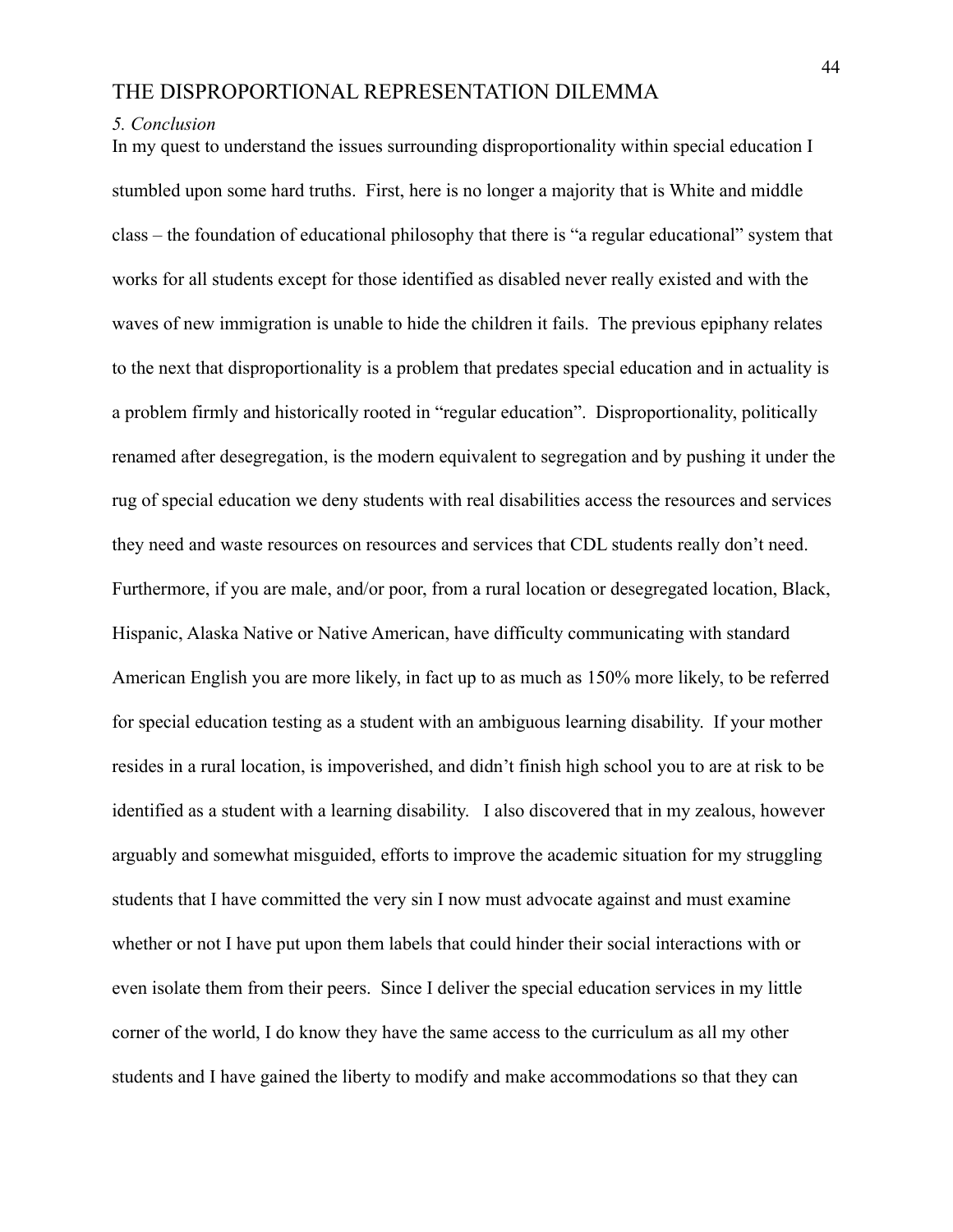compete with their peers academically but I cannot see what social changes may be happening as a result of it outside school. This assurance of access doesn't happen for the thousands of other potentially mislabeled kids attending giant, bloated schools in suburban and urban areas or in rural areas where the philosophy of the teachers may not be conducive to assuring access to the curriculum. In the positive I discovered there are researchers and university programs being updated and developed that are trying to shine a new light on how we look at education, how we study and view inclusion practices, the bias nature of the system and the way educators are trained. Again, I will be able to have some affect at my local level by bringing this topic to light at our inservice seminars for special education staff. I can advocate for a better understanding of local cultures and the common social behaviors exhibited in the classrooms of Bush schools; I can suggest workshops for regular education that focuses on teaching common core standards outside of textbooks and within relevant, cultural contexts; I can petition the school board to change policies and practices that are unfavorable and harmful in our local schools and request that options be explored for various diploma styles that better reflect the academic and life interests of our student population. What I can't do, nor can anyone else, is make poverty and culture disappear or make it irrelevant. But we can and must learn to include it and make sure that all students have the economic resources as others. Looking at children who do not have a diagnosable disability need to be viewed with a continuum of benchmarks instead of just a singular one. Remove student labels (with and without special education) and embrace true inclusion that allows for all students regardless of disability, race, religion, color, creed. I believe in local control and besides death, nothing in this life can be a guarantee. I can't promise that everyone will jump on board and take a more humane look at the educational system – all I do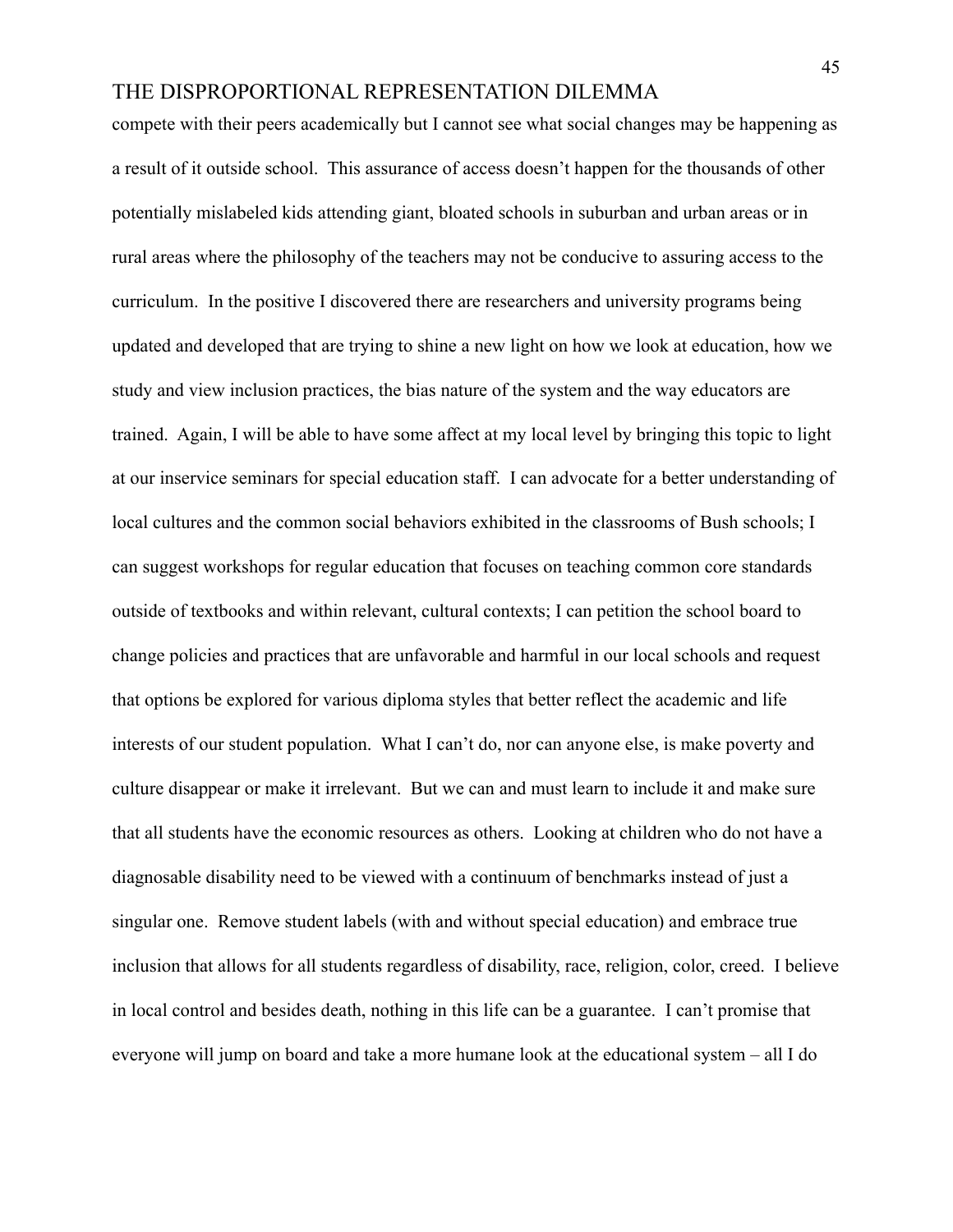know is that it must be reconsidered. Not just repackaged, but really reinvented. We can't continue to leave large groups of kids in a chasm – life presents enough challenges without asking our youth to start out their adult lives with no hope - because the current system strips away one's identity if you cannot succeed in this culture of school; it lowers the confidence level of the self; it lowers the confidence level of one's peers in the self and it aims to remove the inherent dreams and struggles to better oneself. I am proud of who I am, from where I've come and I don't believe I've arrived at who I will wholly become but what I do know is that I don't need, in point of fact, I don't want everyone to look and behave just like me whether they choose to or not. I don't want to adopt Hindu holidays, the fashion statement of inner city Black youth or even middle Eastern music but I want all those things to continue to be a part of our landscape. To sum up, "the genesis of disproportionate representation is located beyond the borders of special education and requires a solid understanding of the intersection of culture, learning, disability, and the socio-historical constitution of educational processes and outcomes" (Klingner, 2005, pg 8). From this perspective or rather this multi-perspective, we really can achieve a system that doesn't leave a child behind!

#### **References**

Armstrong, T. (2012, October) First, Discover Their Strengths. *Educational Leadership*, 22(4) 10-16.

Artiles, A. J., (1998 January) The Dilemma of Difference: Enriching the Disproportionality Discourse with Theory and Context. *The Journal of Special Education,* 32(1), 32-36.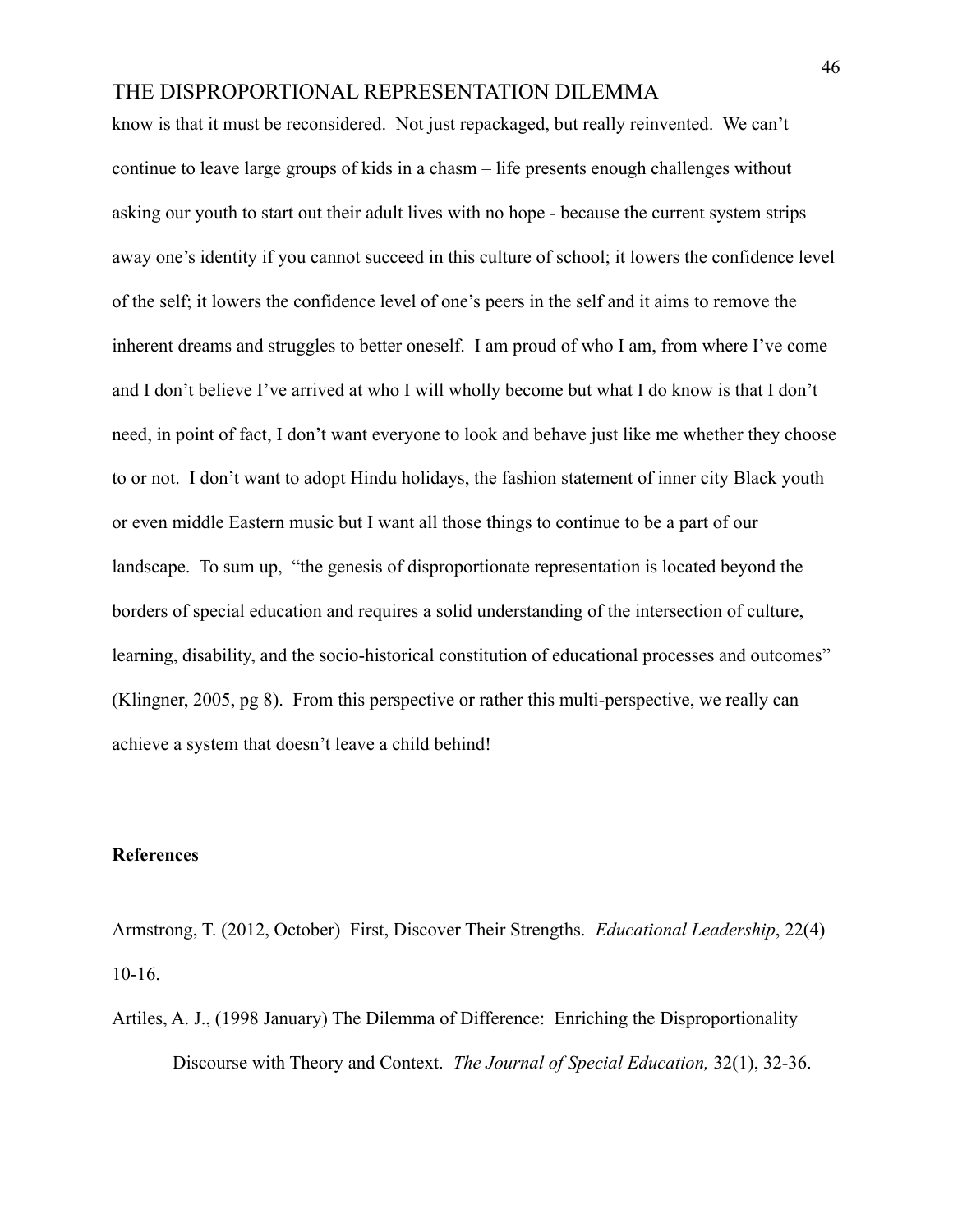Artiles, A. J., (2003, Summer) Special Education's Changing Identity: Paradoxes and Dilemmas in Views of Culture and Space. *Harvard Educational Review*, 73(2) 164-247.

Artiles, A. J. & Bal, A. The Next Generation of Disproportionality Research Toward a Comparative Model in the Study of Equity in Ability Differences. *The Journal of Special Education*, 43(1) 4-14.

Artiles, A. J., Kozleski, E. B., Trent, S. C., Osher, D. & Ortiz, A. (2010, March) Justifying and Explaining Disproportionality, 1968-2008: A Critique of Underlying Views of Culture. *Exceptional Children*, 76(3) 279-299.

Artiles, A. J., Thorius, K. K., Bal, A., Neal, R., Waitoller, F. R., & Hernandez-Saca, D. (2011,

March) Beyond Culture as Group Traits: Future Learning Disabilities Ontology,

Epistemology, and Inquiry on Research Knowledge Use. *Learning Disability Quarterly*, 34(3) 167-179.

Artiles, A. J. & Trent S. C. (1994, April) Overrepresentation of Minority Students in Special Education: A Continuing Debate. *The Journal of Special Education*, 27(4) 410-437.

Artiles, A. J., Trent, S. C., Hoffman-Kipp, P. & Lopez-Torres, L. (2000, March/April) From Individual Acquisition to Cultural-Historical Practices in Multicultural Teacher Education. *Remedial and Special Education*, 21(2) 79-89.

Barnhardt, R. & Kawagley, A. O. (2005) Indigenous Knoledge Systems and Alaska Native Ways of Knowing. *Anthropology and Education Quarterly*, 36(1) 8-23.

Barnhardt, C. (2001, Fall) A History of Schooling for Alaska Native People. *Journal of American Indian Education*, 40(1).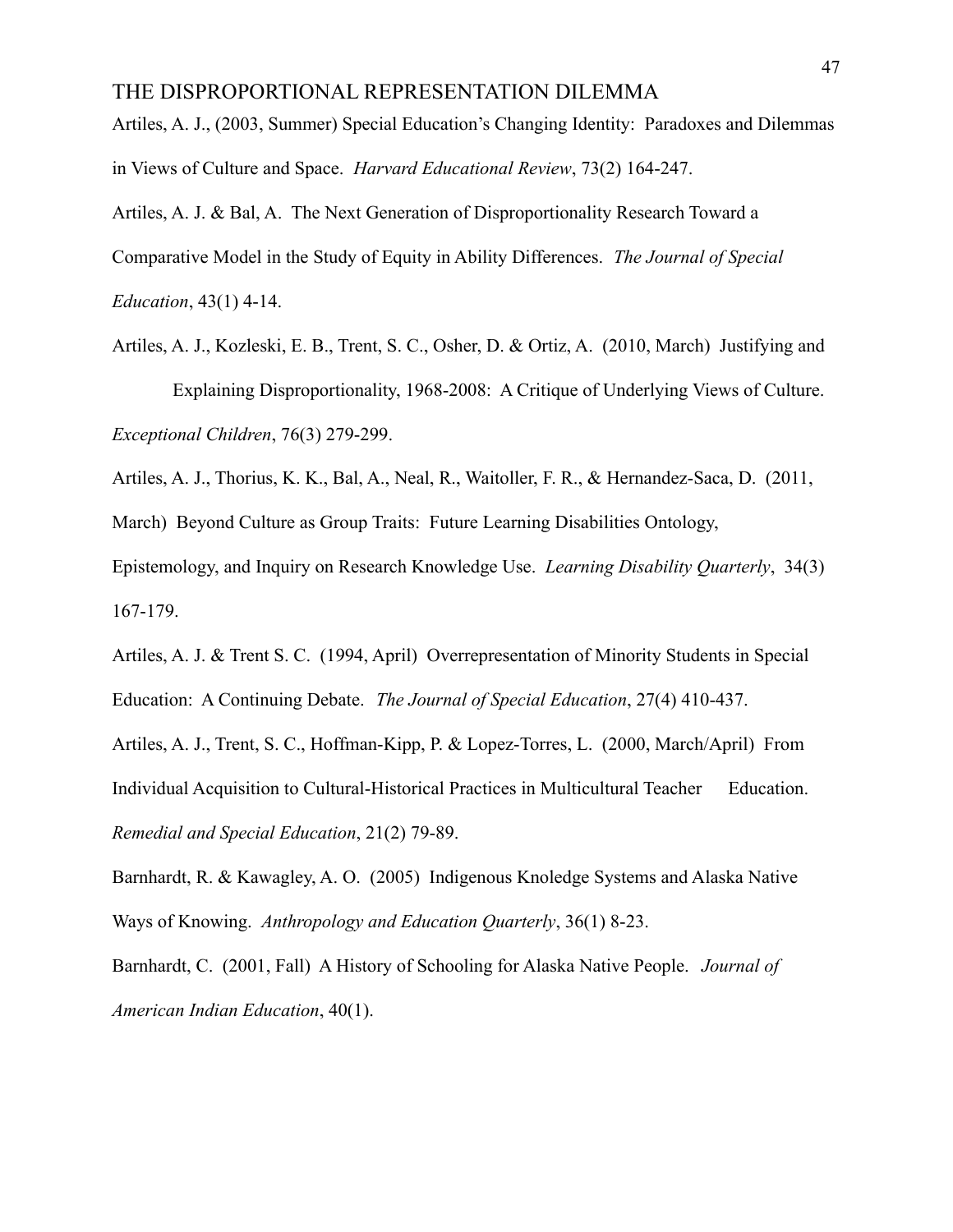Brown, M.T., Sindelar, P. T., Kiely, M. T. & Danielson, L.C. (2010, March) Special Education Teacher Quality and Preparations: Exposing Foundations, Constructing a New Model. *Exceptional Children*, 76(3) 357-377.

Bynoe, P.F. (1998, January) Rethinking and Retooling Teacher Preparation to Prevent Perpetual Failure by Our Children*. The Journal of Special Education*, 32(1) 37-40.

Cartledge, G., (2005, January) Restrictiveness and Race in Special Education: The Failure to Prevent or to Return. *Learning Disabilities: A Contemporary Journal*, 3(1), 27-32.

Chamberlain, S. P. (2005, March) Recognizing and Responding to Cultural Differences in the Education of Culturally and Linguistically Diverse Learners. *Intervention in School and Clinic*, 40(4) 195-211.

Chamberlain, S.P. (2005, November) An Interview with Alfredo Artiles and Beth Harry: Issues of Overrepresentation and Educational Equity for Culturally and Linguistically Diverse Students. *Intervention in School and Clinic*, 41(2) 110-113.

Donovan, M. S. & Cross, C. T. ed. (2002) Minority Students in Special and Gifted Education. Washington, D.C., National Academy Press.

Dorn, S. (2010, March) The Political Dilemmas of Formal Assessment. *Exceptional Children*, 76(3) 325-337.

Ferretti, R. P., & Eisenman, L. T. (2010, March) Delivering Educational Services That Meet the Needs of All Students. *Exceptional Children*, 76(3) 378-383.

Fiedler, C.R., Chaing, B., VanHaren, B., Jorgensen, J., Halberg, S., & Boreson, L., (2008, May) Culturally Responsive Practices in Schools A Checklist to Address Disproportionality in Special Education. *Teaching Exceptional Children*, 40(5) 52-59.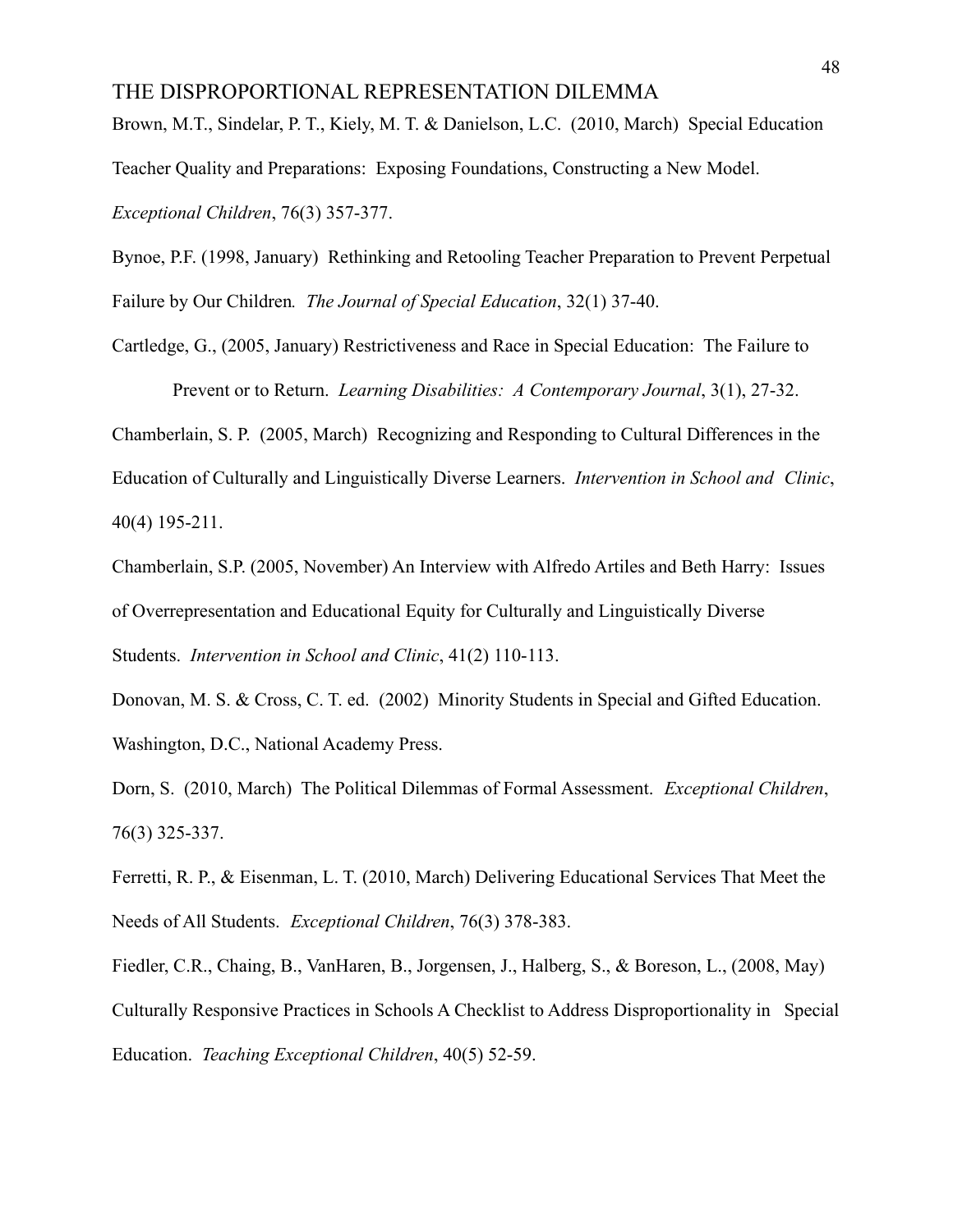Fierros, E. G. (2005, January) Race and Restrictiveness in Special Education: Addressing the Problem We Know Too Well*. Learning Disabilities: A Contemporary Journal*, 3(1) 75- 85.

Fierros, E. G. & Blomberg, N.A., (2005, January) Restrictiveness and Race in Special Education

Placements in For-Profit and Non-Profit Charter Schools in California. *Learning Disabilities:*

*A Contemporary Journal*, 3(1) 1-16.

Fitch, F. (2003, September) Inclusion, Exclusion, and Ideology: Special Education Students' Changing Sense of Self. *The Urban Review*, 35(3) 233-252.

Fletcher, T. V. & Navarrete, L. A. (2010, Winter) Learning Disabilities or Difference: A

Critical Look at Issues Associated with the Misidentification and Placement of Hispanic

Students in Special Education Programs. *Rural Special Education Quarterly*, 22(4) 30- 38.

Ford, D. Y., (2012, April) Culturally Different Students n Special Education: Looking Backward to Move Forward. *Exceptional Children*, 78(4) 391-405.

Fuchs D., Fuchs, L.S. & Stecker, P. M. (2010, March) The "Blurring" of Special Education in a New Continuum of General Education Placements and Services. *Exceptional Children*, 76(3) 301-323.

Goodfellow, A. (2012, February) Looking through the Learning Disability Lens: Inclusive Education and the Learning Disability Embodiment. *Children's Geographies*, 10(1) 67- 81. Gold, M. E. & Richards, H. (2012, Winter-Spring) To Label or Not to Label: The Special Education Question for African Americans. *Educational Foundations*, 26(1/2) 143-156. Gravois, T. A. & Rosenfield, S. A. (2006, January/February) Impact of Instructional

Consultation Teams on the Disproportionate Referral and Placement of Minority Students in Special Education. *Remedial and Special Education*, 27(1) 42-52.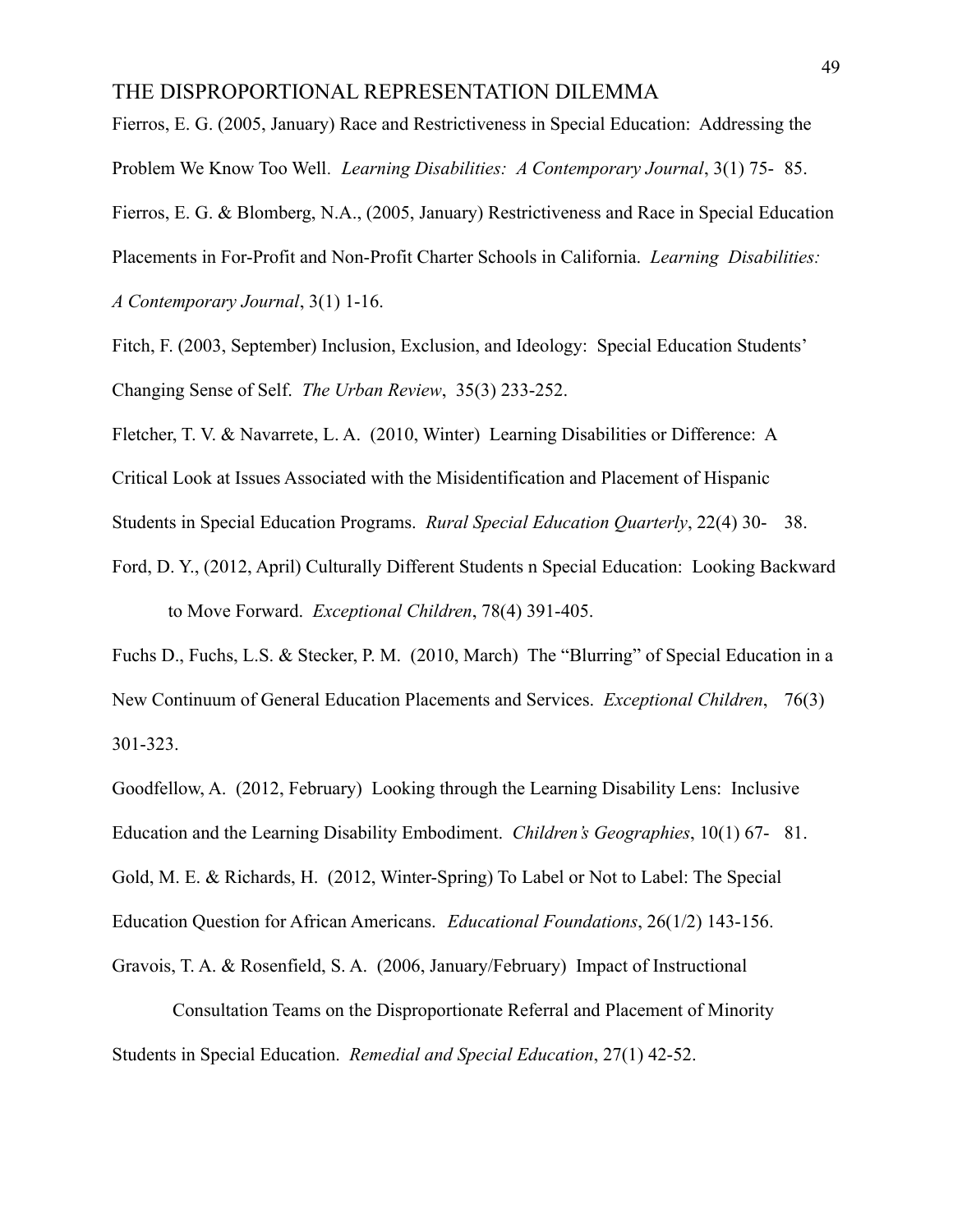Hawley, W. D. & Ready, T., ed. (2003) Measuring Access to Learning Opportunities.

Washington, D.C., The National Academies Press.

Heller, K. A., Holtzman, W. H., Messick, S., ed. (1982) Placing Children in Special Education: A Strategy for Equity. Washington, D.C., National Academy Press.

Klingner, J. K., Artiles, A.J., Kozleski, E., Harry, B., Zion, S., Tate, W., G. Z. Duran, G. Z.

& Riley, D. (2005, September 9). Addressing the Disproportionate Representation of

Culturally and Linguistically Diverse Students in Special Education through Culturally

Responsive Educational Systems*. Education Policy Analysis Archives*, 13(38), 1-43.

Lopez-Reyna, N. A., Snowden, P. A., Stuart, N. M. Baumgartner, D. & Mariorano, M.J. (2012,

Fall) Critical Features of Program Improvement: Lessons From Five Minority Serving

Universities. *Interdisciplinary Journal of Teaching and Learning*, 2(3) 186-199.

McBee, M. T., Shaunessy, E. & Mattews, M.S. (2012, April) Policy Maters: An Analysis of Disrict-Level Efforts to Increase the Identification of Underrepresented Learners.

*Journal of Advanced Academics*, 23(4) 326-244.

Obiakor, F. E., Harris, M., Mutua, K., Rotatori, A. & Algozzine, B. (2012, March) Making Inclusion Work in General Education Classrooms. *Education and Treatment of Children*, 35(3) 477-490.

Osgood, R. L. (2005). Chapter Three 1960-1968: Challenging Traditions in Special Education. The History of Inclusion in the United StatesWashington, D.C.:Gallaudent University Press.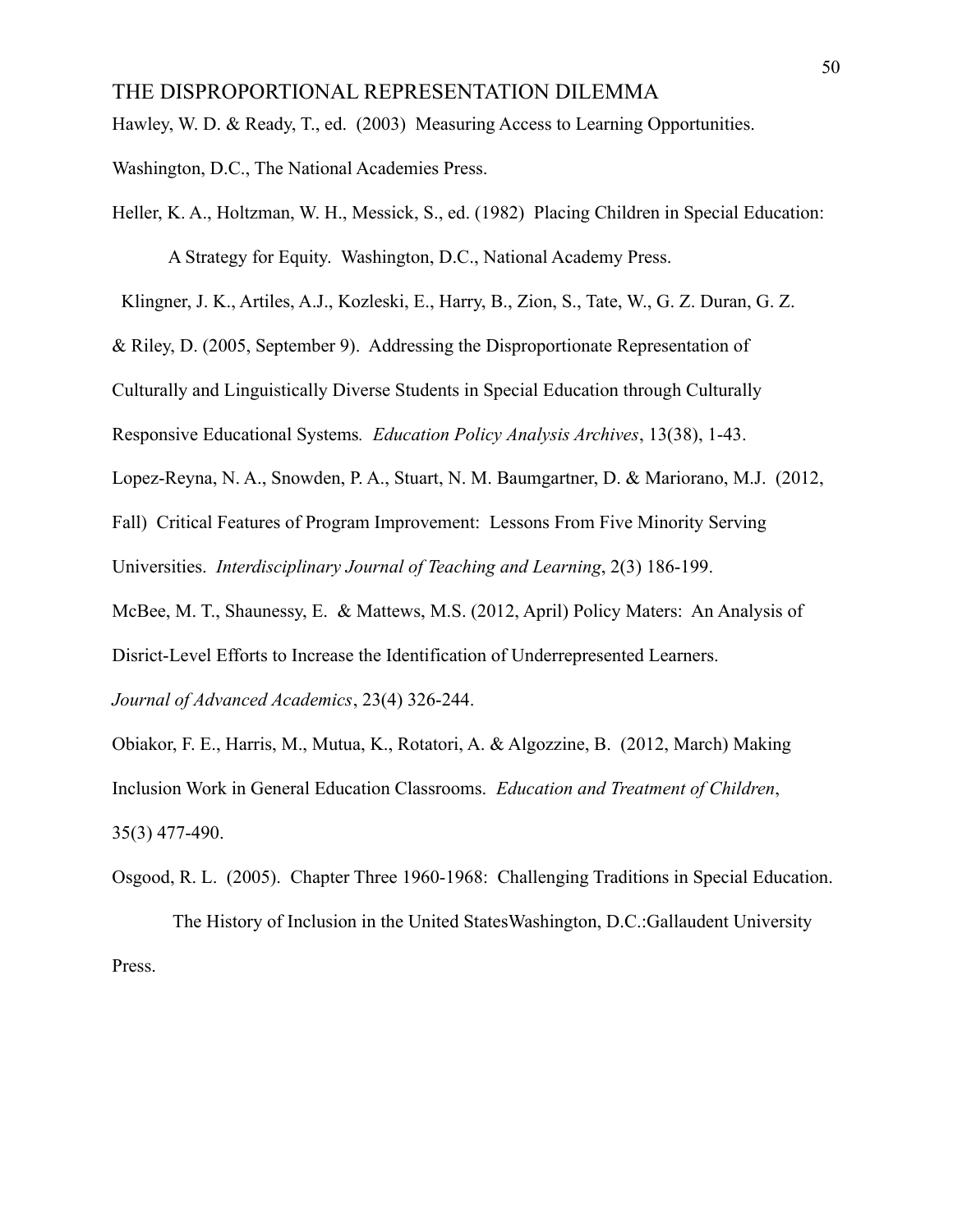- Naraian, S. (2010, August) General, Special and…Inclusive: Refiguring Professional Identities in a Collaboratively Taught Classroom. *Teaching and Teacher Education*, 26(8) 1677- 1686.
- Parette, P. (2005, January) Restrictiveness and Race in Special Education: The Issue of Cultural Reciprocity. *Learning Disabilities: A Contemporary Jounral*, 3(1) 17-24.

Philpott, D. F. (2007, March) Assessing Without Labels: Culturally Defined Inclusive Education. *Exceptionality Education Canada*, 17(3) 3-34.

Plata, M. (2011) Cultural Schemata – Yardstick for Measuring Others: Implications for Teachers. *Journal of Instructional Psychology*, 12(5) 117-123.

Robertson, P.M., Garcia, S. B., McFarland, L. A. & Reith, H. J. (2012, Fall) Preparing

Culturally and Linguistically Responsive Special Educators: It "Does" Take a Village.

*Interdisciplinary Journal of Teaching and Learning*, 2(3) 115-130.

Rueda, R. (2011, March) The Need for More Expansive Frameworks: A Practical Perspective. *Learning Disability Quarterly*, 34(3) 180-182.

Rueda, R. & Windmueller, M. P. (2006, March/April) English Language Learners, LD, and Overrepresentation: A Multiple-Level Analysis. *Journal of Learning Disabilities*, 39 (2) 99-107.

Salend, S. J., & Duhaney L. M. G. (2005, March) Understanding and Addressing the Disproportionate Representation of Students of Color in Special Education. *Intervention in School and Clinic*, 40(4) 213-221.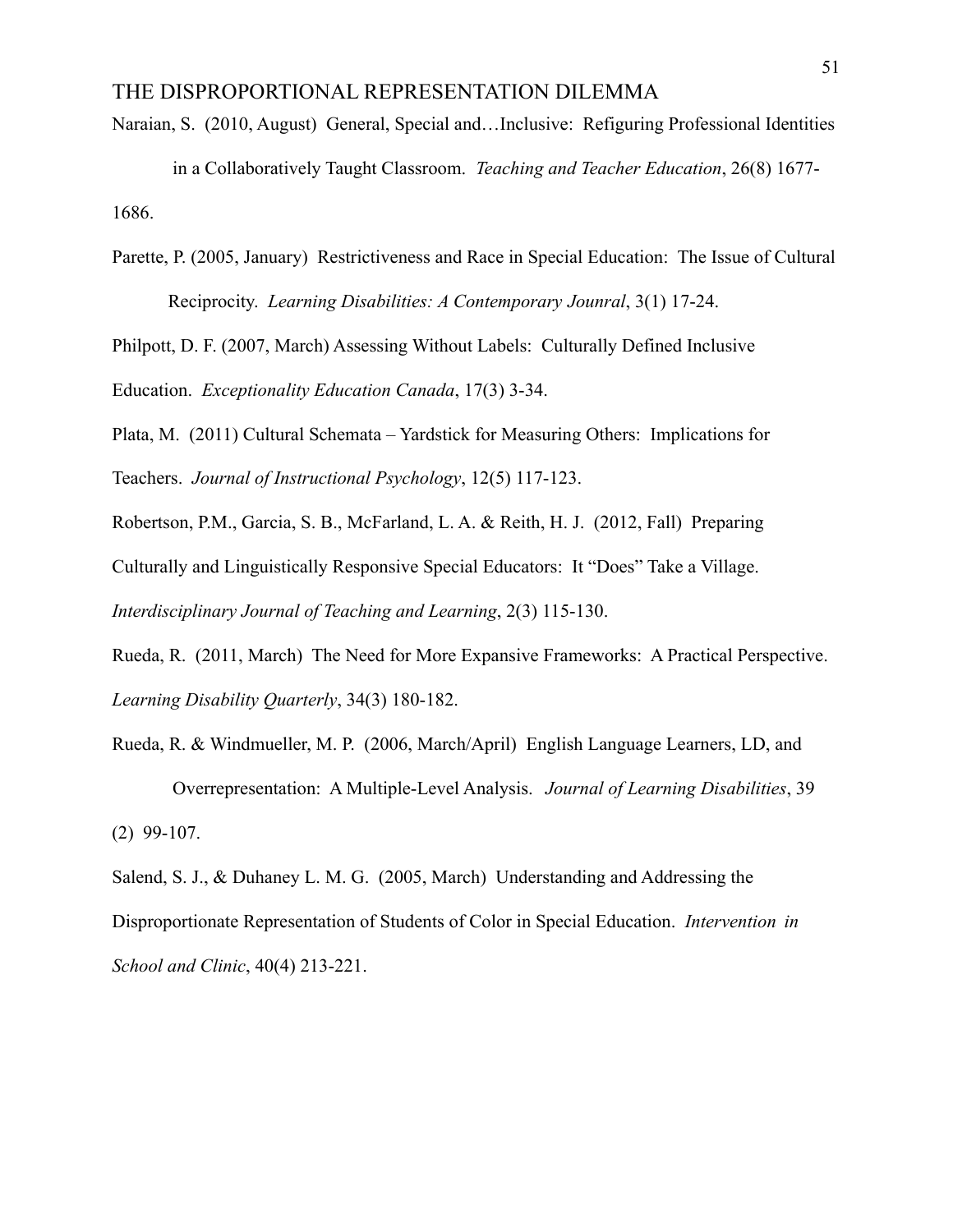Shealy, M. W., McHatton, P. A. & Wilson, V. (2011, December) Moving Beyond

Disproportionality: the Role of Culturally Responsive Teaching in Special Education.

*Teaching Education*, 22(4) 377-396.

Siperstein, G.N., Parker, R.C., Bardon, J.N. & Widaman, K.F. (2007, April). A National Study

of Youth Attitudes Toward the Inclusion of Students With Intellectual Disabilities.

*Exceptional Children*, 73(4) 435-455.

Spencer, J. S., Duhaney, L.M.G. & Montegomery, W. (2002, September/October) A

Comprehensive Approach to identifying and Addressing Issues of Disproportionate

Representation. *Remedial and Special Education*, 23(5) 289-299.

Sullivan, A. L. (2011) Disproportionality in Special Education Identification and Placement of English Language Learners. *Exceptional Children*, 77(3) 317-334.

Taylor, S. V. (2005, January) Restrictiveness and Race in Special Education: Socio-Cultural and Linguistic Considerations*. Learning Disabilities: A Contemporary Journal*, 3(1) 34- 43.

Thruston, L. P. & Navarrete, L.A. (2003, Summer) Rural, Poverty-level Mothers: A

Comparative Study of Those With and Without Children Who Have Special Needs*. Rural Special Education Quarterly*, 22(2) 39-46.

Valle, J. W. (2011) Down the Rabbit Hole: A Commentary About Research on Parents and Special Education. Learning Disability Quarterly, 34(3) 183-190.

Vincent, C. G., Tobin, T. J., Hawken, L. S. & Frank, J. L. (2012) Discipline Referrals and Access to Secondary Level Support in Elementary and Middle Schools: Patterns Across Afican-American, Hispanic-American, and White Students. *Education and Treatment of Children*, 35(3) 431-458.